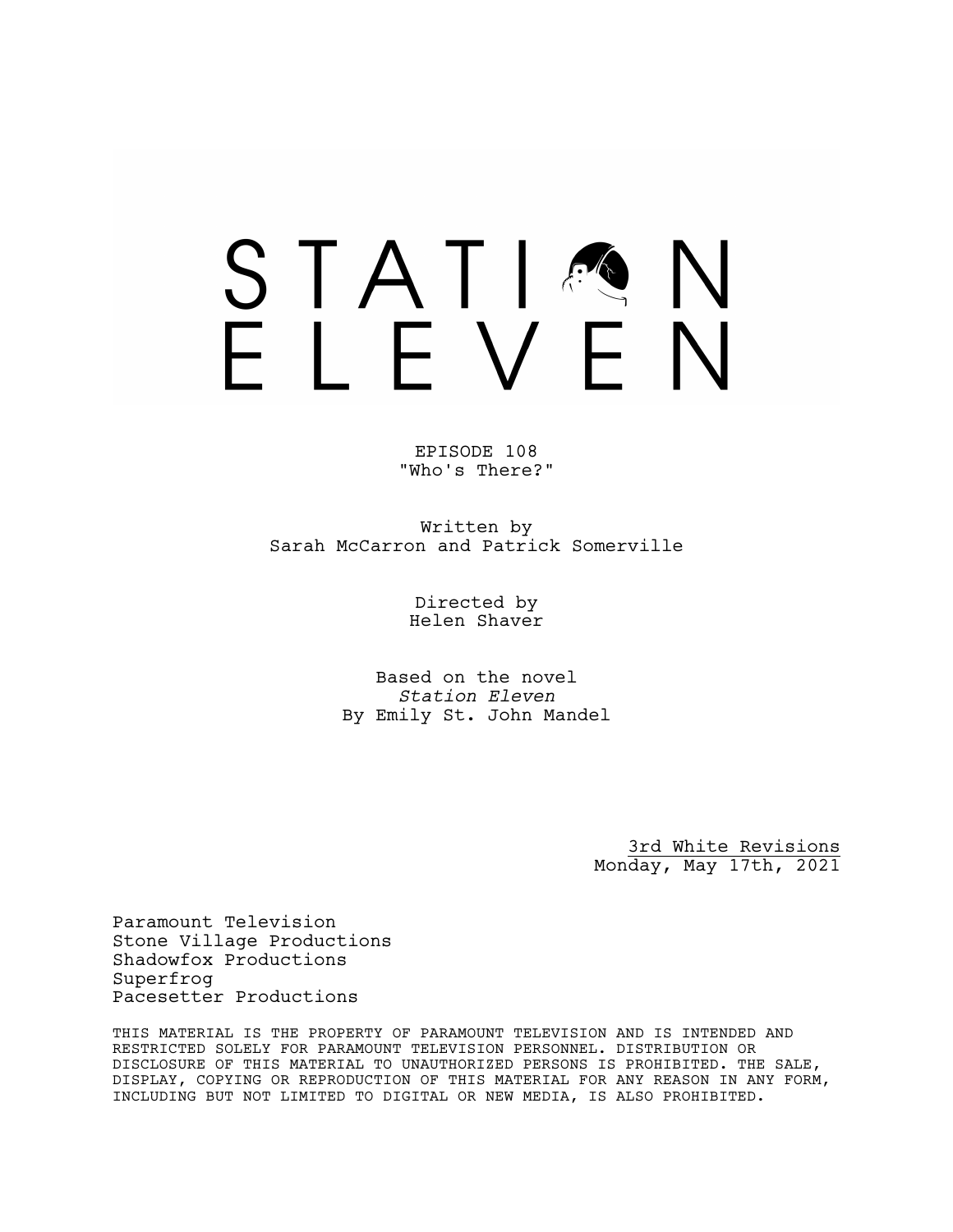# STATIMN

"Who's There?" Episode 108 3rd White Revisions: 5/17/21

## **Revision History**

| Date     | Draft                   | <b>Revised Pages</b>                                                               |
|----------|-------------------------|------------------------------------------------------------------------------------|
|          |                         |                                                                                    |
| 11/12/20 | Production Draft        | All                                                                                |
| 3/19/21  | Blue Revisions          | $16-19$ , $28-34$ , $45-46A$                                                       |
| 3/21/21  | Pink Revisions          | $28 - 34$                                                                          |
| 4/9/21   | Full Yellow             | All                                                                                |
| 4/19/21  | Green Revisions         | $1-3A$ , 5-5A, 7-11, 15-18, 20-20A,<br>$27-28$ , $30-30A$ , $33-33A$ , $35$ , $38$ |
| 4/20/21  | Goldenrod Revisions     | $3-3A$ , 6, $16-17$ , 29-33A, 38A-41                                               |
| 4/22/21  | 2nd White Revisions     | $27 - 27A$                                                                         |
| 4/23/21  | 2nd Blue Revisions      | $27 - 27A$                                                                         |
| 4/27/21  | 2nd Pink Revisions      | $15 - 18$                                                                          |
| 4/29/21  | 2nd Yellow Revisions    | $29-29A, 33-33A$                                                                   |
| 4/30/21  | 2nd Green Revisions     | 32                                                                                 |
| 5/3/21   | 2nd Goldenrod Revisions | $4 - 5A$                                                                           |
| 5/17/21  | 3rd White Revisions     | $1-3$ , $33-35$ , $38$ , $40-41$                                                   |

**Notes:** Revisions are marked with (\*).

**A802 NEW SCENE!** EXT. THE WOODS OUTSIDE THE AIRPORT KIRSTEN wakes up from her Red Bandana poisoning; TYLER has cared for her and brought her to the airport three story days later. **802** dialogue changes **826** dialogue changes **833PL & 833** dialogue changes **835** dialogue changes; reflects RILEY driving the ATV.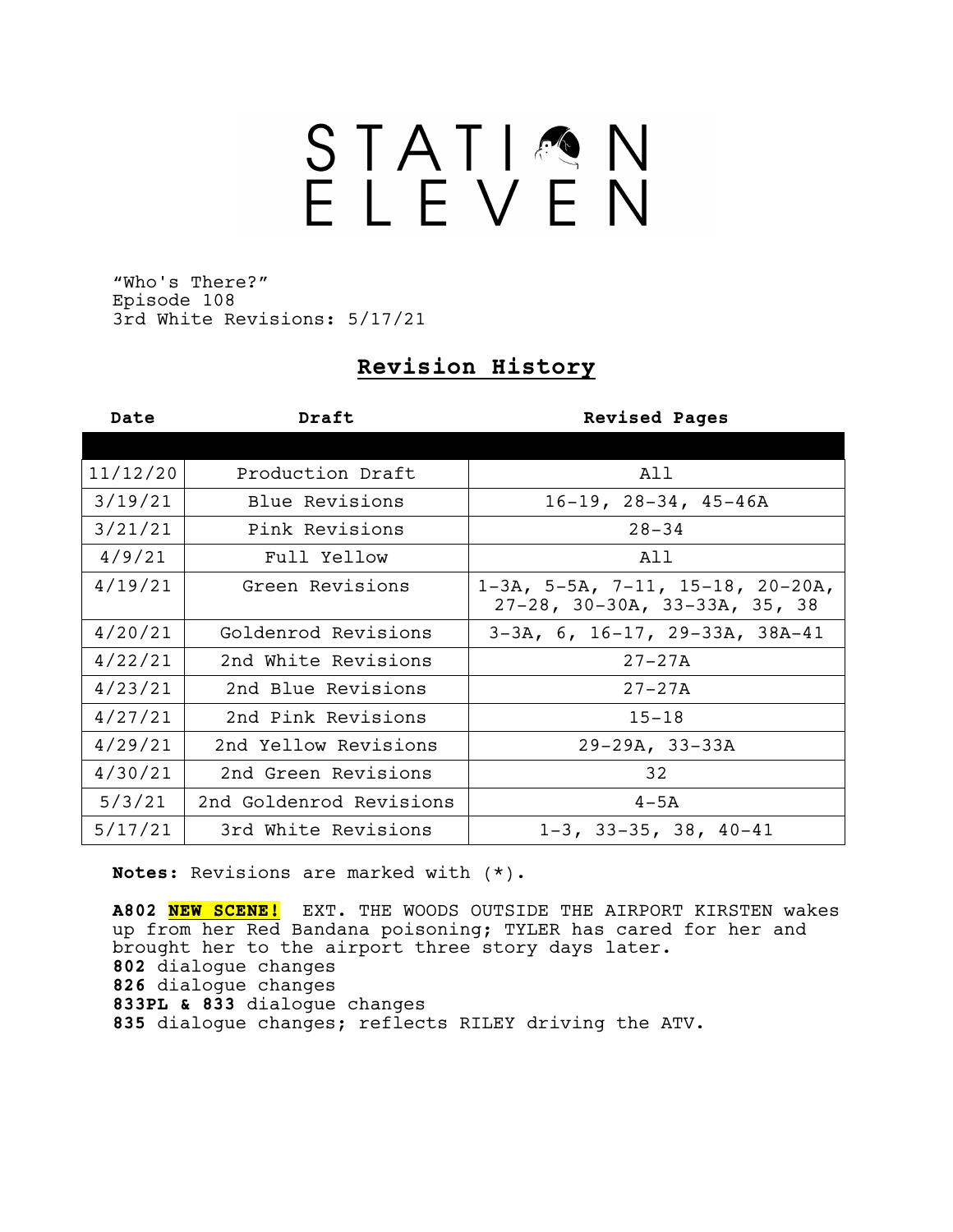# STATION<br>ELEVEN

"Who's There?" Episode 108 3rd White Revisions: 5/17/21

## **Cast List**

| KIRSTEN RAYMONDEMACKENZIE DAVIS      |  |
|--------------------------------------|--|
| TYLER LEANDERDANIEL ZOVATTO          |  |
|                                      |  |
| ARTHUR LEANDERGAEL GARCIA BERNAL     |  |
| ELIZABETH COLTONCAITLIN FITZGERALD   |  |
| YOUNG KIRSTEN RAYMONDEMATILDA LAWLER |  |
|                                      |  |
|                                      |  |
|                                      |  |
| AUGUST                               |  |
| DAN                                  |  |
| DIETER                               |  |
| SAYTD                                |  |
| VT.AD                                |  |
| <b>WENDY</b>                         |  |
| THE TUBA                             |  |
| CHRYSANTHEMUM                        |  |
| <b>MTT.ES</b>                        |  |
| YOUNG TYLER                          |  |
| <b>DEAN</b>                          |  |
| TEENAGER IN CROWD                    |  |
| YELLOW-SHIRTED KID                   |  |
| ROOM SERVICE WAITER                  |  |
|                                      |  |
| MOUNTEBANC                           |  |
| RTLEY                                |  |
| CONSTANCE                            |  |
| <b>CHLOE</b>                         |  |
|                                      |  |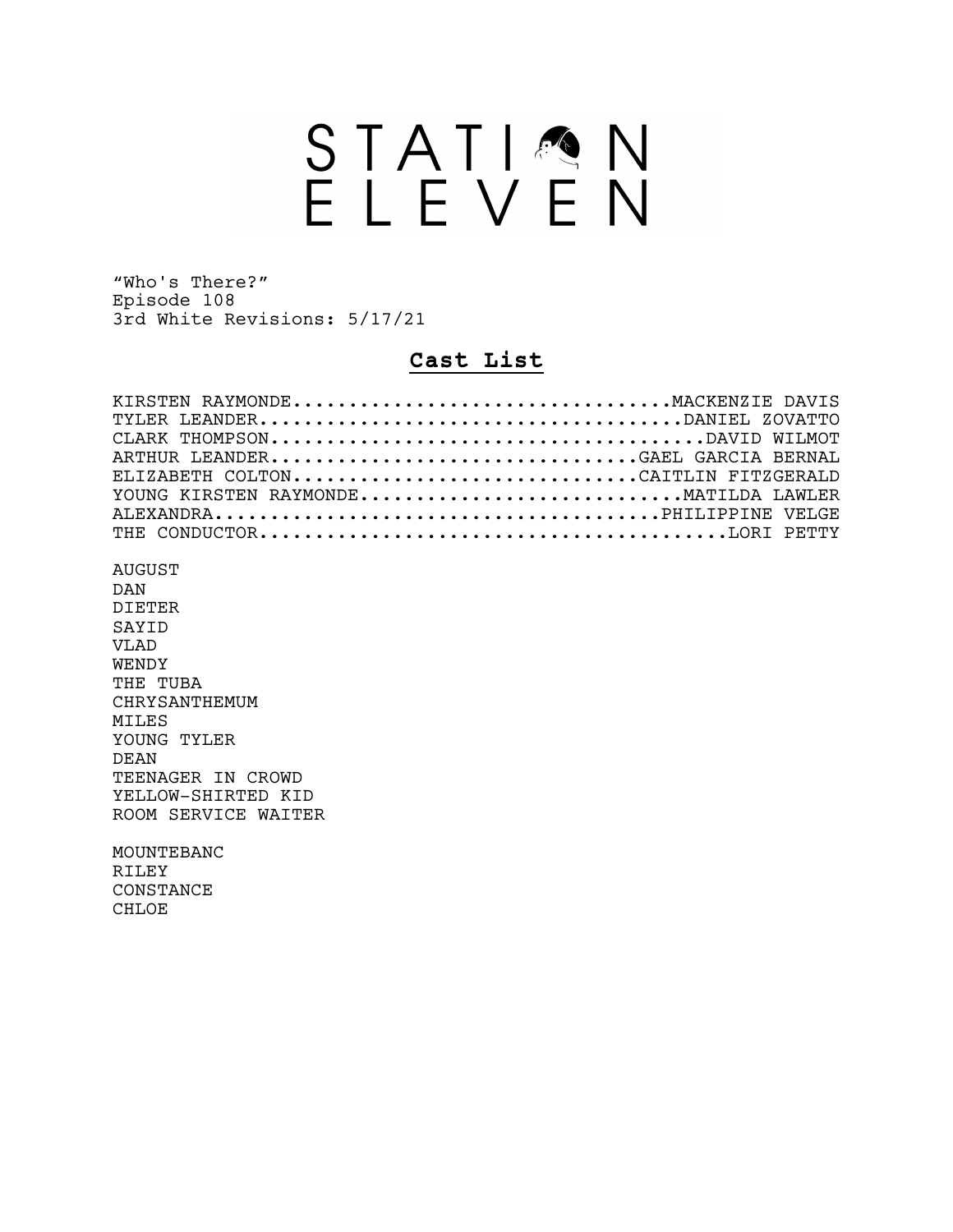## STATIMN<br>ELEVEN

"Who's There?" Episode 108 3rd White Revisions: 5/17/21

### **Location List**

### **Interior Locations**

INT. MAIN TERMINAL - SEVERN CITY AIRPORT - Y20 - DAY INT. THE BAR - SEVERN CITY AIRPORT - Y20 - DAY INT. SCHOOL/BOOKSY DAISY - SEVERN CITY AIRPORT - Y20 - DAY INT. NEAR THE MR. PRETZEL - - SEVERN CITY AIRPORT - Y20 - DAY INT. MUSEUM OF CIVILIZATION - SEVERN CITY AIRPORT - Y20 - DAY INT. STAIRS - SEVERN CITY AIRPORT - Y20 - DAY INT. HYDROPONICS AREA - SEVERN CITY AIRPORT - Y20 - DAY EXT. STAIRS TO THE YARD - SEVERN CITY AIRPORT - Y20 - DAY INT. ATRIUM - SEVERN CITY AIRPORT - Y20 - DAY INT. HALLWAY - ATRIUM - SEVERN CITY AIRPORT - Y20 - DAY INT. SELECT! LOUNGE - SEVERN CITY AIRPORT - Y20 - DAY INT. CLARK & MILES' HOME - SEVERN CITY AIRPORT - Y20 - NIGHT INT. JETWAY - SEVERN CITY AIRPORT - Y20 - NIGHT INT. VENTILATION SHAFT - SEVERN CITY AIRPORT - Y20 - NIGHT INT. THEATER - ARTHUR'S DRESSING ROOM - CHICAGO - 2020 - NIGHT INT. HOTEL SUITE - MAIN ROOM - CHICAGO - 2020 - DAY/NIGHT INT. HOTEL SUITE - DINING ROOM - CHICAGO - 2020 - NIGHT INT. HOTEL SUITE - GUEST ROOM - CHICAGO - 2020 - DAY INT. HOTEL SUITE - KITCHEN - CHICAGO - 2020 - DAY

### **Exterior Locations**

EXT. ZEN GARDEN/GHOST PLANE MEMORIAL - SEVERN CITY AIRPORT - Y20<br>- DAY / NIGHT EXT. THE WOODS - Y20 - DAY EXT. "THE YARD" - SEVERN CITY AIRPORT - Y20 - DAY / NIGHT EXT. TARMAC - SEVERN CITY AIRPORT - Y20 - NIGHT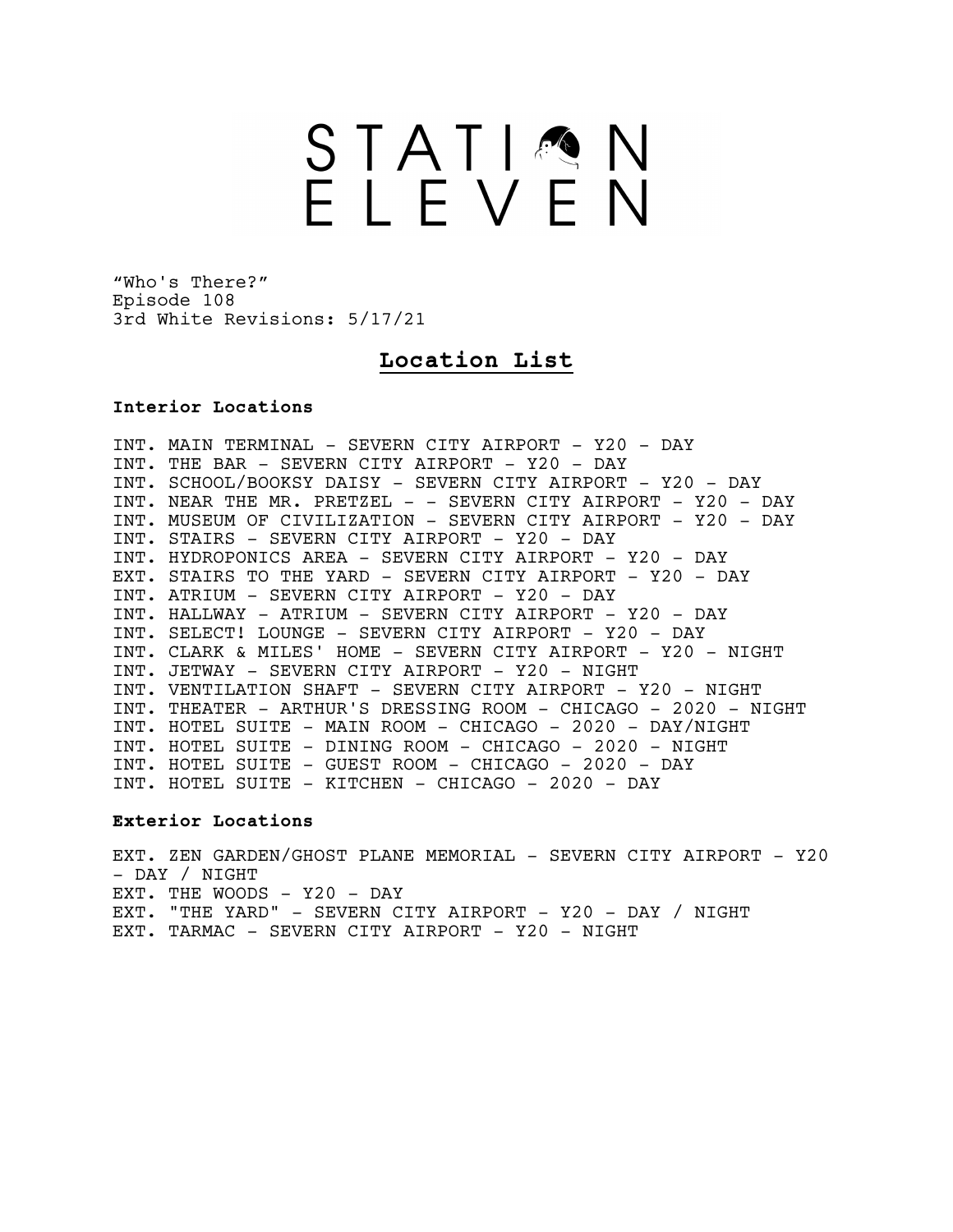## STATIQN<br>ELEVEN

"Who's There?" Episode 108 3rd White Revisions: 5/17/21

## **Day/Night Breakdown**

### **A NOTE ON THIS SYSTEM:**

Year Zero dates have the Year (Y0) and then the date (D13). Year Twenty dates have the Year (Y20) and then the **story day** (D1- D15) across the entire season, which does not correspond to a calendar date.

### **SN# SCRIPT D/N**

| $12-13$          |  |
|------------------|--|
| $14-152020 - N1$ |  |
|                  |  |
|                  |  |
|                  |  |
|                  |  |
|                  |  |
|                  |  |
| $31-322020 - D2$ |  |
|                  |  |
|                  |  |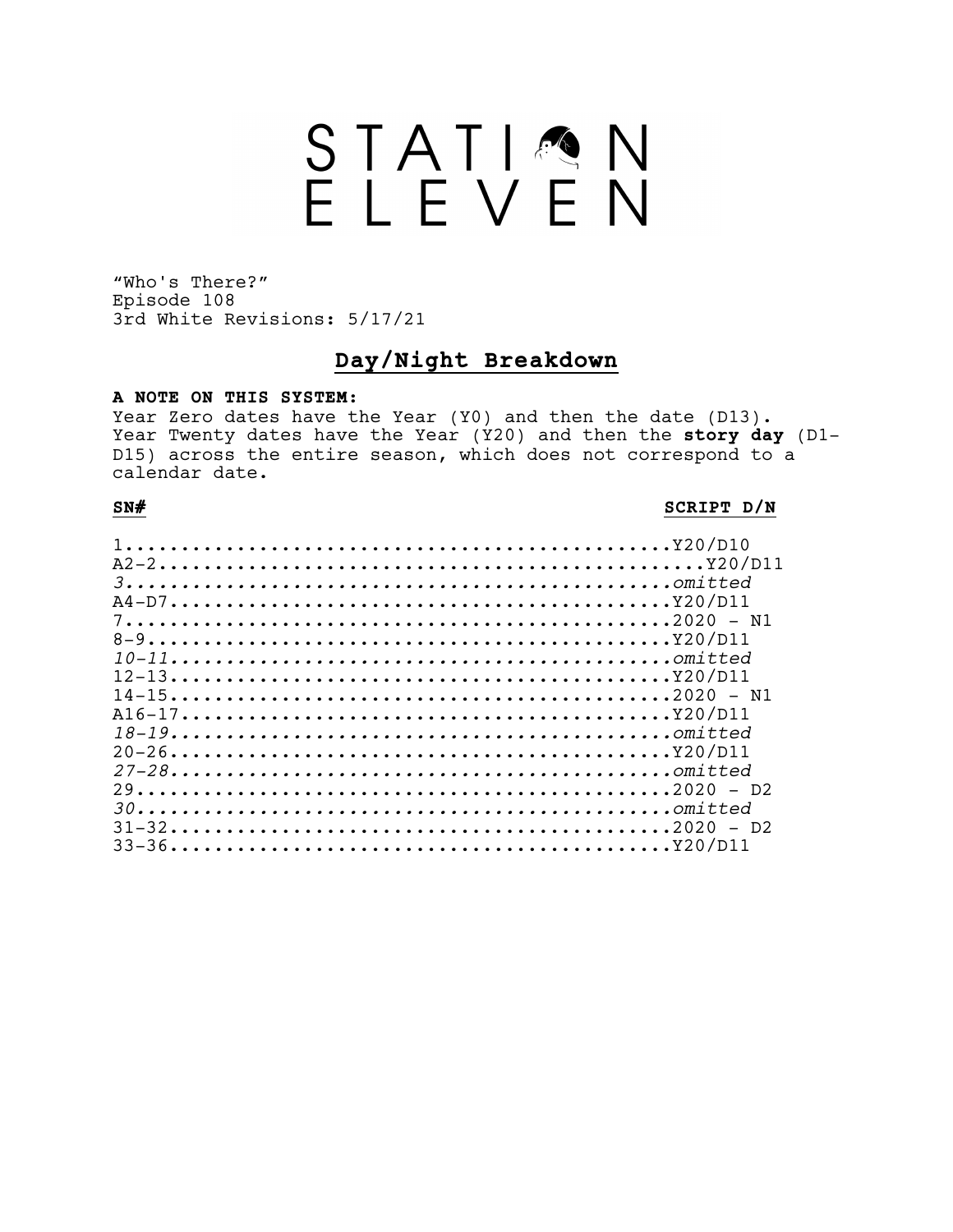### 1 **EXT. ZEN GARDEN/GHOST PLANE MEMORIAL - SEVERN CITY AIRPORT -**1 **Y20/D10 - SUNSET**

From behind, a SILHOUETTE of a woman sitting on a bench, looking at wreckage. Past the curated, simple zen garden she's in, there's a CHAIN-LINK FENCE, and past that, FOREST.

As we PUSH TOWARD THE SILHOUETTE, we see more of the garden, which is simple and elegant, a combination of a zen rock garden and a landscape of damage and burnt metal. We also see a simple MEMORIAL PLAQUE on a stand, where there is a small MODEL AIRPLANE fastened, the sides painted to resemble the micro-version of Gitchegumee Flight 452, nose pointed up as though it were on to some optimistic new journey.

The burnt metal is specifically PIECES OF AN AIRPLANE. More specifically, pieces of the plane Tyler Leander burned to nothing. The real version of what happened. Destruction.

WE COME AROUND TO REVEAL **ELIZABETH COLTON (60s)**, aged now twenty years from the devastation of losing a son. Time has added wisdom and warmth, it seems.

> ELIZABETH We premiere in three days.

In her lap is a BINDER. She's sketching out a CAST GRID, working on her preparation to direct Hamlet. \*

She says it with great intentionality. The sunlight is on her and she smiles a warm, familiar smile, as though she sits here and talks to her dead son every evening.

She does.

ELIZABETH (CONT'D) Midsummer. We decided on the atrium, for the wagons. In case of rain. Clark seems... okay with the Symphony being here. (not that Clark matters) I don't think you ever saw me this *excited*. You saw me... as the bad guy. In shitty German soaps.

She laughs.

ELIZABETH (CONT'D) I wish you were here.

We POP TO A SUPER-WIDE, revealing that the memorial is in a far corner of the Severn City Airport tarmac.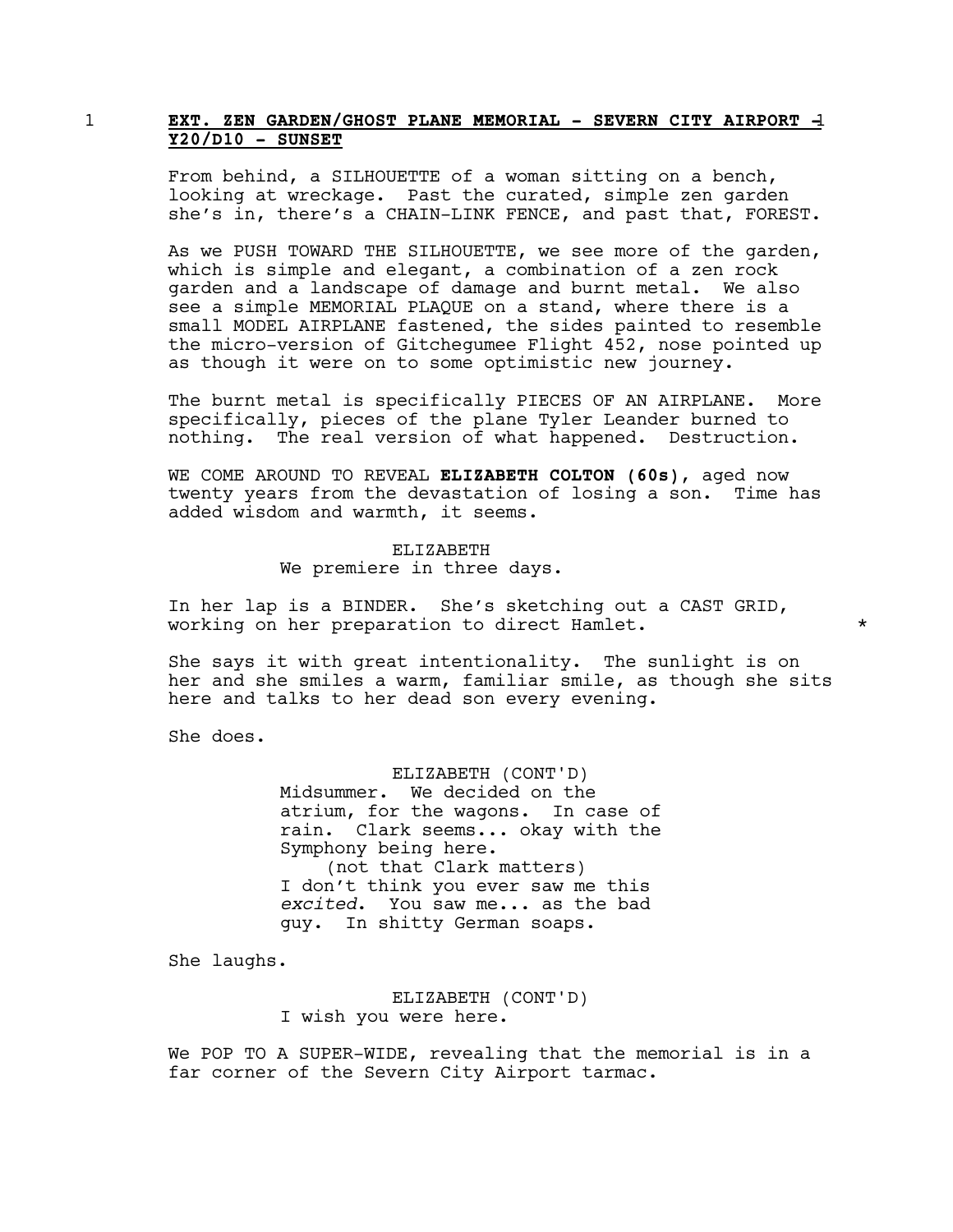The airport behind her is the shape we remember, but now somehow like a castle, gleaming and sparkling in the sunset, coated in twinkling SOLAR PANELS of different shapes and sizes. The CONTROL TOWER rises up behind Elizabeth, the one spire of this otherworldly Y20 kingdom.

A jetway points to where we may remember a GIGANTIC INFERNO once raged, but there is no sign of that fire, at least not where it happened.

Elizabeth stands up, a tiny human in the big wide.

ELIZABETH (CONT'D) See you tomorrow.

She turns, and walks back toward the airport. As she goes--  $*$ 

### **CHYRON: THREE DAYS BEFORE THE SUMMER SOLSTICE** \*

### A2 **EXT. THE WOODS OUTSIDE THE AIRPORT - Y20/D11 - DAY** A2 \*

*SOUNDS OF WILDLIFE* as that chyron lingers. Stillness in the \* forest. Birds, chittering of insects. Ferns. We creep  $*$ through the lush overgrowth of the early summertime \* wilderness. \*

*KIRSTEN SUCKS IN AIR* as she comes awake in the forest... \*

In a small campsite. There's a little fire crackling with \* some water boiling in an iron pot, two eggs floating in it. \* Some laundry blowing on a line, in the wind.

Last time we saw her, she was in another place entirely-- $*$ Chicago, the apartment, twenty years before.  $*$ 

She looks at her arm and sees the red welts where she was hit  $*$ by darts, but no black lines anymore. Somewhat healed. \*

She sees a CANTEEN nearby and grabs it, drinks deeply.  $*$ 

Breathing shallow breaths, her eyes next find her knives,  $*$ gathered together and organized on a nearby log.  $*$ 

She goes to them, starts to put them on herself, but  $*$ hesitates for a beat, looking at the one we saw kill Frank. \* After a beat, she pulls it on. Picks up another, starts to  $*$ strap on the ankle holster for her boot...  $*$ 

Kirsten hears a gentle little *NEIGH*, looks that way. There's \*<br>a familiar white horse not far away, tied off on a tree. a familiar white horse not far away, tied off on a tree. \*

KIRSTEN \*

Hey, Luli. \*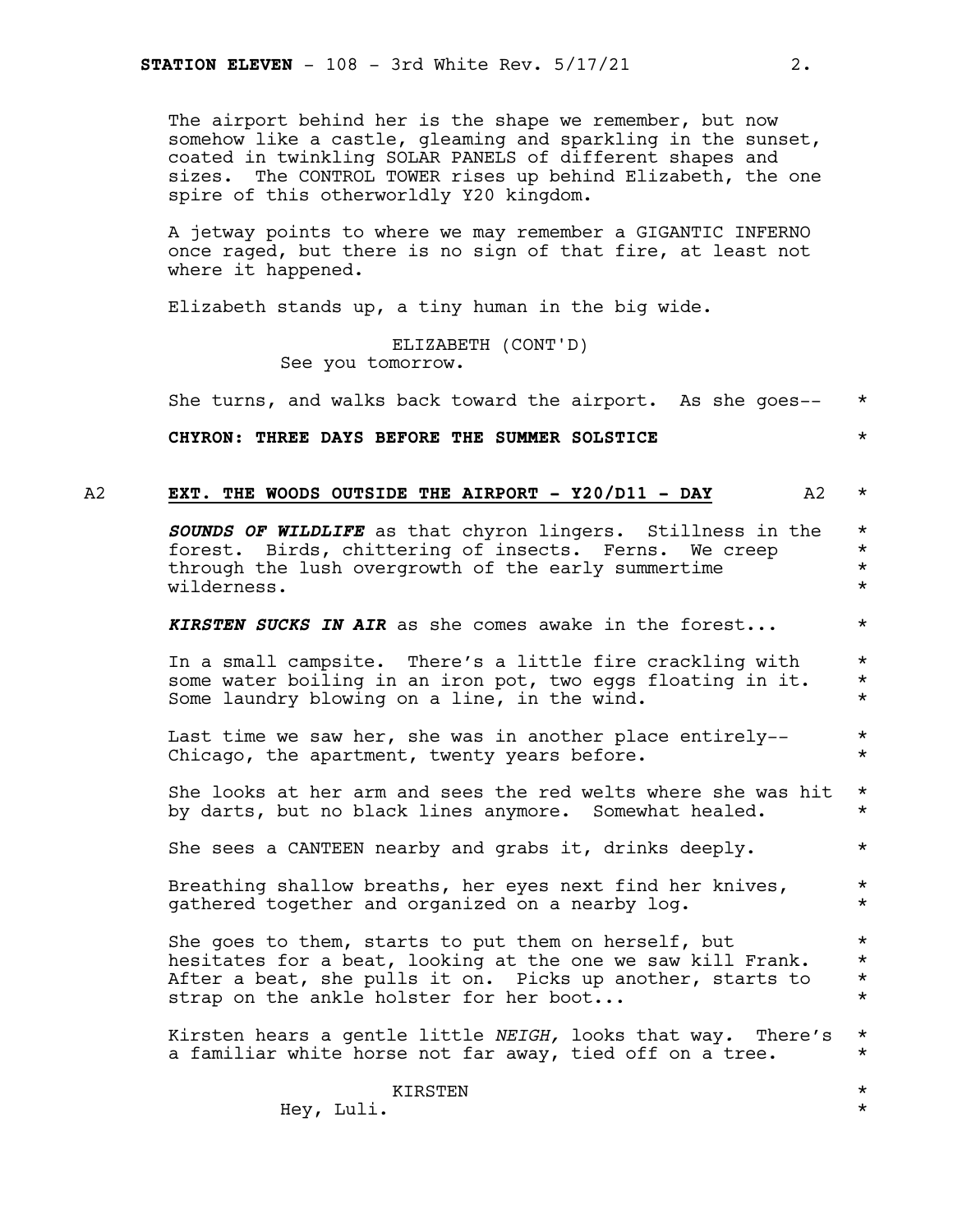### TYLER (O.C.) \* Shoulda quessed that was her name.  $*$

Kirsten twists and THROWS, and the knife THUNKS into the  $*$ trunk of a tree beside the head of **TYLER LEANDER**. He's \* sitting in a Crazy Creek, shirtless and bandaged, reading  $*$ <br>Kirsten's copy of *Station Eleven*, Tyler looks at the knife  $*$ Kirsten's copy of *Station Eleven.* Tyler looks at the knife \* in the tree.  $\star$ Looks back at her.  $\star$ 

> TYLER (CONT'D) \* I led her for three days with you \* draped over the side. Didn't know \* what to call her.  $\star$

Kirsten gives a look. *Three days?* The weight of all that \* happened at the apartment crashes down on her as she steps \* toward the tree, pulls out the knife. Pulls it. Looks down. \*

> KIRSTEN \* That's my book. TYLER  $\star$

I know. It's been awhile.  $\star$ 

### KIRSTEN \* What happened?  $\star$

Tyler looks back down at the book, flips a page.  $*$ 

TYLER  $\star$ You killed all those bandanas. But  $*$ they got you with that dirty  $\star$ chemistry. Kolokol-1. What'd you \* dream about? \*

She takes the book from his hands.  $\star$ 

### KIRSTEN \* The First Hundred.  $\star$

He nods, watches her walks carefully back to her backpack,  $*$ near where she woke up. She puts it away.

> TYLER  $\star$ Cody died. \* KIRSTEN \* I saw. I'm sorry. \* (looks back)  $\star$ <br>were with him for a long time.  $\star$ You were with him for a long time,  $*$ <br>weren't you? weren't you? \*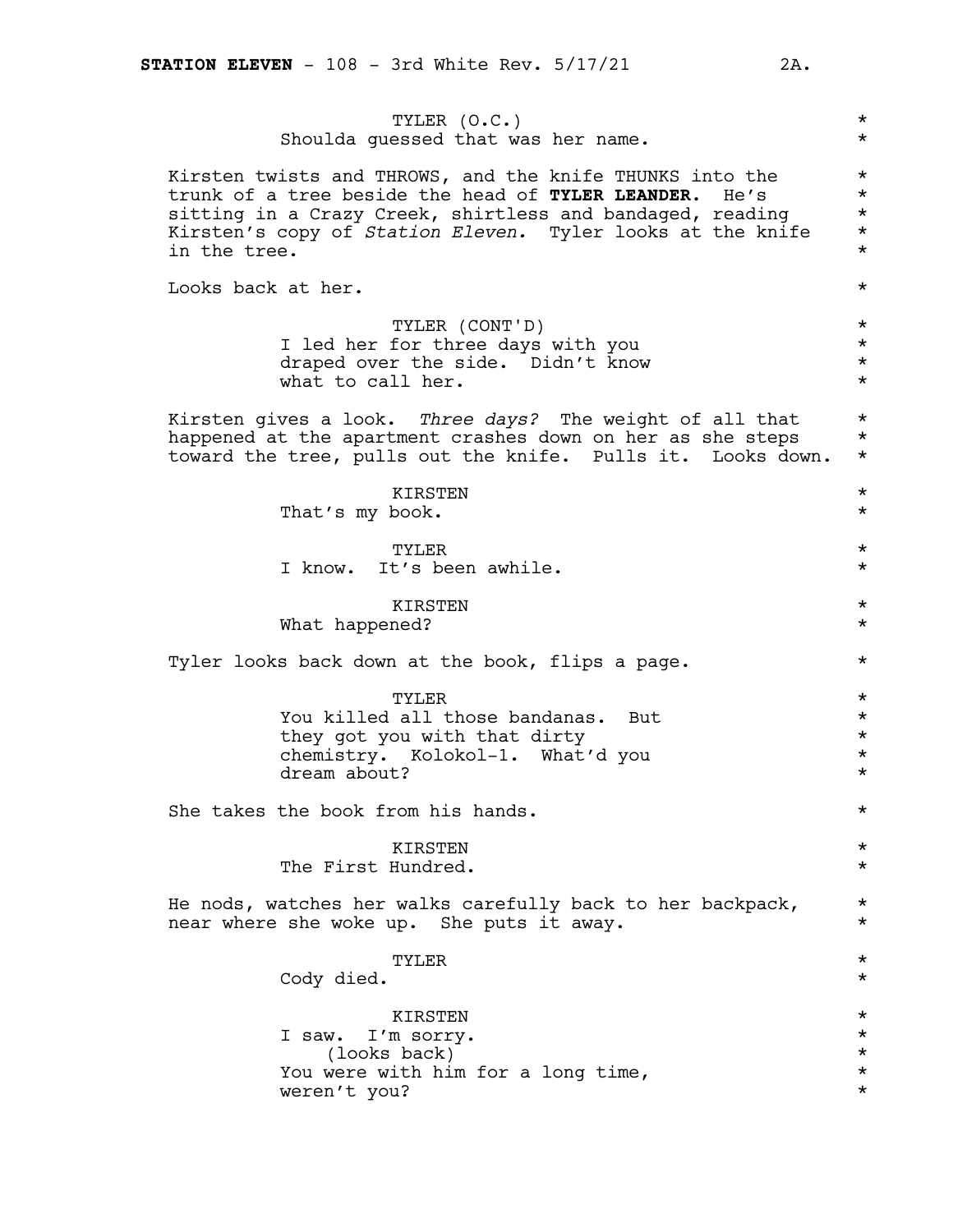|   | <b>STATION ELEVEN</b> - 108 - 3rd White Rev. $5/17/21$<br>2B.                                                                                                                                                                                                 |                                              |
|---|---------------------------------------------------------------------------------------------------------------------------------------------------------------------------------------------------------------------------------------------------------------|----------------------------------------------|
|   | Tyler looks her way for a beat. Is emotional. Shrugs.                                                                                                                                                                                                         | $\star$                                      |
|   | TYLER<br>There's no before.                                                                                                                                                                                                                                   | $^\star$<br>$^\star$                         |
|   | He grabs a BURLAP SACK, comes over, dumps it out in front of<br>There are four WHITE SECURITY CAMERAS there, each with<br>her.<br>black wires snipped off of them, in a pile in the dirt.<br>Each<br>has the marking of The Severn City Airport.              | $\star$<br>$^\star$<br>$^\star$<br>$^\star$  |
|   | TYLER (CONT'D)<br>We're here.                                                                                                                                                                                                                                 | $\star$<br>$^\star$                          |
|   | KIRSTEN<br>Where are the rest of the Undersea?                                                                                                                                                                                                                | $\star$<br>$^\star$                          |
|   | TYLER<br>Close.<br>(off look)<br>They'll come if I light the torch.                                                                                                                                                                                           | $\star$<br>$\star$<br>$^\star$<br>$^\star$   |
| 2 | $\overline{2}$<br>EXT. THE WOODS OUTSIDE THE AIRPORT - Y20/D11 - DAY                                                                                                                                                                                          | $^\star$                                     |
|   | We FOLLOW Kirsten and Tyler, walking side-by-side through the<br>Tyler looks around, remembering. Kirsten watches<br>forest.<br>She's still feeling the emotion of her time back in the<br>him.<br>apartment, with Frank and Jeevan. Tyler looks over at her. | $^\star$<br>$^\star$<br>$^\star$<br>$^\star$ |
|   | TYLER<br>Why are you helping me?                                                                                                                                                                                                                              | $\star$<br>$^\star$                          |
|   | Kirsten considers for a few beats, eyes forward. In her<br>head: I don't want anyone else to die.                                                                                                                                                             | $\star$<br>$^\star$                          |
|   | KIRSTEN<br>"You're going to die, and I can't<br>stop it."                                                                                                                                                                                                     | $\star$<br>$^\star$<br>$^\star$              |
|   | Tyler sees that she's quoting. Smiles.                                                                                                                                                                                                                        | $\star$                                      |
|   | TYLER<br>"Isn't that everyone?"                                                                                                                                                                                                                               | $\star$<br>$^\star$                          |
|   | They walk in silence for a beat.                                                                                                                                                                                                                              | $\star$                                      |
|   | TYLER (CONT'D)<br>I burned my copy. When I left<br>here. Day 121.                                                                                                                                                                                             | $\star$<br>$\star$<br>$^\star$               |
|   | KIRSTEN                                                                                                                                                                                                                                                       | $^\star$                                     |

I was safe until Day 80.  $\star$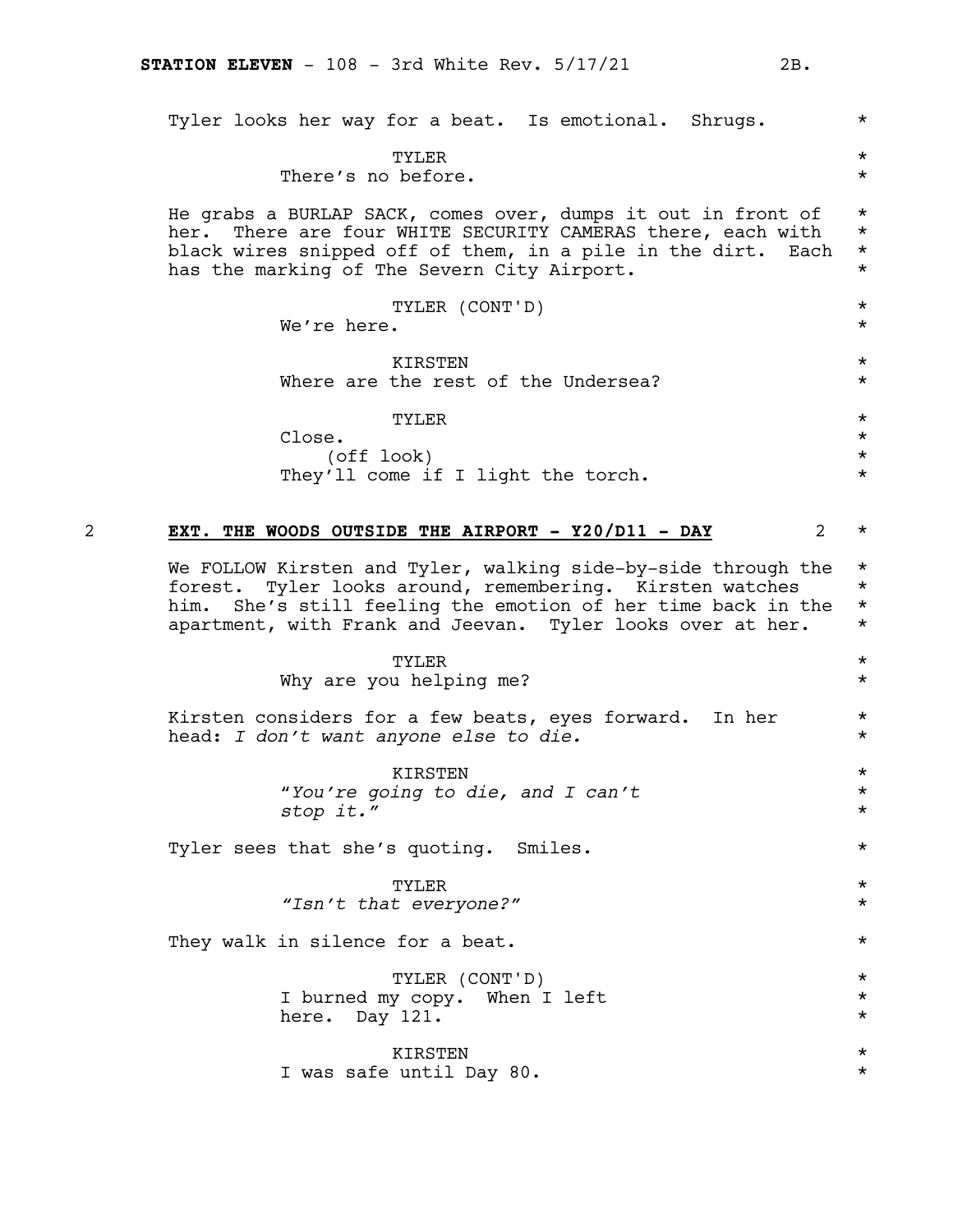|                   | TYLER<br>What happened then?                                                                                                                                                       | $^\star$<br>$^\star$                                                 |
|-------------------|------------------------------------------------------------------------------------------------------------------------------------------------------------------------------------|----------------------------------------------------------------------|
|                   | KIRSTEN<br>It fell apart.                                                                                                                                                          | $^\star$<br>$^\star$                                                 |
|                   | Tyler nods, knows the feeling.                                                                                                                                                     | $^\star$                                                             |
|                   | TYT.FR<br>I remembered the words pretty good.<br>Not everything. Most of it.                                                                                                       | $^\star$<br>$^\star$<br>$^\star$                                     |
|                   | KIRSTEN<br>Your interpretation's wrong.<br>(off look)<br>No offense. You can't read that<br>book and make a viral child army.                                                      | $^\star$<br>$^\star$<br>$^\star$<br>$^\star$<br>$^\star$             |
|                   | TYLER<br>Kids like stories. Once I got out<br>here<br>(shakes it off)<br>They just were everywhere.<br>They<br>stuck to me.                                                        | $^\star$<br>$^\star$<br>$^\star$<br>$^\star$<br>$^\star$<br>$^\star$ |
|                   | They approach a creek, and Tyler kneels down at it, takes a<br>drink. Looks around.                                                                                                | $^\star$<br>$^\star$                                                 |
|                   | KIRSTEN<br>You really think these people won't<br>remember you?                                                                                                                    | $^\star$<br>$^\star$<br>$^\star$                                     |
|                   | TYLER<br>They think I'm dead.                                                                                                                                                      | $^\star$<br>$^\star$                                                 |
|                   | She looks at him, a few beats of silence pass.                                                                                                                                     | $^\star$                                                             |
|                   | KIRSTEN<br>Is there a person walking toward us<br>right behind me? Right now?                                                                                                      | $^\star$<br>$^\star$<br>$^\star$                                     |
| boots/hip-waders. | Tyler nods. Looks across the way as MILES steps out of the<br>brush, wearing waders and a gas mask. He's wearing a<br>TOOLBELT with a few SPOOLS OF WIRE attached, as well as tall | $\star$<br>$^\star$<br>$^\star$<br>$^\star$                          |
|                   | TYLER<br>Yup.                                                                                                                                                                      | $^\star$<br>$^\star$                                                 |
|                   | KIRSTEN<br>Are we letting him walk up to us?                                                                                                                                       | $^\star$<br>$^\star$                                                 |
|                   | TYLER<br>You tell me.                                                                                                                                                              | $^\star$<br>$^\star$                                                 |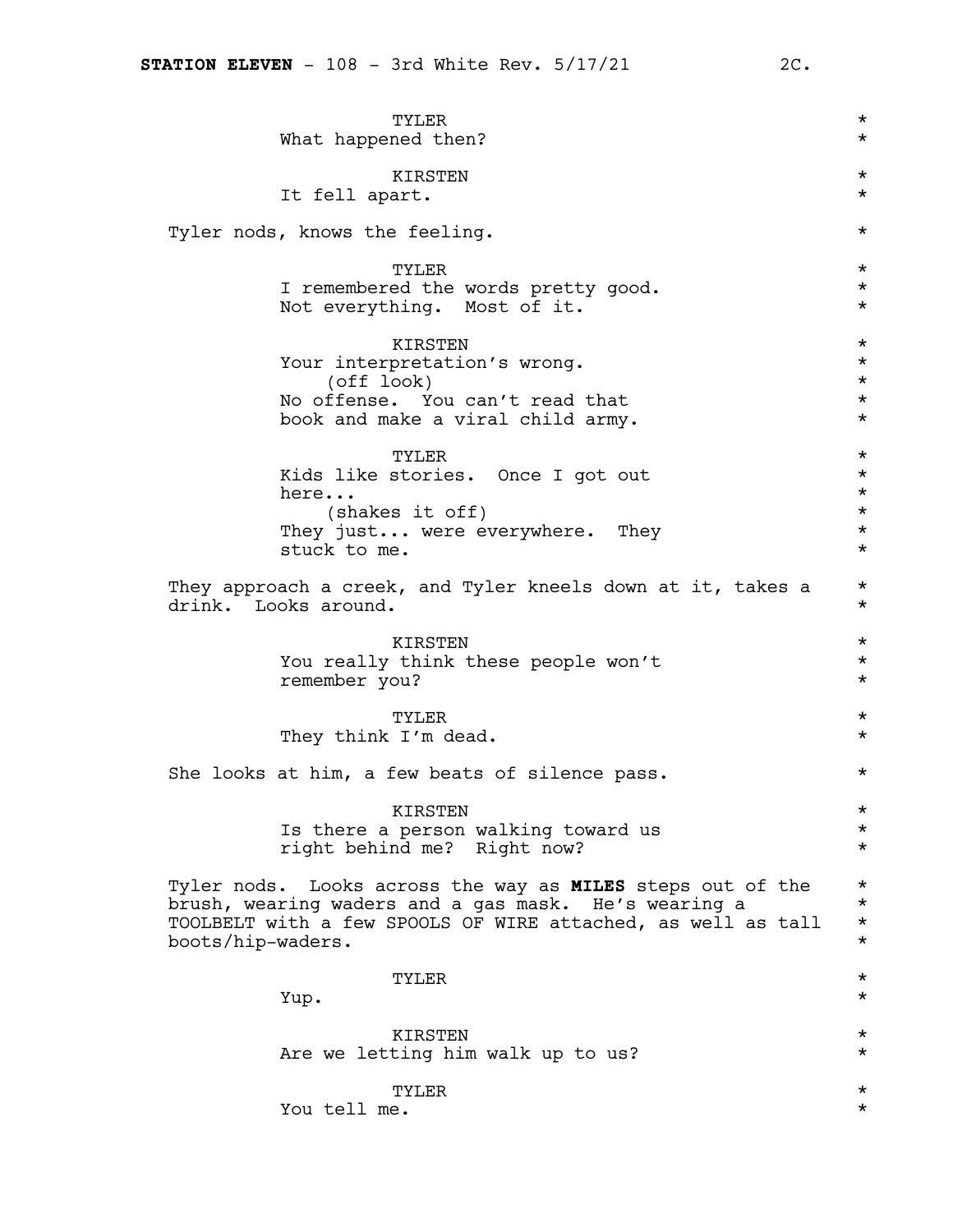Behind Kirsten, Miles has spotted them both, and he awkwardly  $*$  pulls a gun from his holster, steps toward them. pulls a gun from his holster, steps toward them.

## KIRSTEN \* What's our story? TYLER  $\qquad$   $\qquad$   $\qquad$   $\qquad$   $\qquad$   $\qquad$   $\qquad$   $\qquad$   $\qquad$   $\qquad$   $\qquad$   $\qquad$   $\qquad$   $\qquad$   $\qquad$   $\qquad$   $\qquad$   $\qquad$   $\qquad$   $\qquad$   $\qquad$   $\qquad$   $\qquad$   $\qquad$   $\qquad$   $\qquad$   $\qquad$   $\qquad$   $\qquad$   $\qquad$   $\qquad$   $\qquad$   $\qquad$   $\qquad$   $\qquad$   $\qquad$ We're from the Traveling Symphony.  $*$

He drinks more, and Kirsten sighs, squats down, takes a  $*$   $*$  drink. She splashes some water on her face as a TREMBLING  $*$ drink. She splashes some water on her face as a TREMBLING  $*$  PISTOL FLOATS TOWARD HER TEMPLE. She freezes, sensing it's  $*$ PISTOL FLOATS TOWARD HER TEMPLE. She freezes, sensing it's  $*$ <br>there. Tyler looks. there. Tyler looks.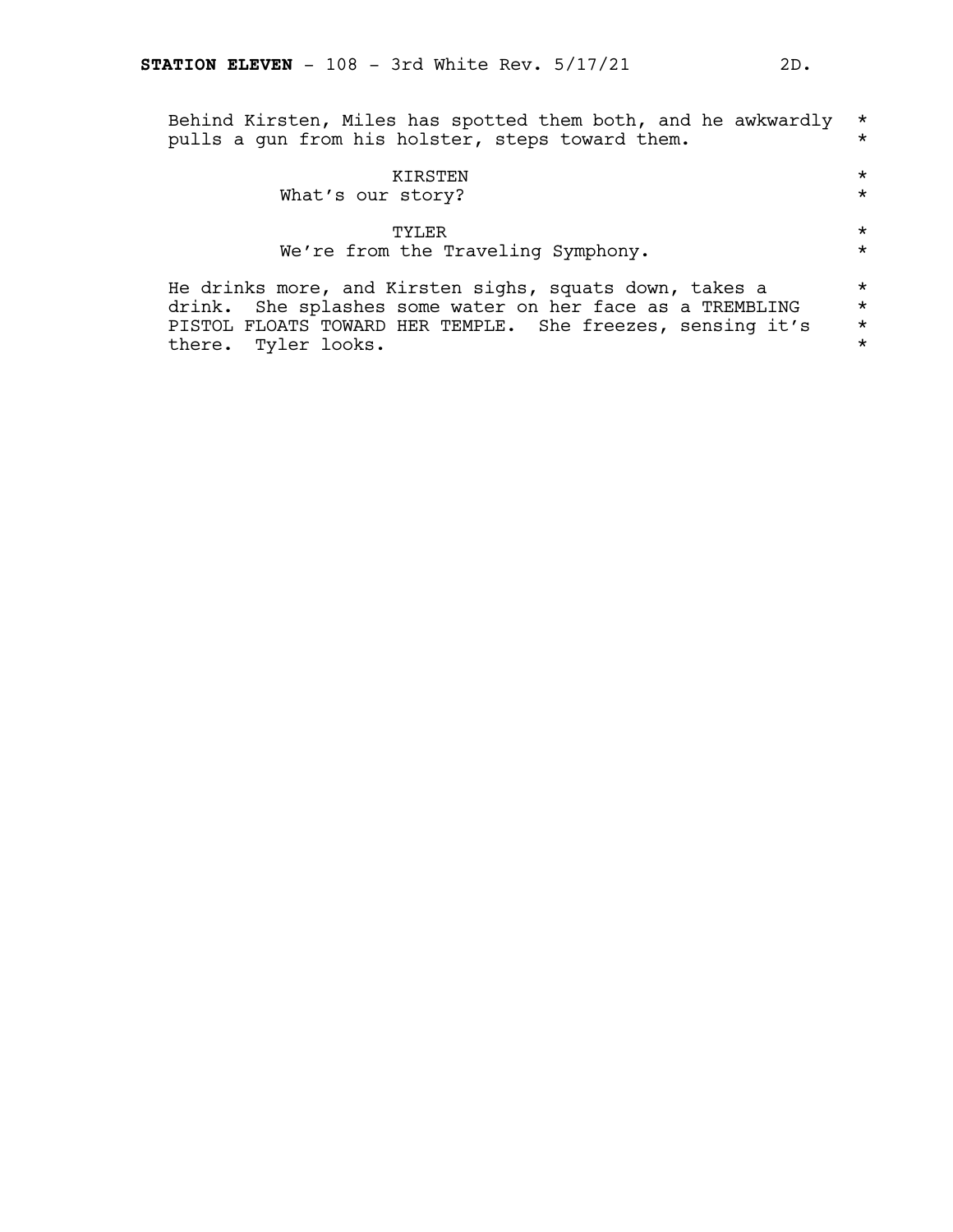| MTLES<br>Hands up!                                                                                                                                                                    | $\star$<br>$\star$            |
|---------------------------------------------------------------------------------------------------------------------------------------------------------------------------------------|-------------------------------|
| Kirsten turns, puts up both hands.                                                                                                                                                    | $\star$                       |
| KIRSTEN<br>Hi.                                                                                                                                                                        |                               |
| MILES<br>Who are you?                                                                                                                                                                 |                               |
| Kirsten smiles her extremely friendly smile. Looks at Tyler<br>for a long beat. He looks back, waiting to find out if she's<br>going to agree. A moment of choice, a moment of trust. | $\star$<br>$\star$<br>$\star$ |
| KIRSTEN<br>We're from the Traveling Symphony.                                                                                                                                         |                               |
| Miles steps back, looks at Tyler. Tyler back at him for a<br>long beat. Miles looks into his eyes                                                                                     | $\star$<br>$\star$            |
| KIRSTEN (CONT'D)<br>We're just actors.                                                                                                                                                | $\star$                       |
| Miles looks back at her. Gives a sideways nod with his head.                                                                                                                          | $\star$                       |
| <b>MILES</b><br>Let's go.                                                                                                                                                             | $\star$<br>$^\star$           |
| CLARK (V.O.)<br>I don't think I've ever said this                                                                                                                                     |                               |

### 3 OMITTED 3

### A4 **INT. MAIN TERMINAL - SEVERN CITY AIRPORT - Y20/D11 - DAY** A4

*out loud, but...*

CAMERA FOLLOWS a man's back, cloaked, as he strolls through the hallways of what seems at first a space both familiar and very strange. A community. A kibbutz. A reclaimed sterile space. He walks by what we realize was once a Booksy Daisy.

> CLARK (PRE-LAP) *I have always felt like a failure.*

COME AROUND TO REVEAL THE AGED FACE OF **CLARK THOMPSON** (70s), twenty years older and wiser, skin weathered. His clothes are casual and comfortable, minus the formality of the cloak.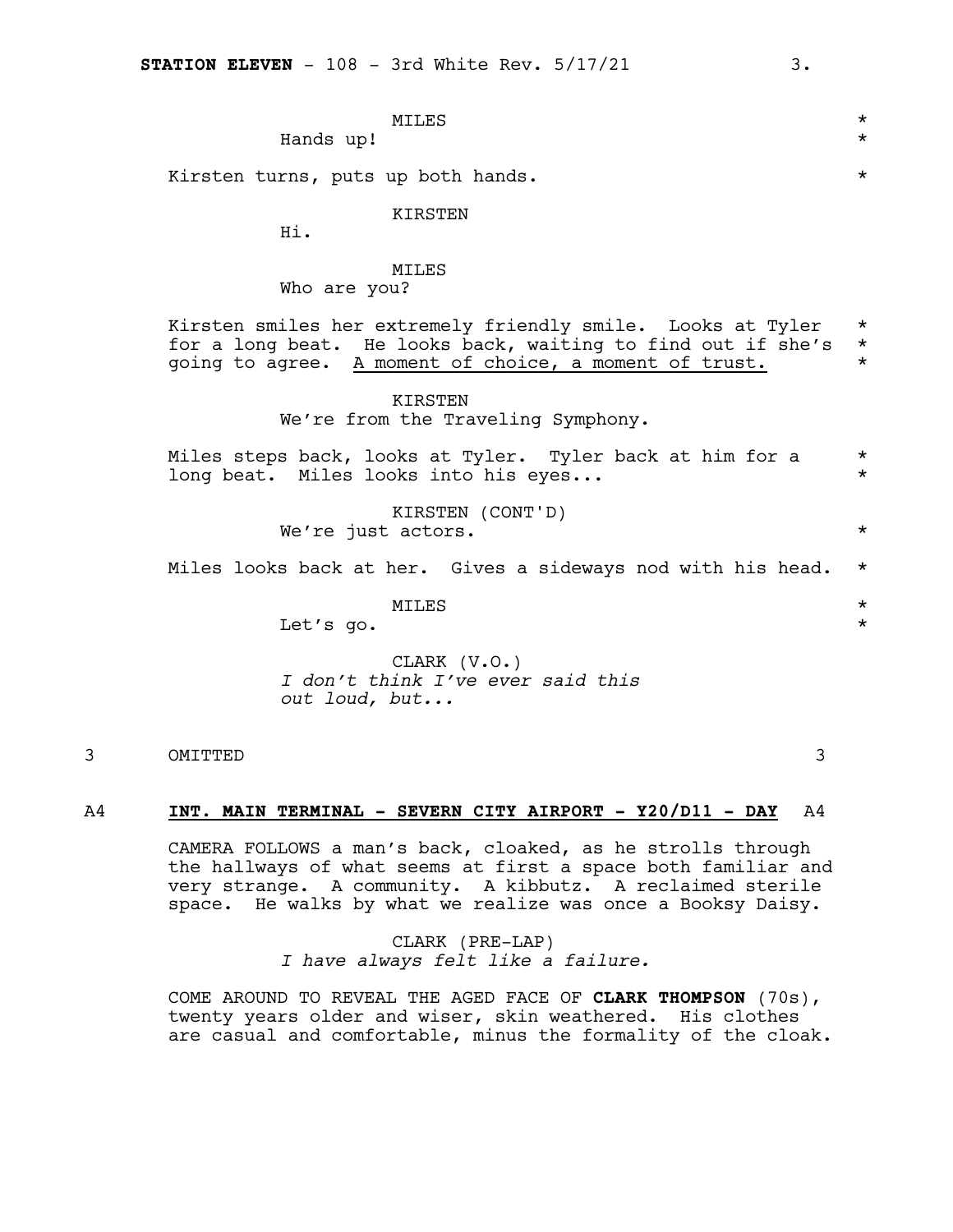A matched Detroit Tigers sweatsuit. He's smiling a friendly smile at a few people sitting in Michigander chairs.

> CLARK (PRE-LAP) (CONT'D) *Every room I walk into, I feel like I'm... hated. I know it's wrong. I know it's not true. But I feel it.*

### 4 **INT. THE BAR - SEVERN CITY AIRPORT - Y20/D11 - DAY** 4

A circle of chairs, Clark's cloak slung over one. A quiet space. A half-dozen people sit in a ring, a few holding coffees. On a table nearby is a pot of coffee and some pastries. We vaguely recognize the gastropub from Before, changed as it is to be... whatever Ruth says it is.

CLARK

I feel it, and I accept it.

Clark seems quite chill, in fact, legs crossed.

A tall, lean figure comes to the doorway, and we RACK TO Elizabeth, watching quietly and waiting for Clark to finish. In her hand is a WALKIE-TALKIE. On the screens on the wall behind her we see: **Thursday, June 19th, 2040**

Clark looks at her. Smiles.

CLARK (CONT'D) Thankful for all I have. And all of you. (then) I accept this.

EVERYONE ELSE *I accept this.*

On the floor beside Elizabeth, what looks like black rolly suitcase that is actually a KARAOKE MACHINE.

### 5 **INT. SCHOOL/BOOKSY DAISY - SEVERN CITY AIRPORT - Y20/D11 -** 5 **DAY**

Eight or nine MIDDLE-SCHOOL KIDS sit in the seats. On a screen on the wall: **HISTORY OF TECHNOLOGY: RECREATIONAL ACTIVITIES: KARAOKE**. Elizabeth hands over the handle of the machine to Clark.

> MR. DEAN Oh! Here's Mr. Thompson with another exhibit for us.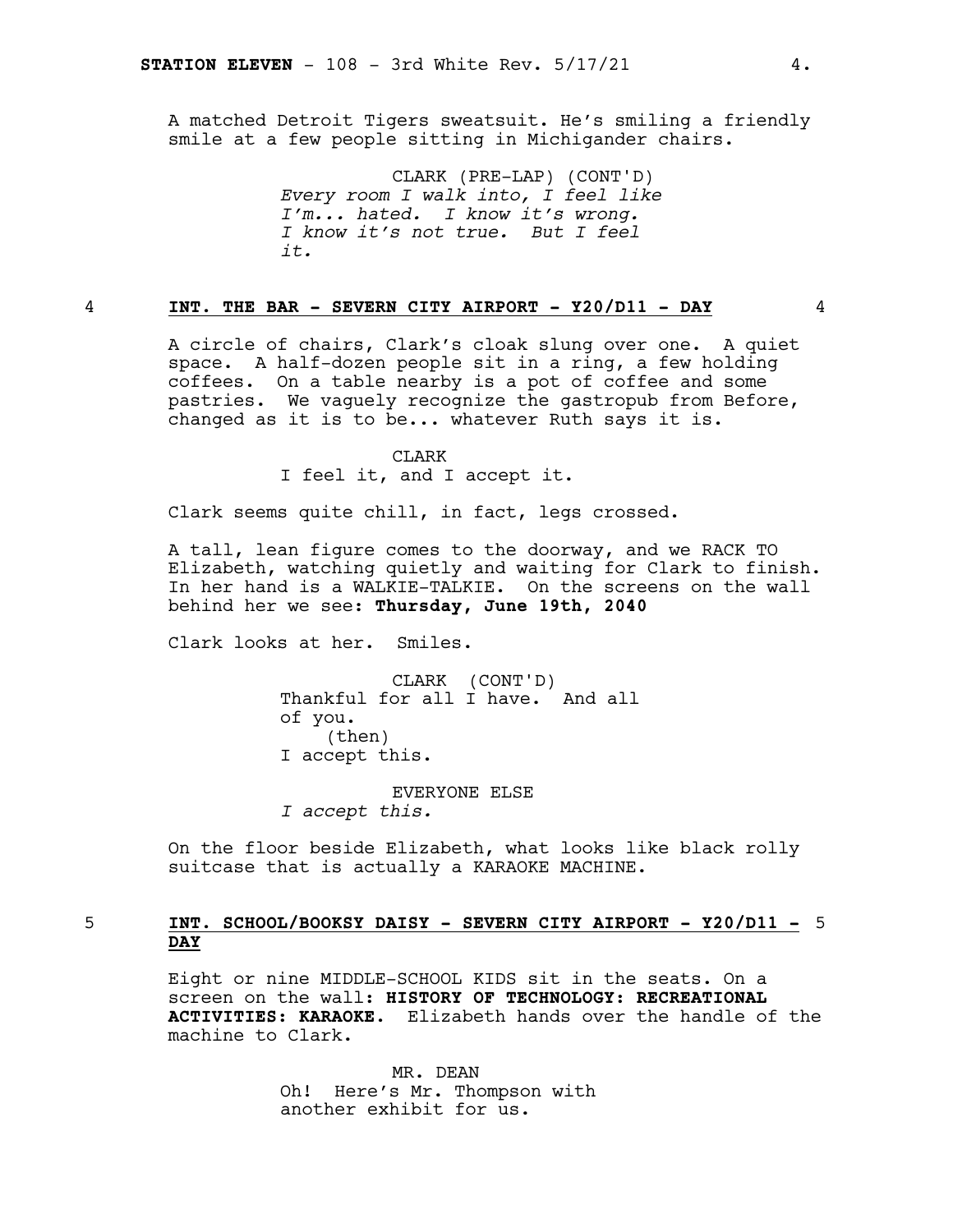He waves to the class and strides to take the podium amid LIGHT APPLAUSE.

> CLARK Hello, all. Clark again. Hi! This week's Museum object is called a *karaoke machine*. (gestures to it) Kids just like yourselves would get bored, looking for some fun on a Friday night. You can pick any song you like and perform it for your friends.

TEENAGER IN THE CROWD The Traveling Symphony can do that.

Clark, pre-triggered, looks at the **TEENAGER IN THE CROWD**, chuckles, then looks at the teacher.

**CLARK** 

Not like *this*.

Elizabeth smiles and nods at Clark, telegraphing "good job". Clark looks back, skeptical he's doing a good job.

> MR. DEAN (to Elizabeth) Which reminds me, Elizabeth. Everyone is making their way through *Hamlet,* we'll all have read by the premiere. The kids are *very* excited to meet the actors.

ELIZABETH They're excited to meet you, too!

Clark stares at Dean. Not happy with the mention of the actors. **YELLOW-SHIRTED KID** raises a hand, excited.

> YELLOW-SHIRTED KID Ms. Colson, is it true *you* used to be an actor?

ELIZABETH It is. And guess who else?

She looks at Clark, who rebuffs her completely. She points at him quietly, like it's a secret for the kids.

> YELLOW-SHIRTED KID (incredulous) Mr. Thompson?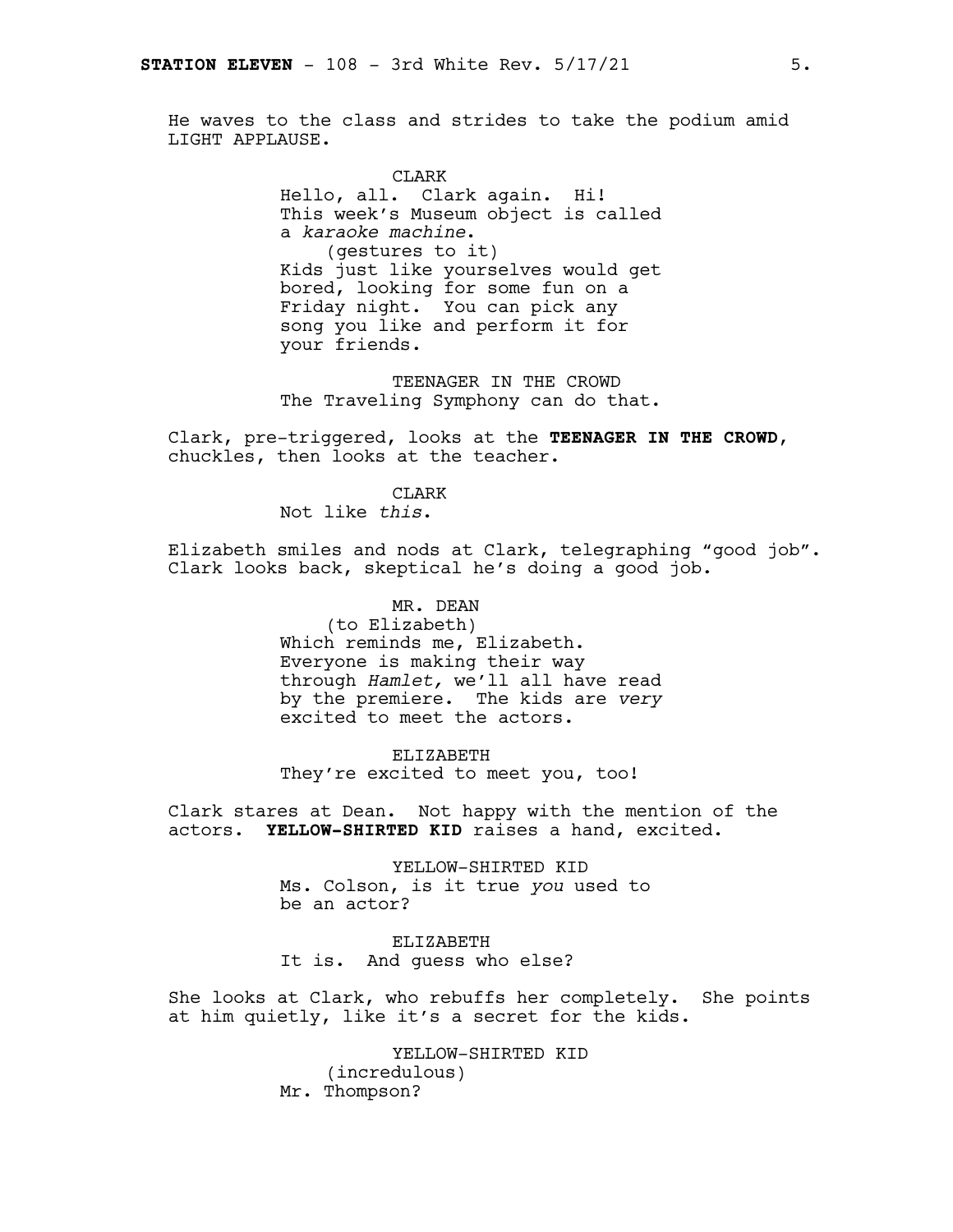CLARK The karaoke machine is available in the museum.

The kids look at the adults, then each other, not sure what to believe.

> ELIZABETH Premiere is on Midsummer's Eve. Workshop with the actors is after.

CLARK So long as they clear quarantine protocol.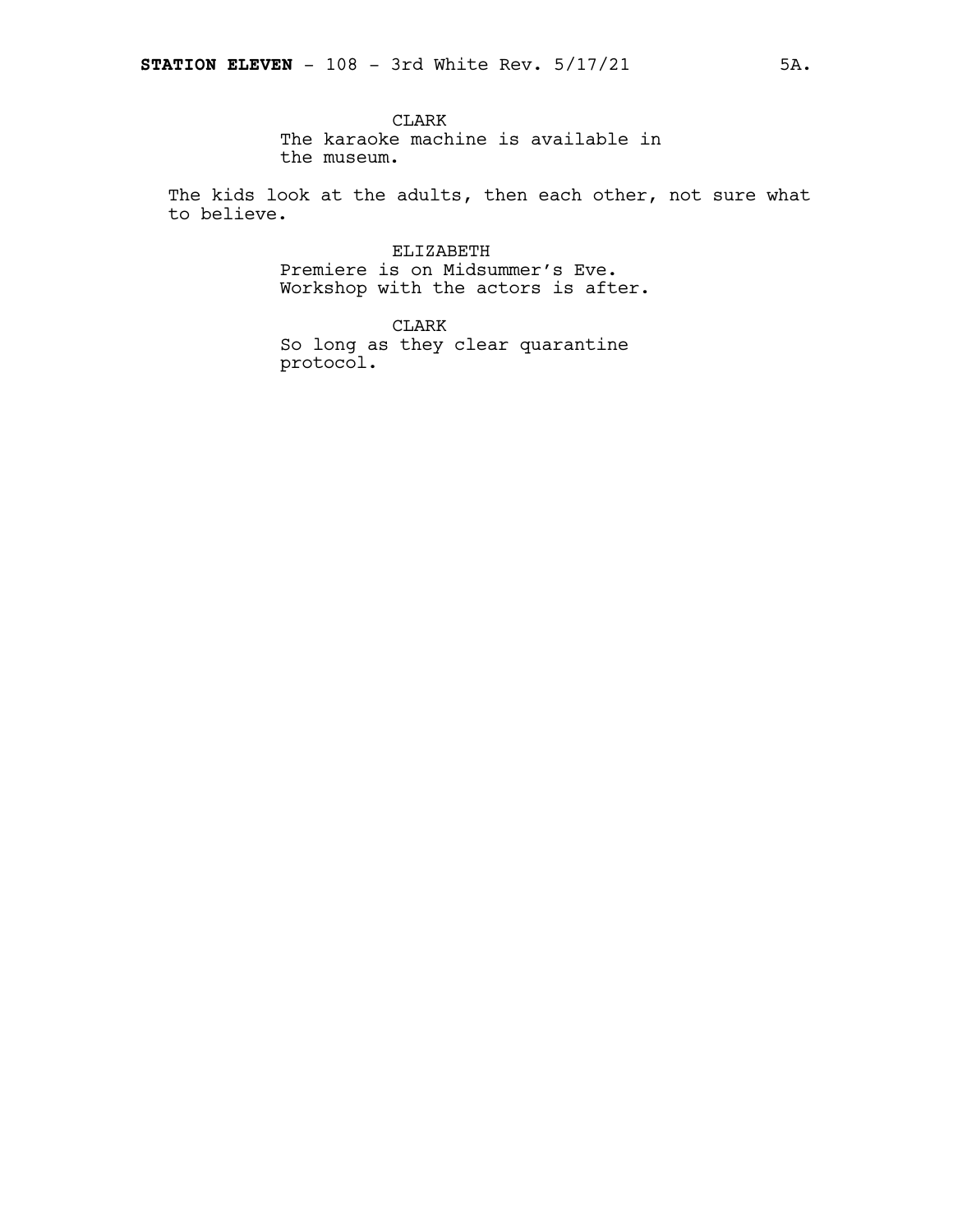CLARK (CONT'D) (scaring the kids) We can't let any of the sick into our community. We cannot risk infection.

Elizabeth frowns at this, lets it go. Smiles back at the kids, who nod with respect at Clark's warning. He has their attention, now.

They go. Elizabeth watches Clark leave the classroom area, return to her. He seems embarassed, tight, angry.

> CLARK (CONT'D) (pissed) Just say June twenty-first.

ELIZABETH For fuck's sake, Clark. Nobody's sick out there anymore.

He gestures out toward the well-functioning, healthy-feeling community.

> **CLARK** It keeps them calm.

### A6 **INT. NEAR THE MR. PRETZEL - SEVERN CITY AIRPORT - Y20/D11 -**A6 **DAY**

Clark turns to face Elizabeth, preparimg for an argument. He opens his mouth to escalate when the *SQWACK-CHRP-ABBW* fuzz of the walkie in Elizabeth's hand explodes, and she looks down, trying to mute it. Miles's voice enters the room.

> MILES (ON THE WALKIE) *Walking them in now.*

She *CLICKS OFF* the walkie.

CLARK What was that?

ELIZABETH Nothing. A... tiny security thing.

CLARK There's no such thing as a *tiny security thing.*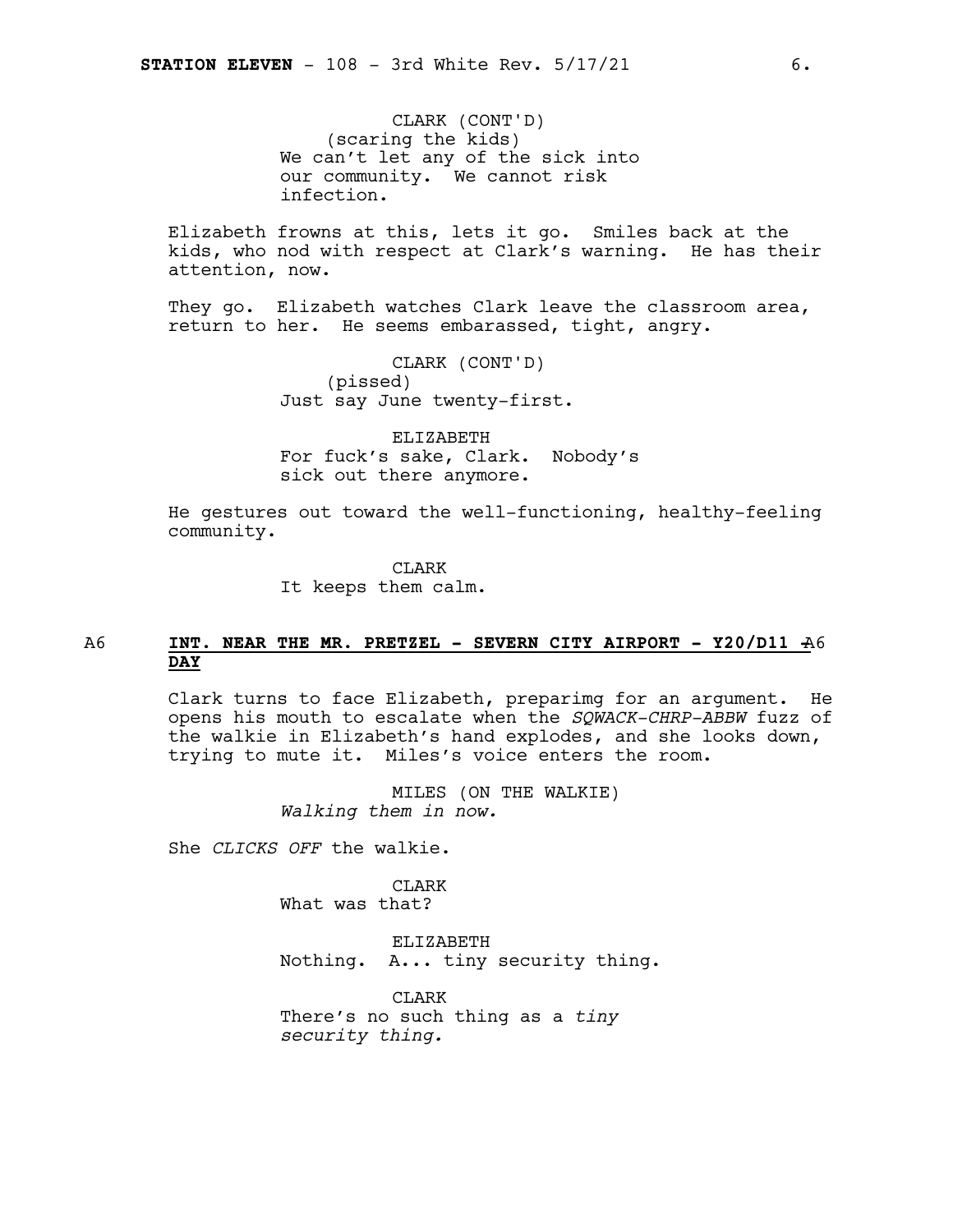ELIZABETH (reluctant) Miles found some people out in the woods. Past the fence. It's just more actors. (then) We're bringing them to quarantine.

CLARK No you're not. (beat) That sounds like a con. How can you be so... *loose about it?*

ELIZABETH It's a different *time, Clark.* You heard those kids--

CLARK

This is *not* what we agreed. I *let you* get what you wanted with this theatre troupe, but I will not allow... *distractions*... to put the people in danger.

ELIZABETH People want to open the doors.

Past them, small HOMES AND SMALL APARTMENT MODULES lined up to the glass windows, each home a little different. Variations in decor-- a large MICHIGAN STATE SPARTANS BANNER hangs above one-- ferns anoint another.

> **CLARK** Send them to the tower. I'll handle the interrogation myself.

Clark storms off, leaving the karaoke machine there for her. She raises the walkie to her mouth, changes the channel, shaking her head.

> ELIZABETH (INTO THE WALKIE) Alex? I'm coming down. I have something you might like.

ALEXANDRA (ON THE WALKIE) *Okay! We're still rehearsing. We have questions about The Mousetrap!*

Elizabeth looks over at a BOARD allocating jobs, with square *Yes, Michigan!* magnets marking different jobs. She goes to it, plucks off one of the magnets, leaves.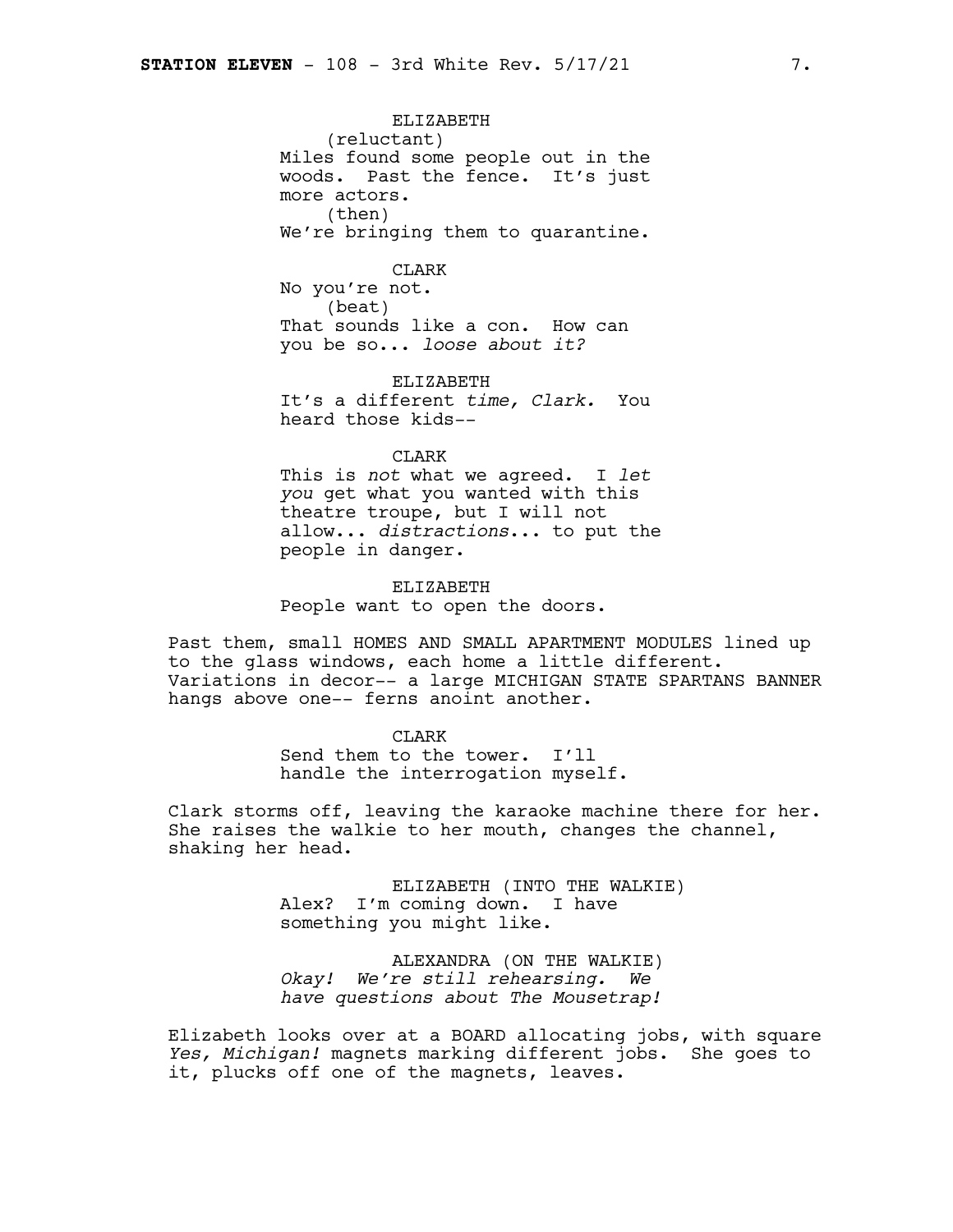### B6 OMITTED B6

### 6 **INT. MUSEUM OF CIVILIZATION - SEVERN CITY AIRPORT - Y20/D11** 6**- DAY**

Bach. Glenn Gould humming along with himself, and along with it, the soft scratches of a RECORD PLAYER. 70s-style with the glass top, the record spinning atop a display table. We EXPAND OUTWARD and look at more objects on this table: an original IPOD with a cracked screen; one VHS VIDEO CASSETTE- a copy of *Jaws;* a fishbowl full of iPHONE BRICKS; a section of crinkled PUBLIC TRANSPORTATION CARDS; binders full of WOMEN (talk-show hosts and news anchors); a CYLINDER OF BIC PENS, ringed by every color of a BIC LIGHTER; a plastic STARSHIP ENTERPRISE being guarded by some three SPOCKS; two GAMEBOYS, one NINTENDO SWITCH, and one custom GAMING DEVICE; a SYNTHESIZER; HAIR CURLERS; one PET ROCK, its grass hair growing well; and by that, THE FINGERS of a man-- attached to a hand-- gently tapping along to the piano piece at the end of the table as he stands, other arm behind his back, and stares at the door, waiting...

It's Clark again, but now in his *DIGNIFIED NOBLE* look, not the relatable, down-to-Earth man we met in N.A. Wellgroomed, well-kept. Anxious.

Sound of footsteps now. Then, the sound of a heavy door opening, and Clark turns. Looks to see who's there.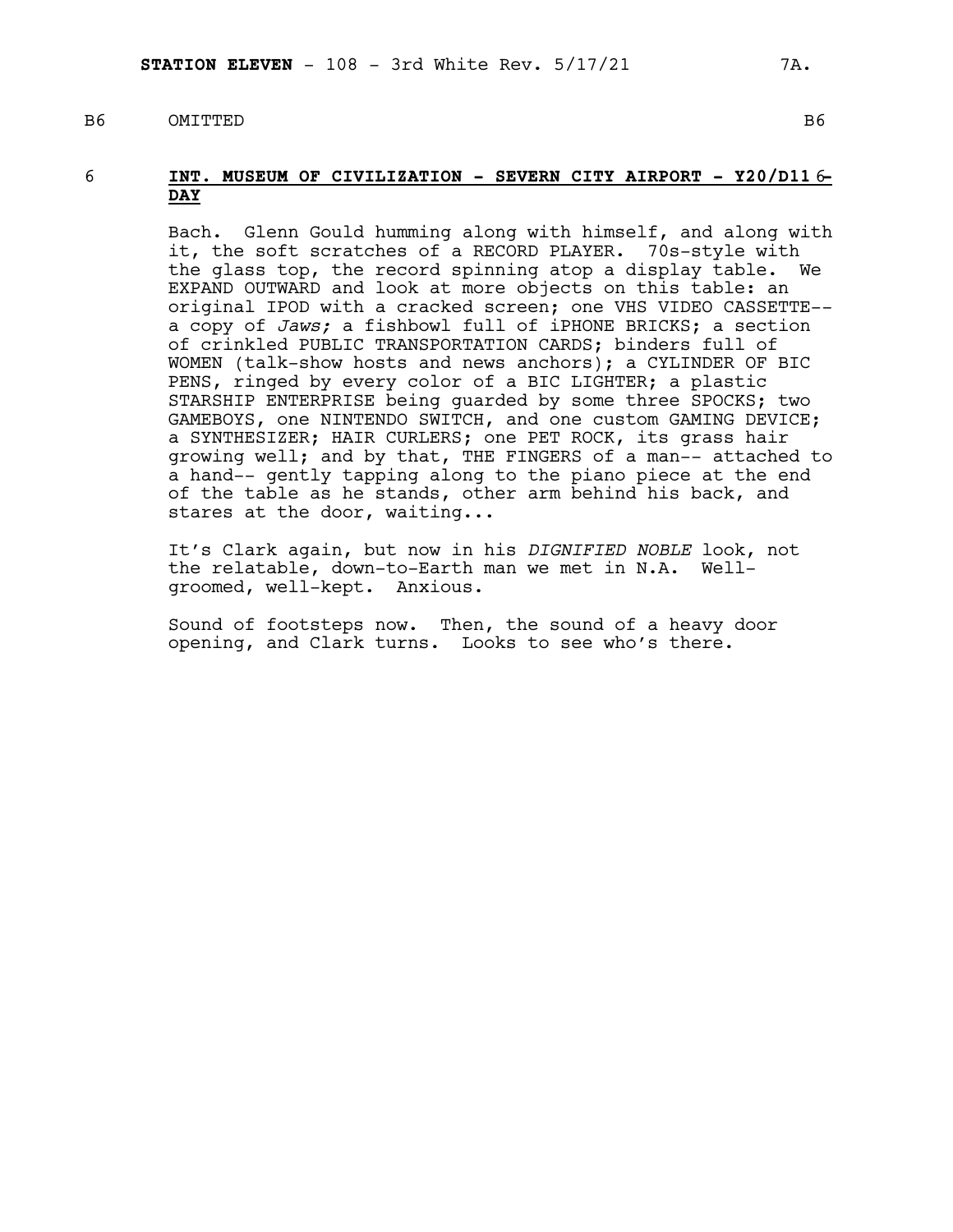CLARK Oh. Hello, there. I'm Clark Thompson. Welcome to the Museum of Civilization.

KIRSTEN I'm Kirsten. From the Traveling Symphony.

REVEAL MILES between Kirsten and Tyler, who are both wearing TYVEK SUITS-- Kirsten in blue, Tyler in faded red-- with their wrists bound behind their backs. Kirsten has on her friendliest "I'm famous and also beautiful" smile.

With energy in his step, Clark goes to the big table and SNAGS a pair of SCISSORS, then moves to Kirsten and Tyler.

> CLARK Welcome, welcome, welcome, my God, let me look at you, real *professional actors*.

Kirsten bats her eyes, through the plastic of their vizors.

As Clark is examining them, we see Miles pulls a crinkled **BEWARE** poster from his pocket, look at it, look across the room surreptitiously toward Tyler. He stuffs it away in his pocket before anyone sees.

> CLARK (CONT'D) You must be Kirsten... scary stuff, getting separated, the bombing. We're all so glad you're okay.

KIRSTEN (damsel in distress) It was really, really scary. But thank God you found them.

Clark goes around to her wrists.

### CLARK

Your troupe is well, a few days into quarantine-- we quarantine here, it's part of our success, along with the isolated woods, electrified fences, cameras...

*SNIP.* Kirsten twists enough to see Tyler staring at Clark.

TYLER I told her these woods were dangerous.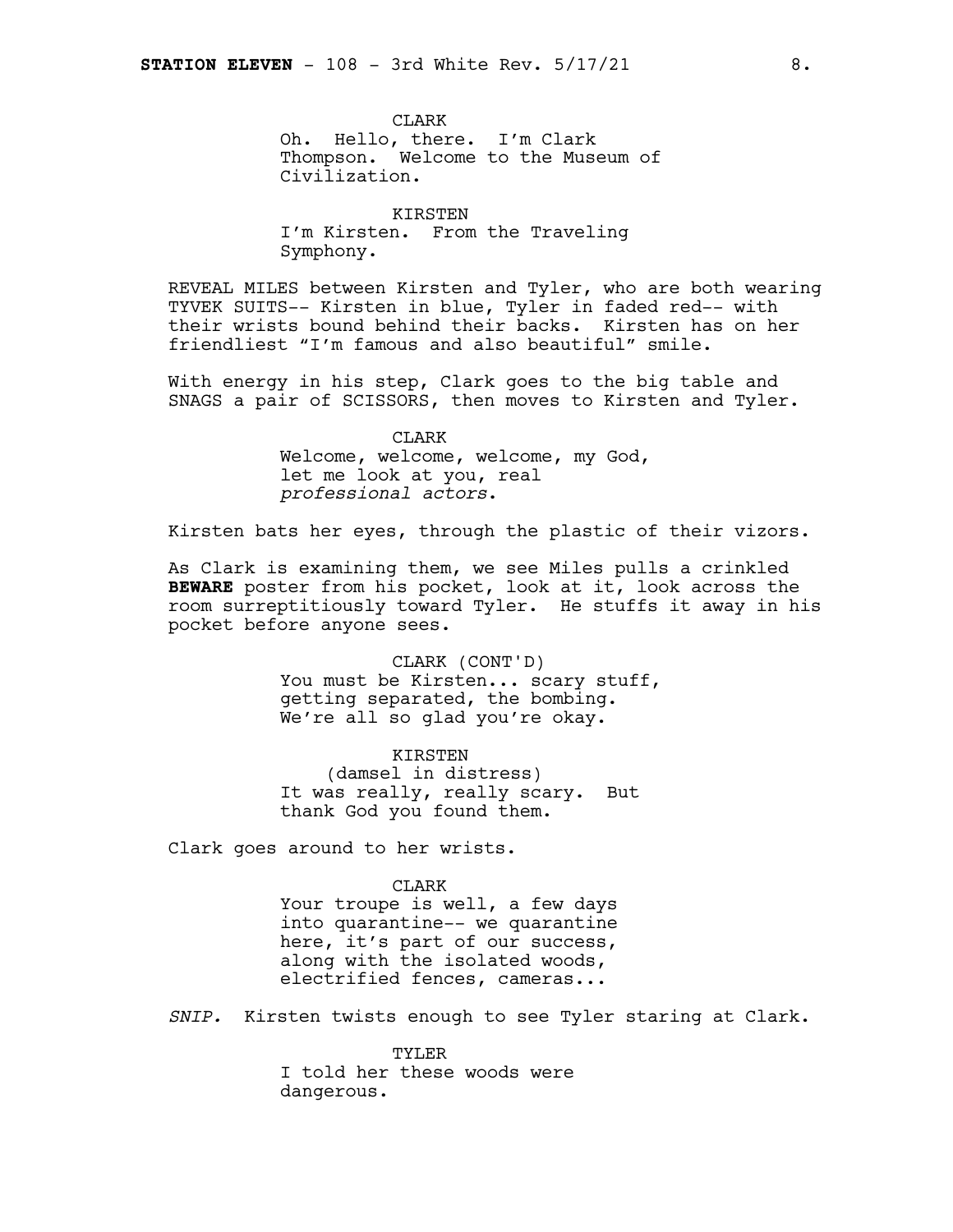Clark looks for the first time now at Tyler. The man, not the boy, taller than him now. Face obscured by face-shield. Beard. Time. Clark gets closer.

### CLARK And who are you?

Clark's eyeing Tyler now, who doesn't miss a beat.

TYLER Lonagan. Retired awhile back, quit acting for business. Saw a barter opportunity in Year Sixteen and decided I'd take a chance.

**CLARK** *What hath you done with the body...*

A long beat now, as it's unclear what Clark means.

CLARK (CONT'D) ... *dear Lord?*

Until he completes the line. It's from Hamlet. A test. But Tyler is ready. Answers quietly, staring at Clark.

> TYLER *Compounded it with dust, whereto 'tis kin.*

Clark looks... still skeptical. But pleased.

CLARK Everybody knows *Hamlet*, though.

### AA7 **INT. MAIN TERMINAL - SEVERN CITY AIRPORT - Y20/D11 - DAY** AA7

Elizabeth walks up to the door that reads "AIRPORT PERSONNEL ONLY", an electric pass at the handle. We know this door.

She rubs the *Yes, Michigan!* magnet over it; the door opens.

### A7 **INT. STAIRS - SEVERN CITY AIRPORT - Y20/D11 - DAY** A7

Elizabeth steps up the stairs, still hidden. Listening.

TYLER (O.C.) Yeah, but it's just so good. Reading it's like being inside a different world. I dunno. It's stupid, I guess...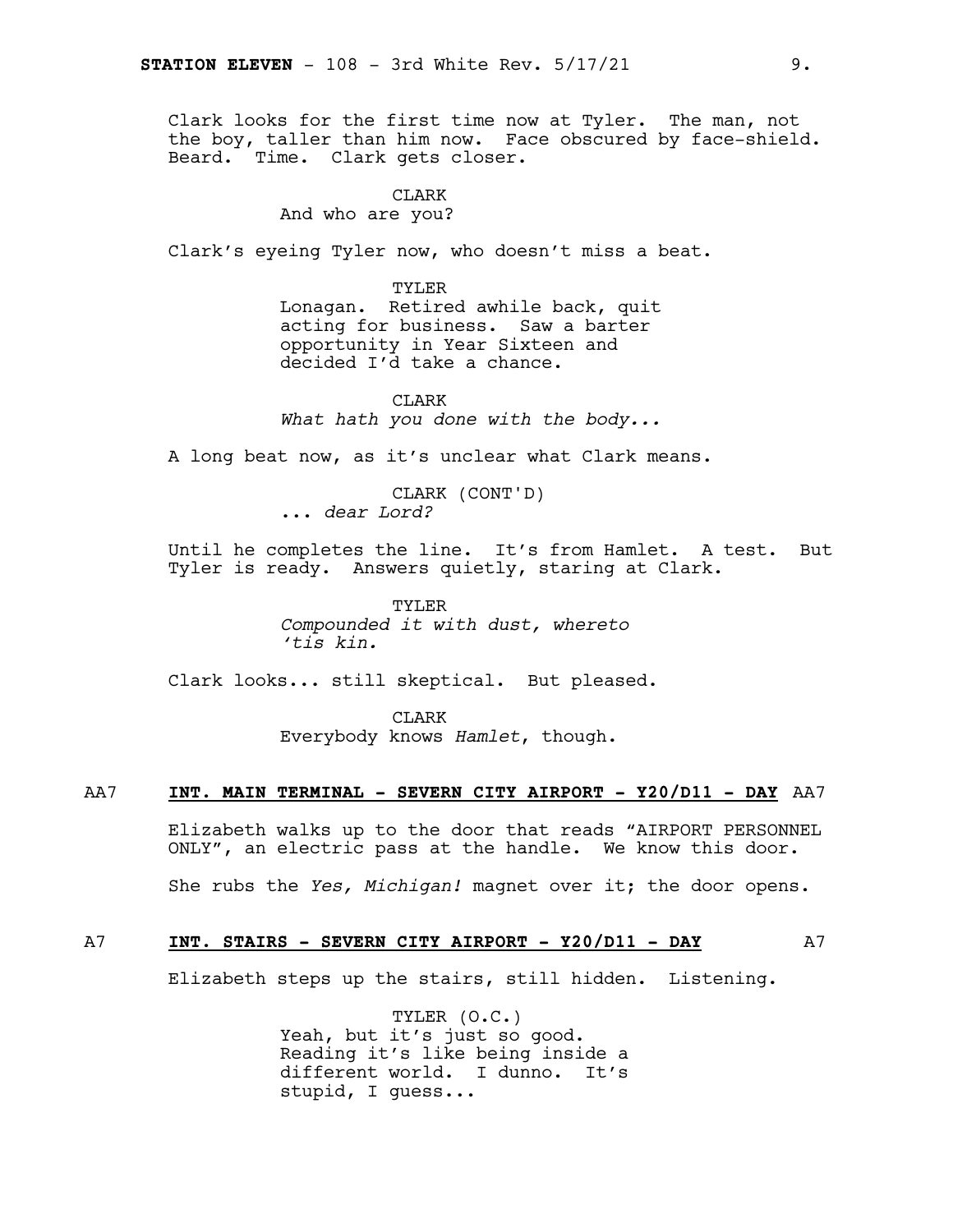CLARK (O.C.) I don't think that's stupid.

We see Elizabeth's eyes soften at the sound of the voice, remembering those words.

### B7 **INT. MUSEUM OF CIVILIZATION - SEVERN CITY AIRPORT - Y20/D11**B7**- DAY**

Clark's still got an eye on Tyler, but returns to his perch in the center of the room.

> **CLARK** These identity verifcations are usually so tedious, but this one's a *delight*. Real actors, Miles! (glance to Miles) They can just do a scene.

> **MILES** We sometimes have visitors. They lie to try to get in. So we check them out. Ask some questions.

**CLARK** Miles used to be in the TSA. (then) I will say, rules like this have kept us safe. So...

Clark looks at Tyler for a beat longer, then to Kirsten.

CLARK (CONT'D) Do one scene. Whatever you like. To prove your story.

Clark settles, looks at them both. Feels like this could go either way.

KIRSTEN

Smart.

Tyler has turned his attention to his old DEVICE, on a nearby table. As though he's plotting his chances.

> KIRSTEN (CONT'D) That old one. About the spaceship.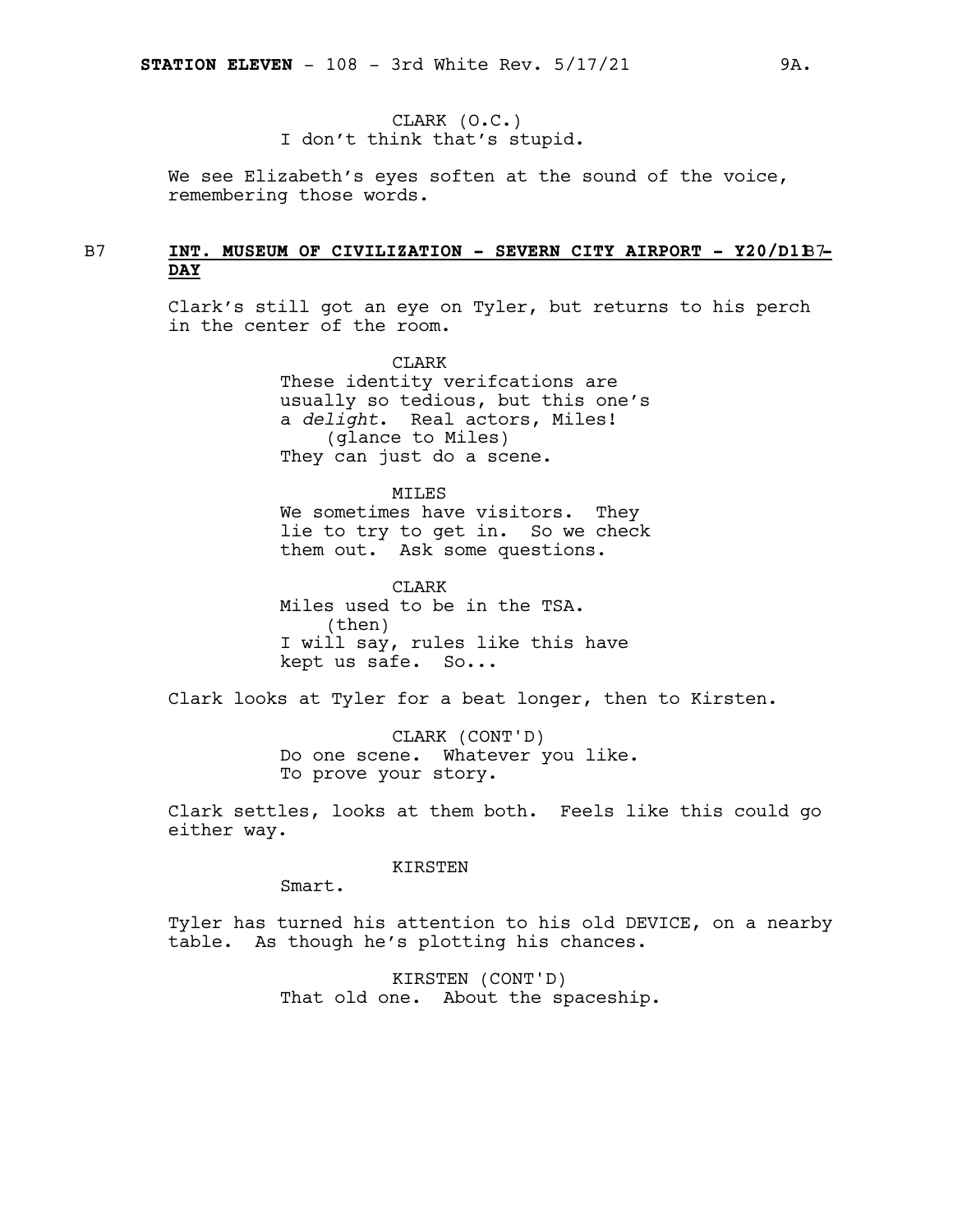Tyler nods like this was a reasonable thing to say, but we soon realize we're *in the scene*. Kirsten puts both hands behind her back, then steps toward the window, looking out, even though we don't see her POV. They watch as Kirsten sees a dirty COFFEE MUG, takes it.

### KIRSTEN (CONT'D) *We made it to orbit.*

Tyler nods, takes a couple steps toward his device. Kirsten turns, now entirely in character--

> DR. ELEVEN (KIRSTEN) *You stayed in regenerostasis for twelve and a half days. You never sleep that long.*

Clark watches Tyler react-- both because it's a test, yeah, but it's sudden magic: Clark's getting pulled in.

> CAPTAIN LONAGAN (TYLER) *Still woozy. Is that... Earth?*

Kirsten sees that there's something *slightly* shaky about Tyler's first line, sees Clark leaning in.

> DR. ELEVEN (KIRSTEN) *Did you watch my helmet's video feed?*

Clark looks back to Kirsten. Tyler has some space... to take a few steps and GRAB HIS DEVICE. He has it down by the side of his leg before his next line. Kirsten sees.

> CAPTAIN LONAGAN (TYLER) *Yes. From your "accident." I didn't realize...*

Tyler drifts back toward Kirsten, hiding the device with his body. They pass close by one another, her circling the other way. He nods at her.

> CAPTAIN LONAGAN (CONT'D) *... The gyroscope is fucked.*

Kirsten sees what he has, verifying the nonviolent story Tyler's been telling her since 106. *He just wants it back.*

Which means it's Kirsten's spotlight moment. Time to fully draw Clark's attention.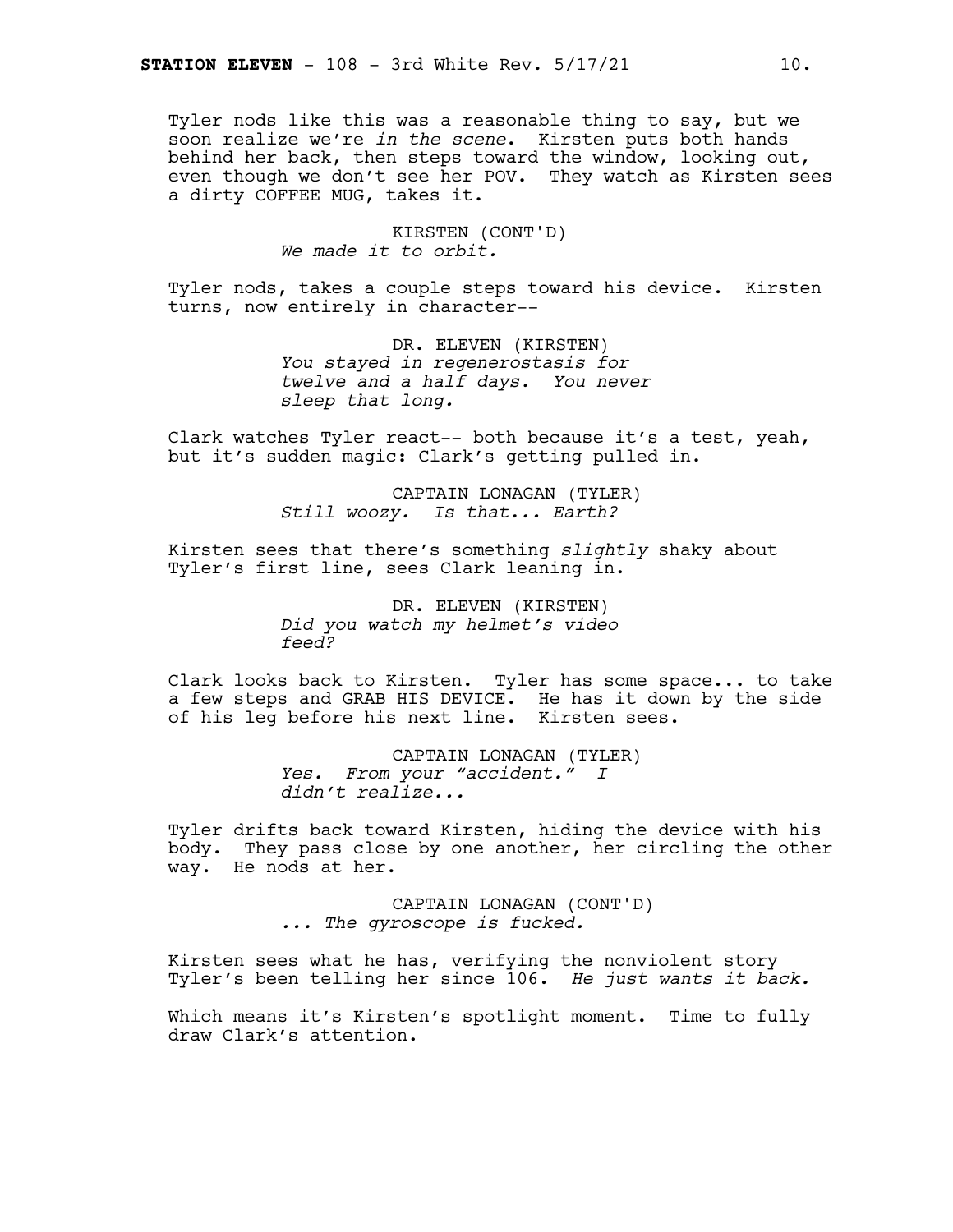Once past him, Kirsten PULLS DOWN HER HOOD, removes her faceshield. Looks up at Clark, directly into his eyes.

> DR. ELEVEN (KIRSTEN) *I stood looking over the damage... trying to remember the sweetness of life on Earth. But I couldn't remember. You know what I remember? You. As a child.*

During the speech, Tyler has sit himself down against a wall, and now deposits his DEVICE into a VENT near the stairs...

And we CAN SEE ELIZABETH DOWN THE STAIRS, UP AGAINST THE SAME WALL, JUST THE SAME AS THE SPLIT-SCREEN OF 107, HER FACE CLOSE TO HIS, EVEN THOUGH HE'S UNAWARE.

> CAPTAIN LONAGAN (TYLER) *We don't even know if it's like it was before...*

Kirsten has come around to him, now, and gets down, close to him, eyes intense.

> DR. ELEVEN (KIRSTEN) *There is no before.* (then) *No after. Only now.*

### C7 **INT. STAIRS - SEVERN CITY AIRPORT - Y20/D11 - DAY** C7

Down in the stairs, Elizabeth clocks the phrase "There is no before." She takes a beat, thinking through the implications that her son Tyler *might* be here. She pulls her walkie from her belt. She scurries away.

### D7 **INT. MUSEUM OF CIVILIZATION - SEVERN CITY AIRPORT - Y20/D11**D7**- DAY**

Kirsten stares into Tyler's eyes, wanting him to hear the words she's spoken. And he seems to. As Tyler. Not Lonagan. Not "The Prophet."

> CAPTAIN LONAGAN (TYLER) *"There is no before." Strange thing to say. I don't buy it. The past is safe. Everything else... changes.*

ON CLARK as that line lands. He starts clapping hard. He looks at Miles, raises his eyebrows, nods at him.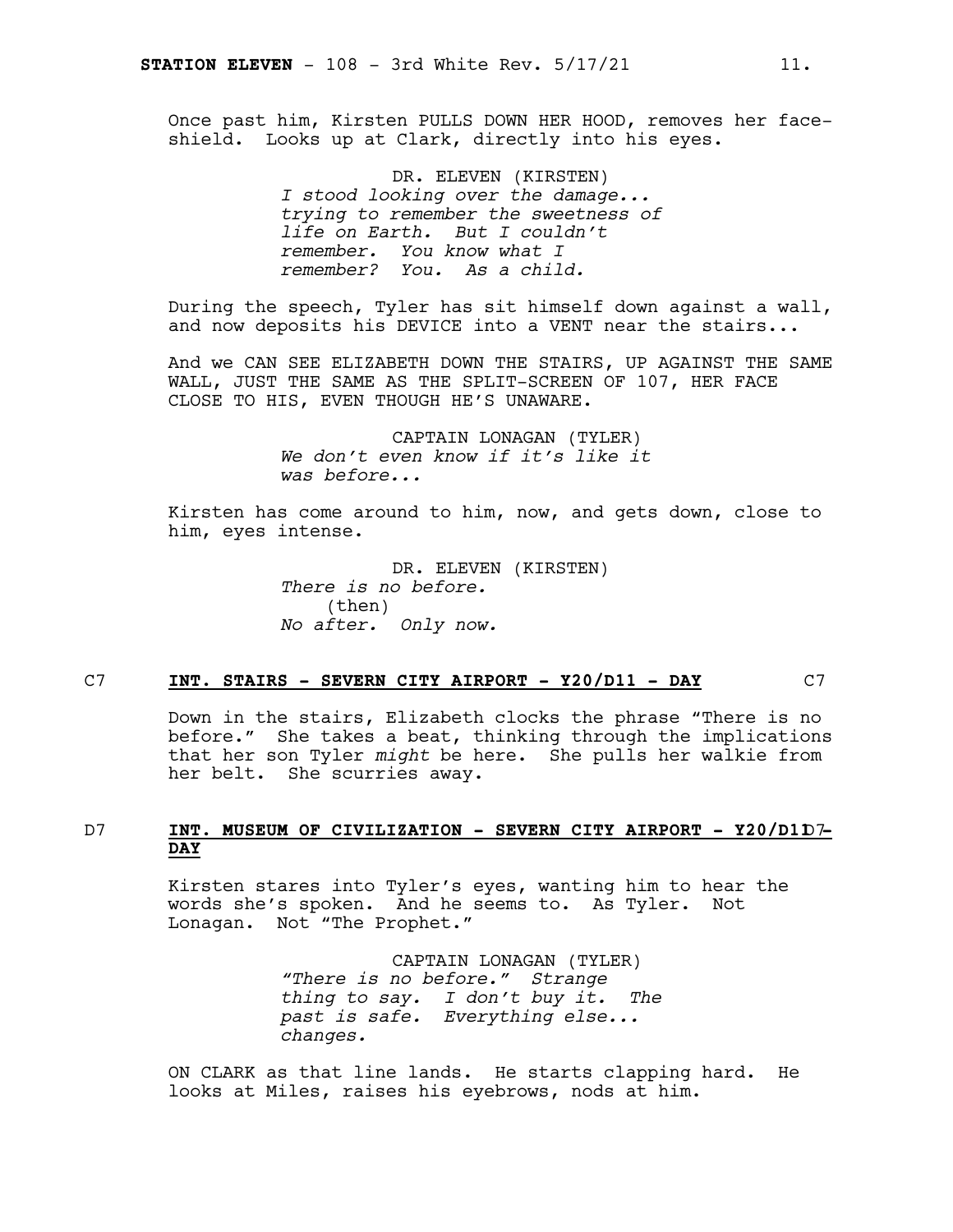### 7 **INT. THEATER - ARTHUR'S DRESSING ROOM - CHICAGO - 2020 -** 7 **NIGHT**

CLARK THOMPSON OF Y0 stands in Arthur's dressing room, at a table, looking down at three different crowns made of twigs. It is 29 days before Arthur's death and 30 days before the end of the world.

Clark looks at the large crown. Before he can reach for it, his phone *BUZZES.* **Tim: How was it? How are YOU?**

Clark texts back: **He hasn't shown up yet. Saw rehersal.**

Tim: **How was it????**

ARTHUR (O.S.) Good to see you, my friend.

Clark turns, sees his old friend **ARTHUR LEANDER** in the doorway. It's been a few years.

CLARK

Arthur.

ARTHUR Did you watch? How brutal was it?

CLARK (measured) It was fine.

Arthur goes to his mini-fridge and gets the a water.

ARTHUR

Fine.

CLARK Solid production. Shaping up to be incredible. How far out are you again?

ARTHUR

One month.

CLARK

Ah. You're in the shit, then.

Arthur looks at him warily, because it would hurt if it was a joke. But Clark's a grownup now. Clark's corporate.

> ARTHUR It means a lot to me that you came.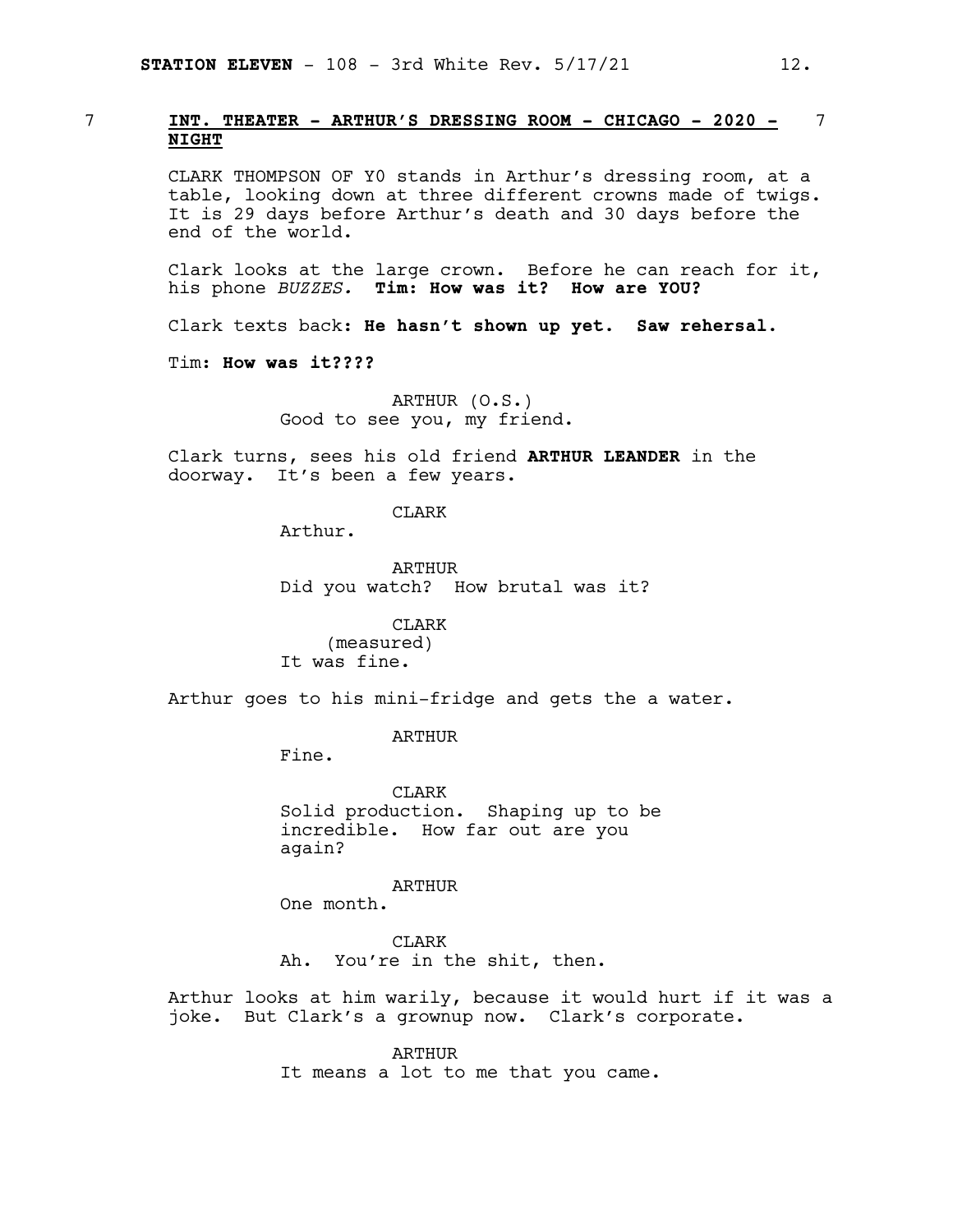He gestures, Clark sits. Arthur heads to his desk, shakes out his hair, removes his cape.

> CLARK We started together. It's been amazing to watch how far...

Clark sees a shy-looking **YOUNG KIRSTEN** (8) standing in costume, holding a coloring book, looking right at him.

YOUNG KIRSTEN

Hello.

ARTHUR Ah! Kiki. Meet my friend. This is Clark.

YOUNG KIRSTEN I'm Kirsten. Young Goneril.

ARTHUR Kiki's my understudy. She knows the whole play.

**CLARK** (to Kirsten) *Our eldest born, speak first.*

YOUNG KIRSTEN *Sir, I do love you more than words can wield the matter*.

Clark smiles. Arthur, chewing an apple slice, is unsurprised. Throws Clark a look like...*see*?

> ARTHUR Tomorrow morning, okay, Kirsten? Clark and I are going to have dinner. Catch up.

Young Kirsten gets it, smiles at Clark, goes.

ARTHUR (CONT'D) Tanya, the woman who takes care of the kids... she says her life is sad. You can't tell with her.

He sits. Clark watches him for a beat.

ARTHUR (CONT'D) You remember the bar up by the Pancake House?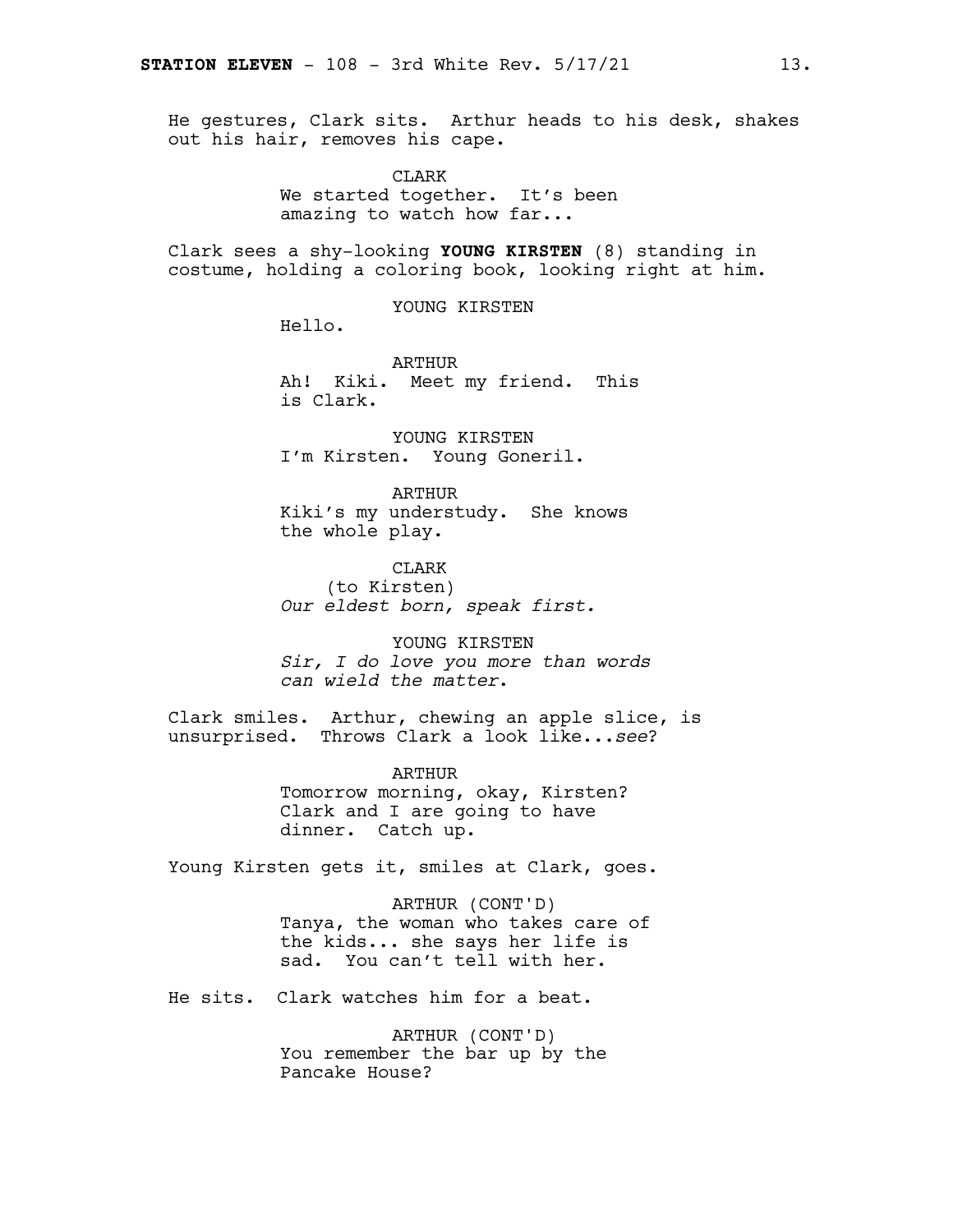**CLARK** 

From the night we met Miranda. Of course.

ARTHUR I thought it'd be fun to go there. Get one drink. They're setting up dinner at my hotel, just because the paparazzi lately...

Clark looks down at his phone. At nothing. Back up.

CLARK I've been sober for nine years, Arthur. You know that--

ARTHUR --I knew that, I know.

A beat. Can't tell what's in there.

CLARK

You fucker

A beat more. But then Arthur sees the twinkle in his eye, and then they're laughing, eyes lighting like the old times.

> CLARK (CONT'D) I *called* you. When I did the twelve steps. You forget *everything,* mate.

ARTHUR Not big things.

A cue of a bright, shining electric guitar chords and riff from "Stay" by Lisa Loeb...

> ALEXANDRA (V.O.) (singing) *You say... I only hear what I want to...*

### 8 **INT. HYDROPONICS AREA - SEVERN CITY AIRPORT - Y20/D11 - DAY** 8

Miles escorts Kirsten and Tyler, still in their TYVEK suits, through the hydroponics area.

Tyler's eyes are wide with admiration at the operation they've put together here.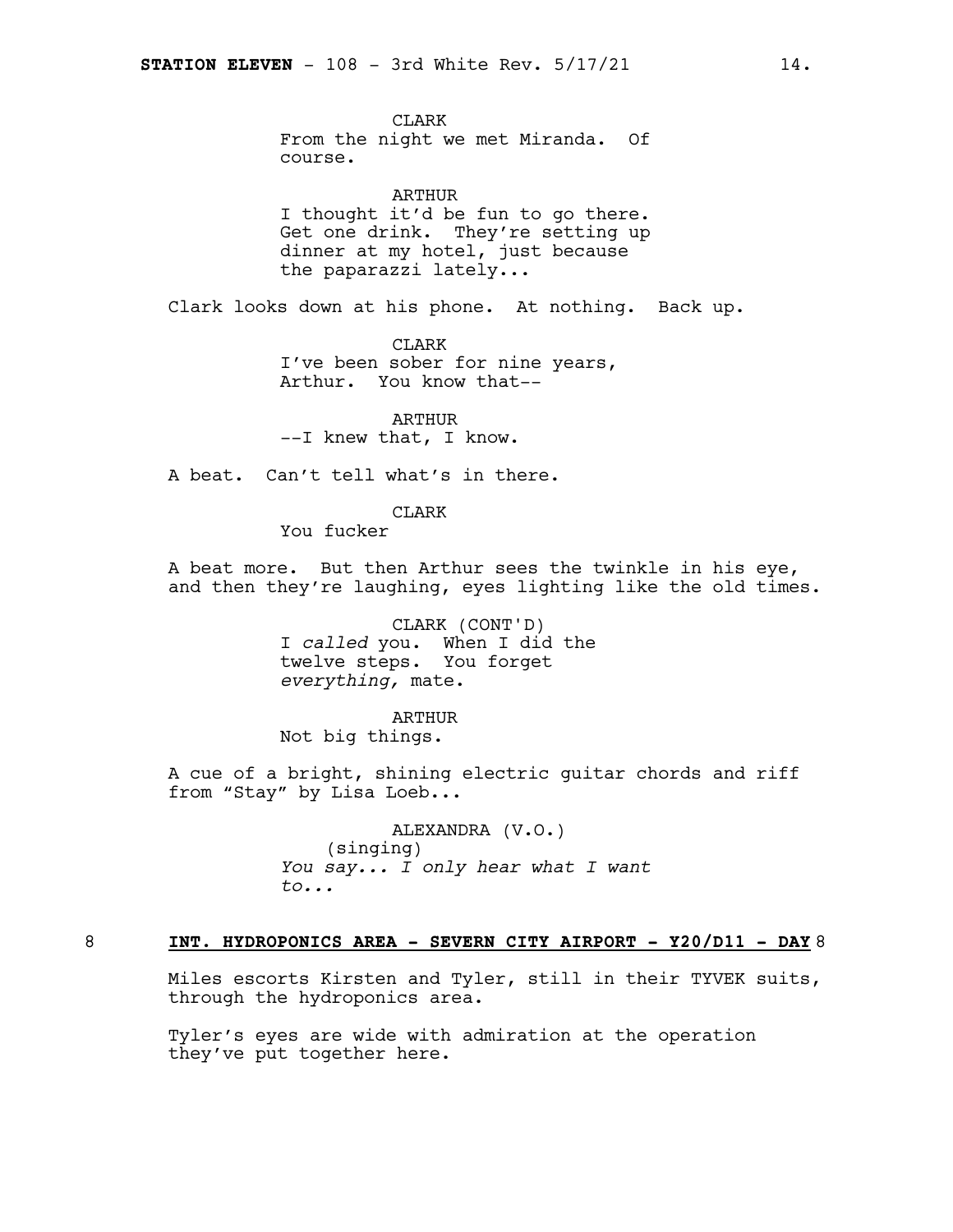ALEXANDRA (V.O.) *And you say... I talk so all the time, so...*

### A9 **EXT. STAIRS TO THE YARD - SEVERN CITY AIRPORT - Y20/D11 - D**A9**AY**

Miles opens up the door at the top of the stairs, leads Kirsten down. Glance back. Before Tyler can step down the stairs, **MOUNTEBANC** appears, escorts Tyler in some other direction, out of frame, in a flash. Miles sees; Kirsten doesn't.

Kirsten looks out and her eyes light up. She sees the color of the Symphony's tents...

> ALEXANDRA (O.C.) *And I thought what I felt was simple. And I thought that I don't belong.*

She looks back and notices Tyler is gone. Hm.

### 9 **EXT. "THE YARD" - SEVERN CITY AIRPORT - Y20/D11 - DAY** 9

**ALEXANDRA** sings into the KARAOKE MICROPHONE. There's a WALKIE-TALKIE clipped to her belt.

ALEXANDRA

(singing) *And now that I'm leaving. Now I know that I did something wrong. 'Cause I missed you, yeahhhh, I missed you.*

Tuba comes over and KICKS the Karaoke Machine once, hard. He turns and walks away. Vlad starts clapping.

WIDEN OUT to see the rest of **SYMPHONY** are nearby. There are a few Looky-loos, airport residents, watching through the windows.

A different group-- **DIETER** and **WENDY** stand at the back, watching grimly along with **CHRYSANTHEMUM**, **AUGUST**, **DAN**, and **SAYID**. August glances over and sees a figure in Tyvek...

AUGUST

Kirsten!

Alex runs to her and hugs Kirsten *hard* as the others crowd around. Sudden joy, Kirsten hugging them one by one.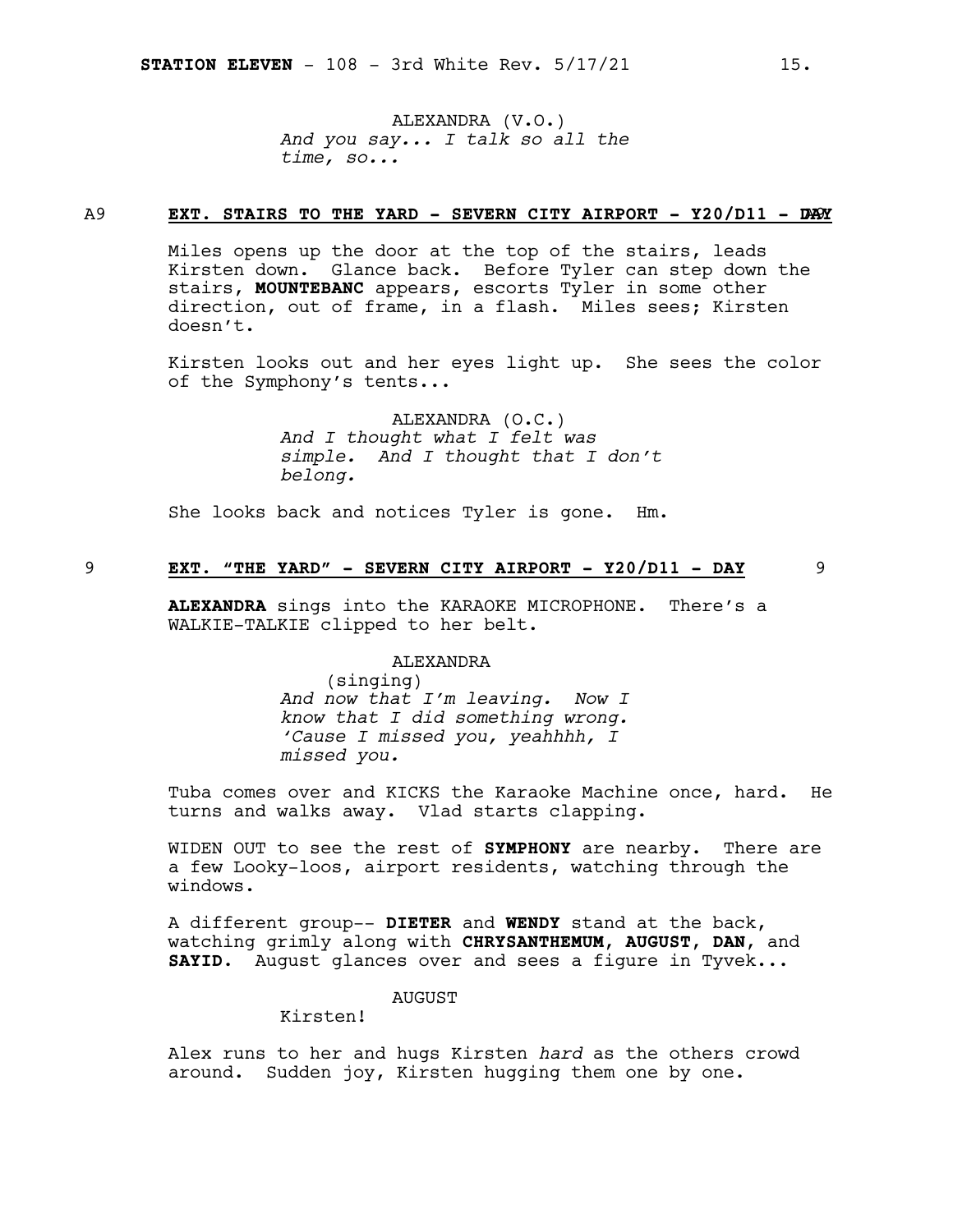Alex has not stopped hugging her at all. No more rifts between karaoke and no-karaoke. They're all reunited...

### **ALEXANDRA** Thank God you're okay!

Kirsten doesn't give much back to Alex, as she's looking around, already alarmed she's not seeing someone she's been worrying about. Kirsten looks at Dieter.

### KIRSTEN Where's Sarah?

He drops his eyes. Kirsten looks around. No one wants to answer...

10 OMITTED 10

11 OMITTED 11

### 12 **EXT. "THE YARD" - SEVERN CITY AIRPORT - Y20/D11 - LATER** 12

Kirsten, Sayid, Dieter, August, and Alex all sit crosslegged, with a handful of Symphony folks spread back out amongst the tents, chattering quietly. Things have gone glum, concerned.

> DIETER I was with her. She had a heart attack. They say she's recovering. (sort of believing it) They have a facility, she's fine...

KIRSTEN You guys. Look around. (they do) That's barbed wire. We're *locked up*.

SAYID Kinda nice, though.

Kirsten looks around at them; they don't seem to be feeling the same level of emergency as her. She looks up toward the door where she came in. Tyler. In the wind.

> (MORE) KIRSTEN Just... someone say the plan. (then) To get Sarah back. We need to leave this place.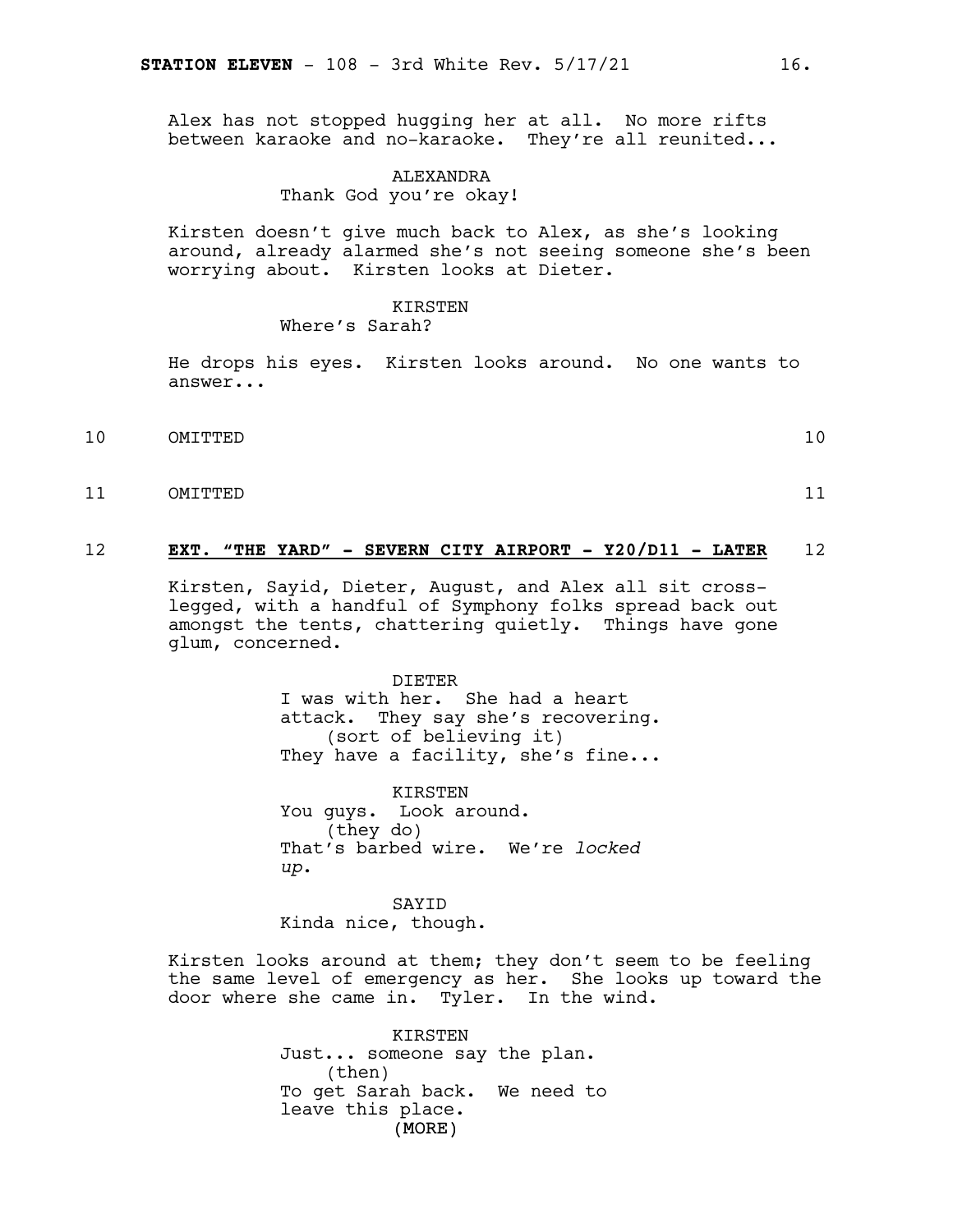KIRSTEN (CONT'D) (to Alex) It's not safe.

ALEXANDRA Yes it is. (off look) They're excited for us. They've never seen a show. Ever. We have to do the play.

Kirsten looks at her, resonance from the apartment now not lost on her.

> KIRSTEN What did you say?

ALEXANDRA I said that we-- you know-- made a committement. Elizabeth's been directing us.

KIRSTEN We direct ourselves.

Alex shakes her head, incredibly irritated, almost instantly.

ALEXANDRA Why would we leave the nicest place we've ever been?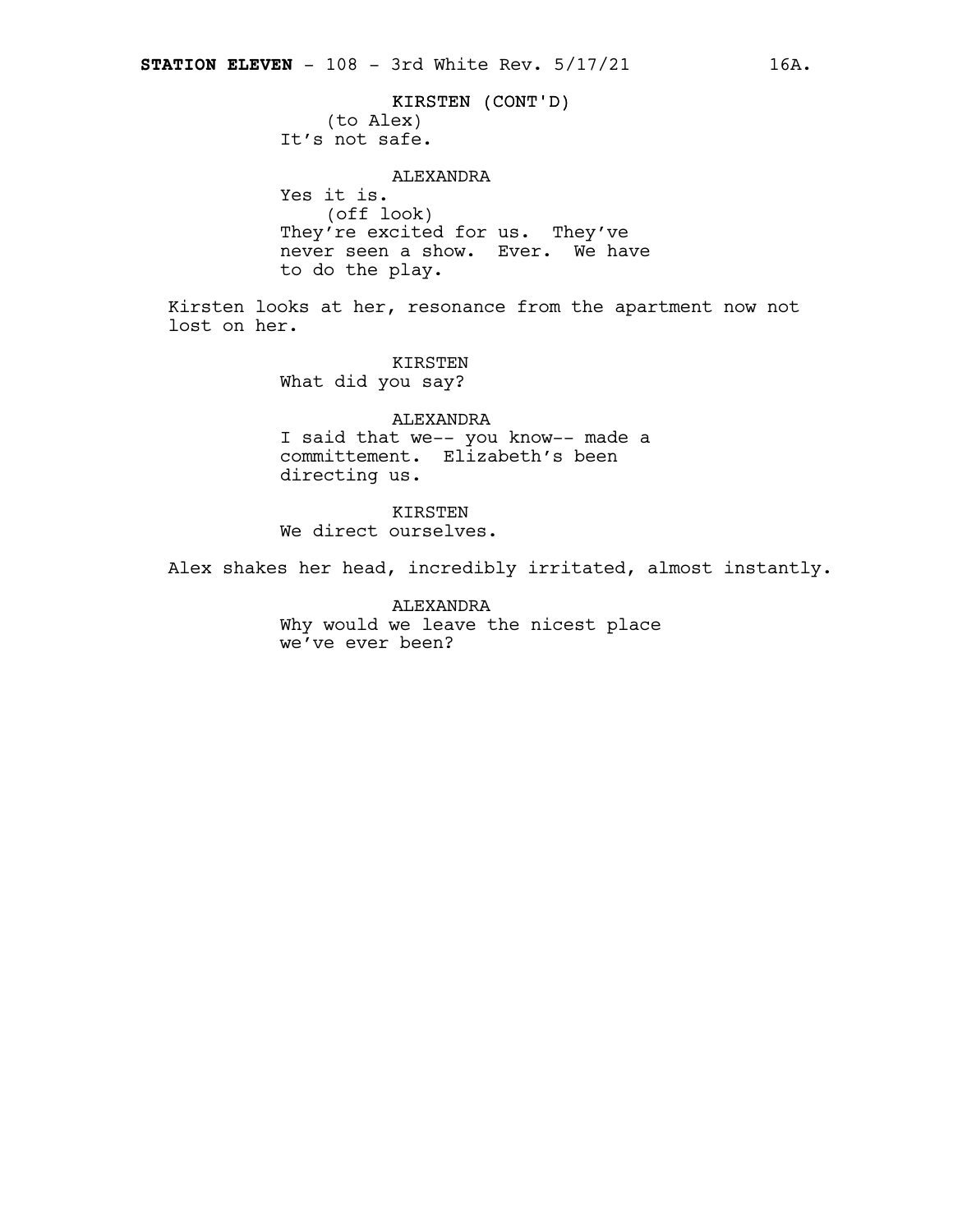KIRSTEN Because they're holding Sarah hostage.

Alex looks at him for a beat.

ALEXANDRA They *saved* her. She would have died. (looks to Dieter for backup) Quarantine's just... what they do. (then) Elizabeth says that if we stay here, they'll give us houses. (points) We have bathrooms.

Kirsten looks at Dieter, also hoping for backup. He looks over toward Wendy, chatting with Vlad.

> DIETER They did say we could stay through the winter. So Sarah can recover.

Kirsten looks to August.

AUGUST I haven't had a sewing machine... ever. Elizabeth got me one.

August stares at her....

KIRSTEN Who the fuck is this Elizabeth?

DIETER Elizabeth Colton.

ALEXANDRA She was a movie star before.

Kirsten looks up at the side of the airport, glass gleaming.

KIRSTEN I know who she was...

SAYID Hey, wasn't she married to Arthur Leander?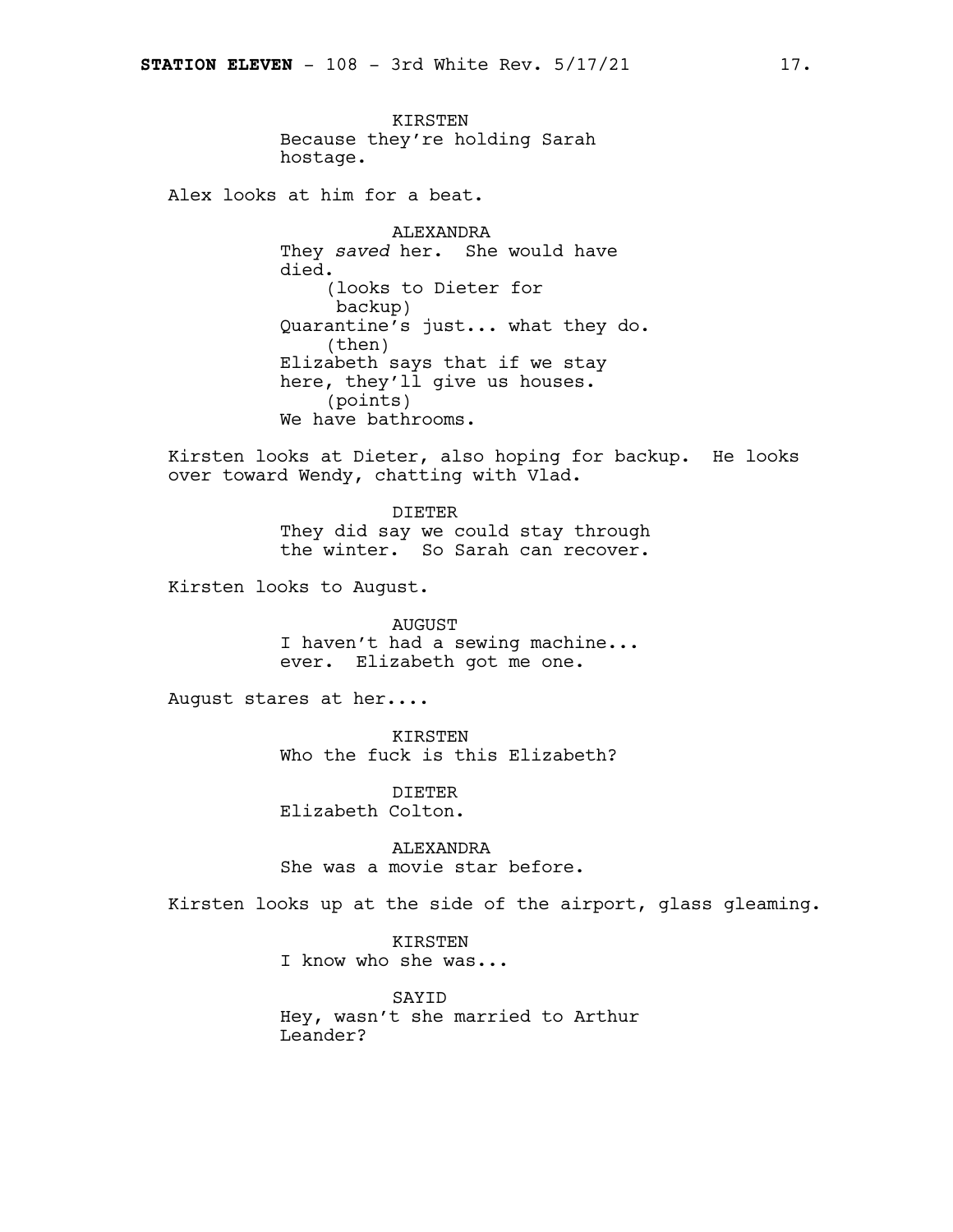It all cascades inside her head: that's why he has the book. That's where their pasts crossed in The Before. The Prophet... is Tyler Leander.

### KIRSTEN Holy fucking *shit.*

### 13 **INT. ATRIUM - SEVERN CITY AIRPORT - Y20/D11 - DAY** 13

Elizabeth is at the rear of the Atrium, looking out at the wagons as they're being locked together. Behind her are **CONSTANCE** and **CHLOE** (Chloe is the daughter of Angela, the little baby we met onboard the airplane in 105, played by the same actor who played her mother, Angela).

Largely, the bones of the space are UNCHANGED from Y0, minus some cobwebs and dust on the CAR RENTAL desks. There are HIGH REEDS AND GRASS covering much of the windows, and one or two TREES GROWING in the room. Other than that, not much.

WAGONS, though, are being assembled beneath the mezzanine by some locals trying to figure out how they fit together.

We feel the incredible circularity of the room as Elizabeth looks around, points up at the small "boxes" in the corner of the room, one floor up. She is *tight*, somehow, as though the voice she heard-- a man's voice, but speaking the words she knows as her son's-- is rattling in her head. Planning with great intensity...

She turns and looks at some doors.

ELIZABETH We should open up these doors. (looks up) Trim those reeds. For the light.

At the mezzanine, past *The Edmund Fitzgerald*, Clark steps up, watching her as she comes out onto the carpet.

She looks up. Clark looks blankly at *The Edmund Fitzgerald*.

CLARK I just watched them do a scene. (then) They're real.

Elizabeth comes closer.

ELIZABETH What... were they like?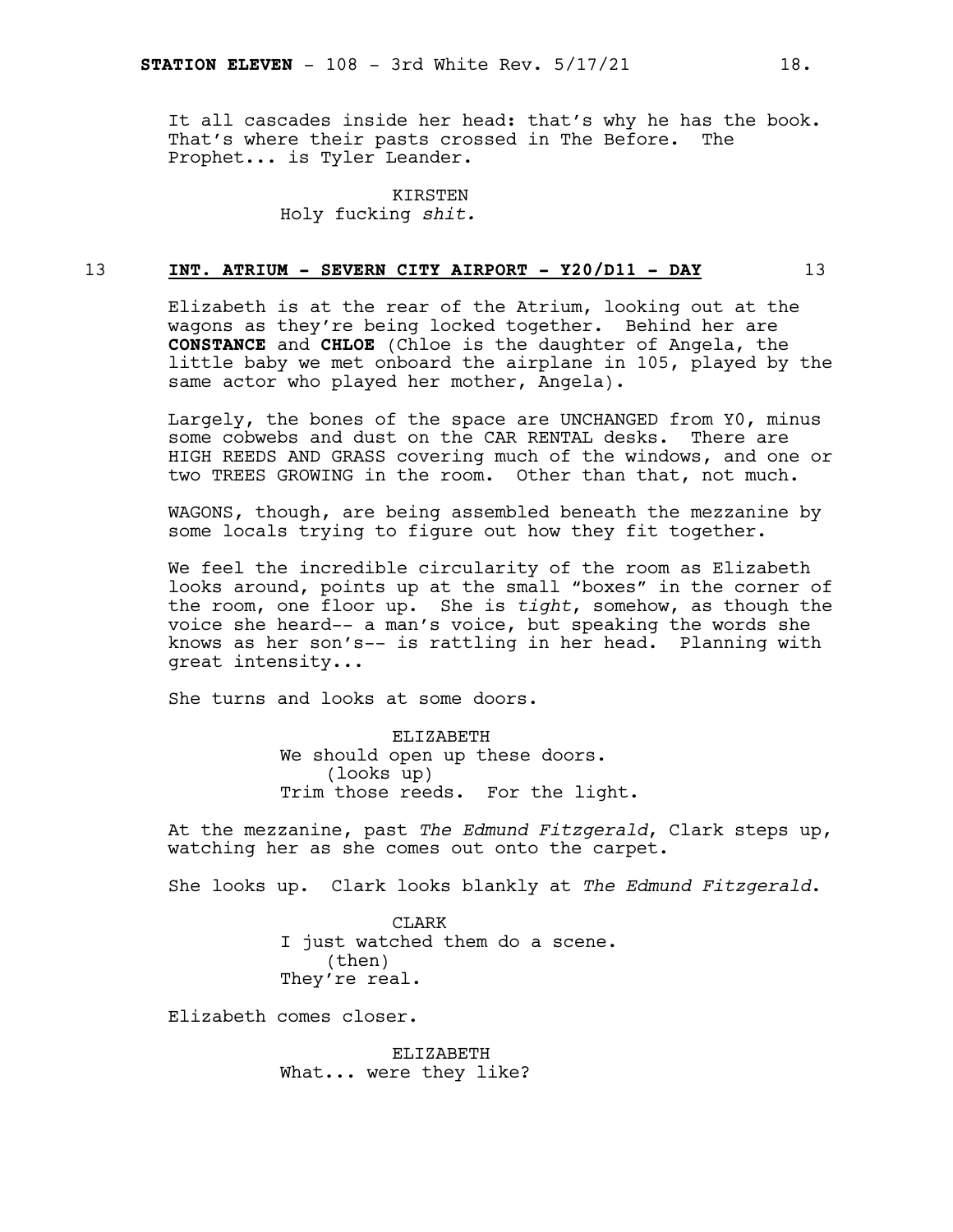CLARK It's been so long that I forgot... how powerful it can be. Stage doesn't matter. Costume. I didn't know the scene. (then) It's a problem.

Elizabeth stares like she can't believe what she's hearing.

ELIZABETH Isn't that *good*?

**CLARK** 

I listened to you. I agreed. I wanted The Traveling Symphony to come, to try something new. And I'm admitting the Museum isn't... doing the job anymore, but... I... assumed they'd be terrible. (thinking) Or just... *lighter*.

ELIZABETH

It's *Hamlet*.

CLARK

I've been reading it again. For the Read-a-Long. At school. I never noticed before how insolent Hamlet is to the power structure. The man insults the king.

ELIZABETH Claudius... *murdered* his father.

CLARK He had his reasons. No one tells the story from *that* point of view. (then) But Hamlet... can you imagine if our teenagers *felt* that anger, *that* clearly? It's like heroin.

Tears of rage are welling in Elizabeth's eyes, even though she's holding it together. Rage... and defiance.

> ELIZABETH So what are you saying?

(MORE) CLARK I'm withdrawing my vote. They can't perform. (thinking)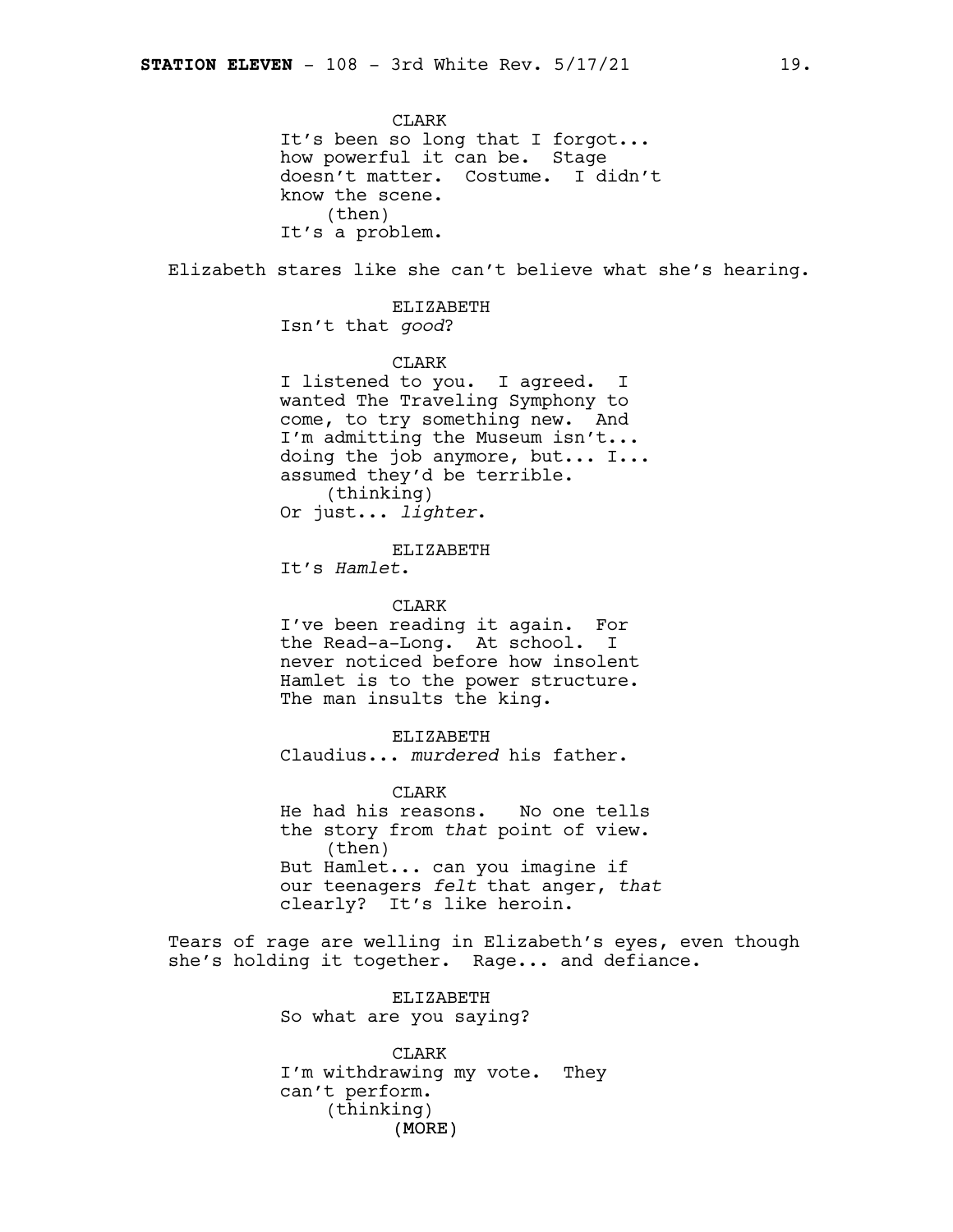### CLARK (CONT'D)

We can't let them leave, obviously. We'll have to keep them in custody. They know how to get here, could bring back others...

Elizabeth rolls her eyes. Not taking it seriously.

ELIZABETH Was there anything about... *him*? The man.

CLARK He was more... summer stock. (then) Kirsten. She was the star.

He goes. Off Elizabeth, plan coalescing.

### 14 **EXT. HOTEL SUITE - MAIN ROOM - CHICAGO - 2020 - NIGHT** 14

In another time, Clark sits on the sofa in a nice suite, watching as a **ROOM SERVICE WAITER** (20s) removes various plates and (decadent-seeming) food from a cart, sets them up on the table. Clark, though, is on his phone.

> CLARK (INTO THE PHONE) Hello Sam, you fuck, did you slip information to Bill? Which you fucking *overheard* during the July session regarding crises at the meeting, without telling me? Is your assistant on? Good, *take this down: GO FUCK YOURSELF.*

The waiter is looking at him. Clark nods at him, very friendly, as he listens to the phone call.

> CLARK (INTO THE PHONE) (CONT'D) All right. Now you try it.

Clark listens, nodding, as the man on the other end of the line apparently screams the same thing back at him. Clark smiles at the waiter and mutes.

> CLARK (CONT'D) Training a CEO to have some backbone.

The waiter, finished, heads toward the door.

WAITER Mr. Leander told me you two used to party. I got eightballs.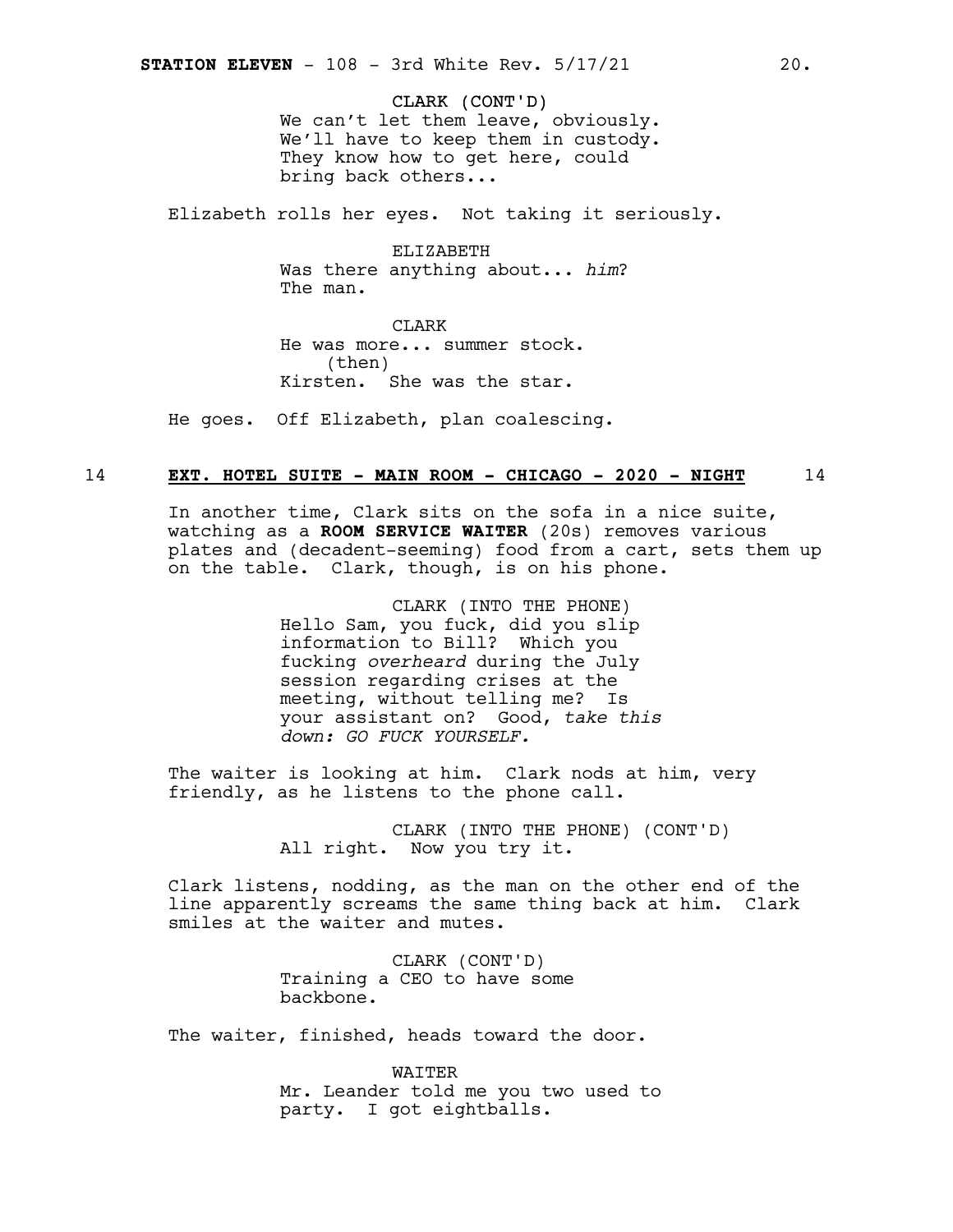Clark looks at him a beat, drawn back to his phone.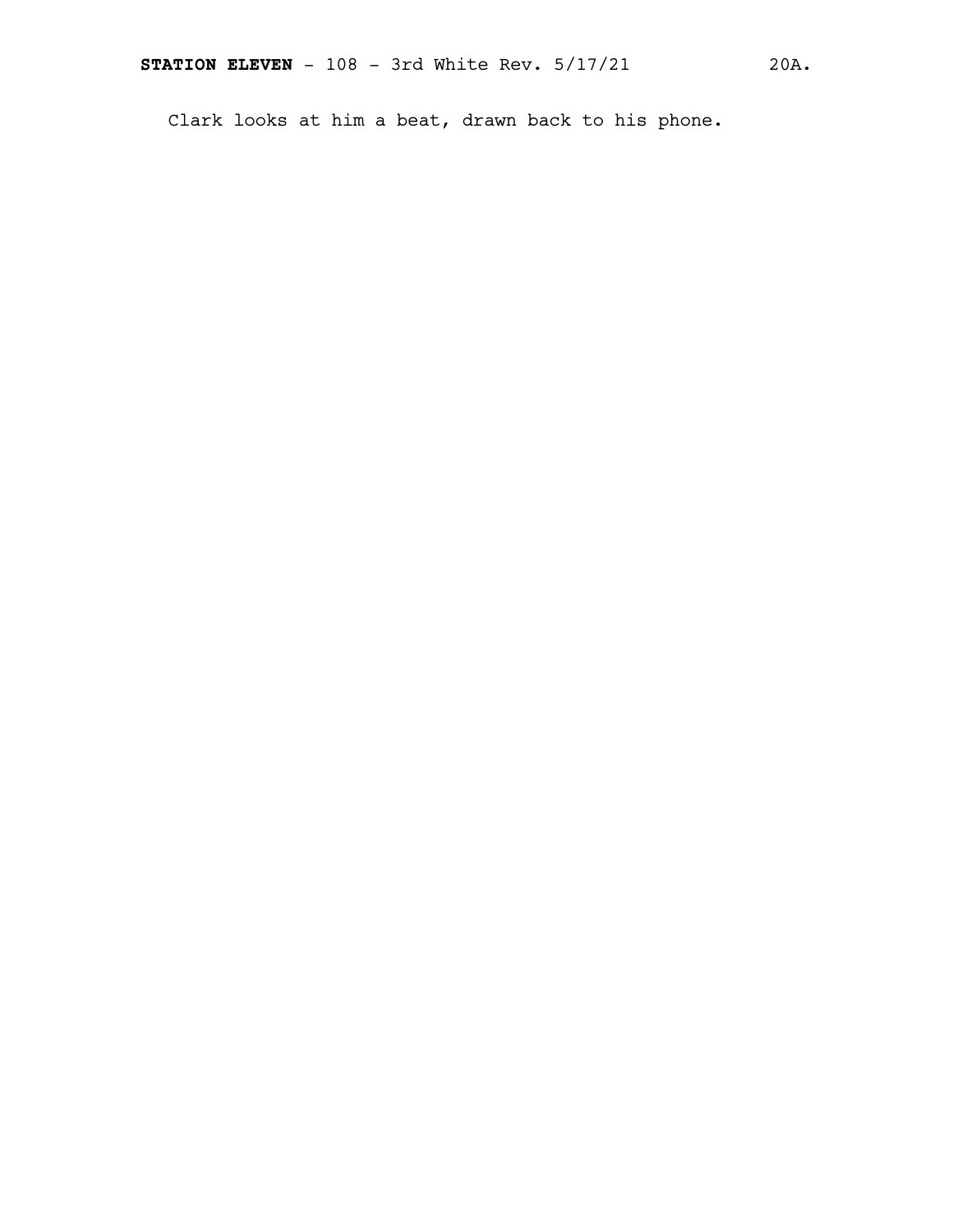CLARK (listening, on the phone) Good, Jack. Good. That's excellent. (to waiter) No, thank you. We're good. Thank you for the food.

### 15 **INT. HOTEL SUITE - DINING ROOM - CHICAGO - 2020 - NIGHT** 15

The two are deep into dinner, taking a break as Arthur chews a last bite.

> ARTHUR Nobody believes this: "Chicago. Best food."

CLARK (chuckle at his friend) Rome? Mexico City?

Clark's looking at his phone, where a text from Tim has popped up: **"Use the opportunity. You come from a place of love."**

Clark puts down his phone.

CLARK (CONT'D) Tim. He's almost as optimistic as you.

ARTHUR

Tim...?

A moment, a place Clark might choose to see this as Arthur's narcissism. But he takes a beat.

> CLARK You don't forget everything. I always used to say that to you, I said it before. But I don't think I've told you much about him. (then) He's... I met him years ago, we dated on and off. But we moved in this year. It's been good for me.

Arthur looks up.

ARTHUR You should have brought him, then. I'm happy for you.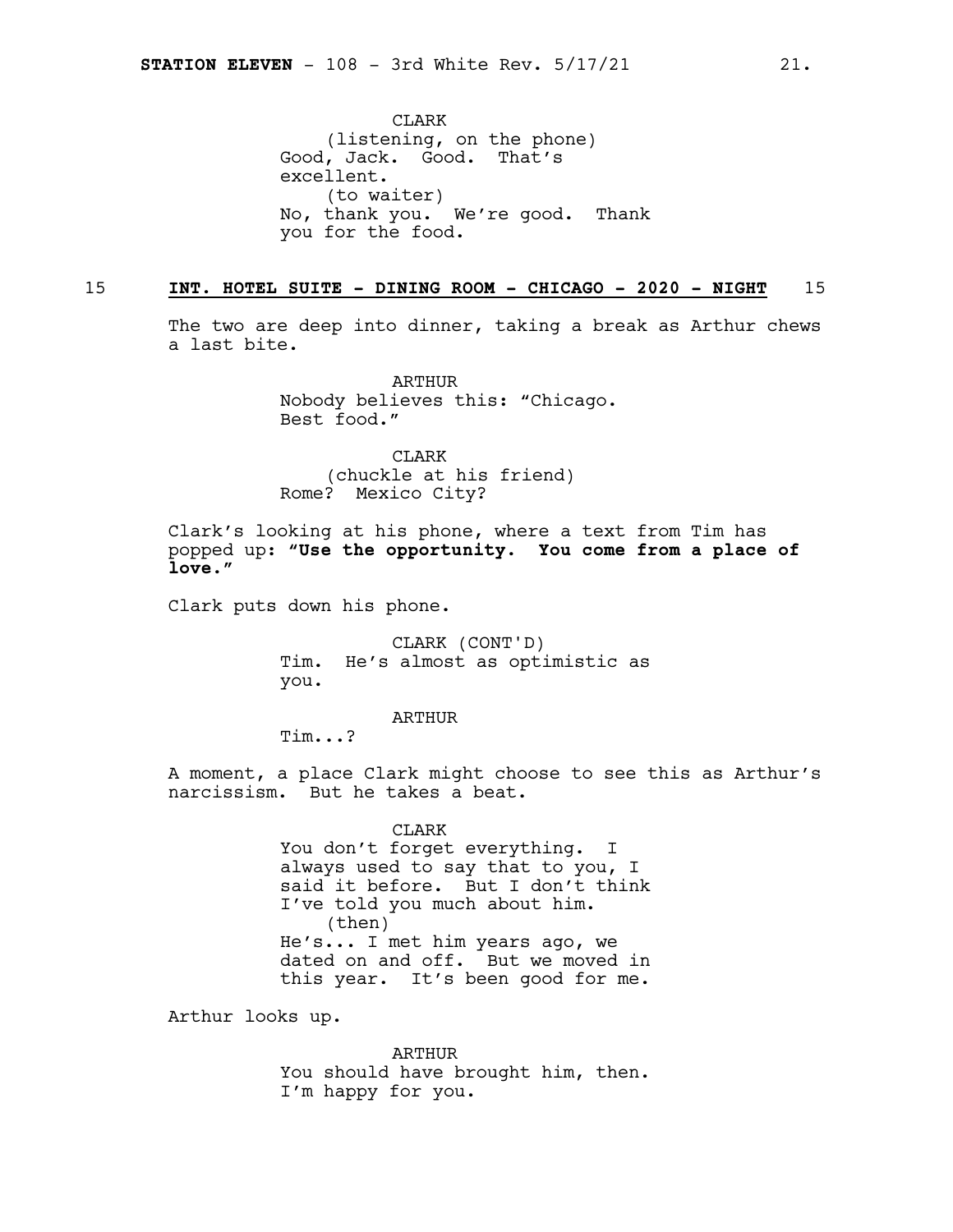CLARK It's been so long, I thought... maybe just us. This time.

ARTHUR I could hear you yelling out here. Everything alright?

### CLARK

Just work. None of these power guys respect you if you're nice. You can't show them how you feel. (then) The truth is a lot of CEOs these days are the sensitive types. They need to learn the alpha moves.

### ARTHUR

You were a violin player in a punk band when we met.

CLARK What's your point?

ARTHUR Who cares about "alpha moves"? The only thing you *could* do was

show people how you felt.

CLARK

I'm aware of how I've changed--

### ARTHUR

I respect *that* so much more than the macho chest-bumping, you know? And... nice people. Quiet people. Or even better, people who don't think like that at all, and just make things for their own private reasons...

### CLARK

Of course you do.

This time, Clark's ability to take this with generosity and understanding is becoming strained...

> CLARK (CONT'D) That's because you've dominated them. From the start.

Arthur looks surprised by the comment.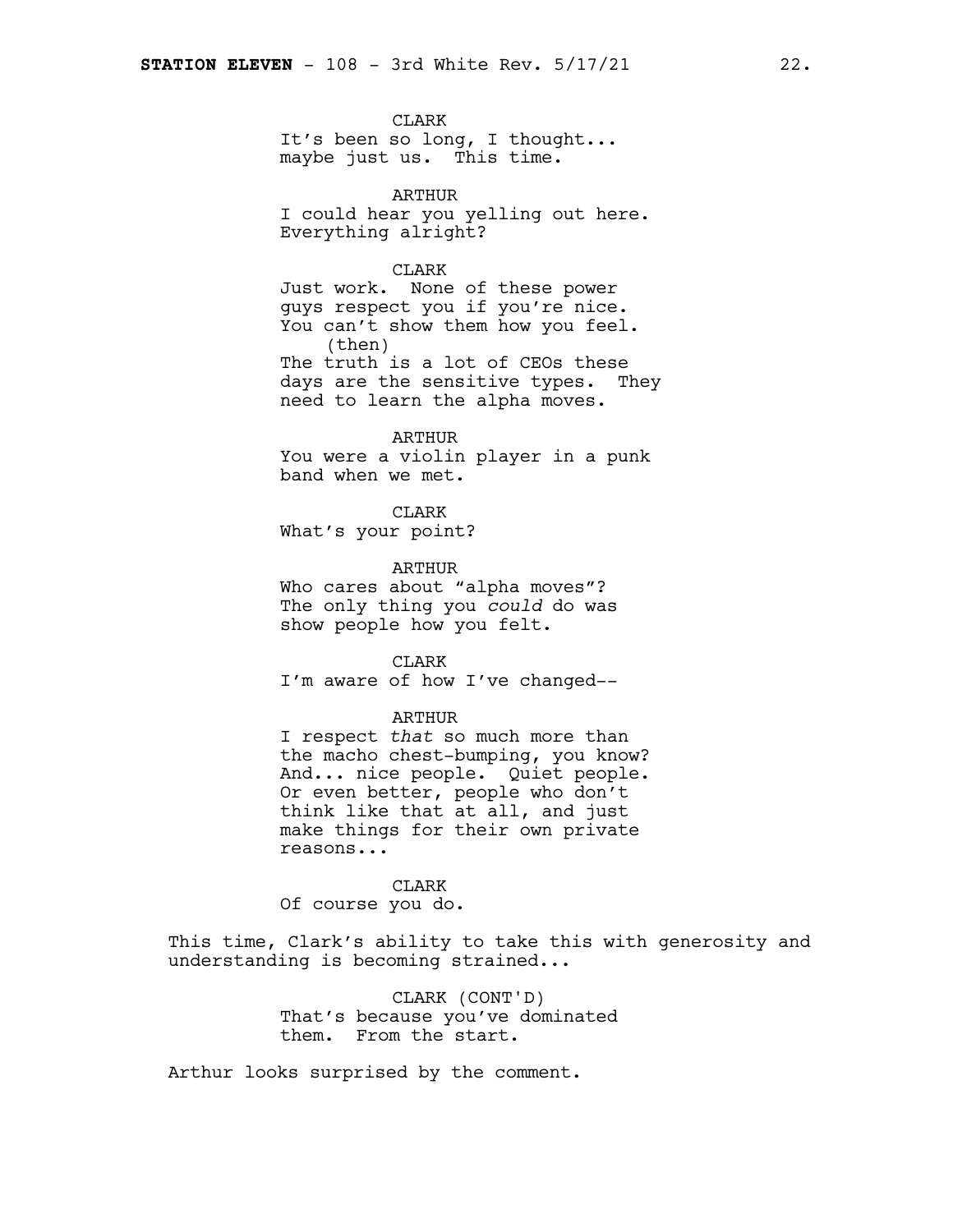ARTHUR What does that mean...?

CLARK People don't push back against you. You're a movie star. You do still know that, right? (beat) You think it's because they love you, or are afraid of you, but it's actually because they don't care about you.

After a beat, Arthur tries to lighten it. Move on.

ARTHUR You sound like the paranoid old members of The Party my father used to play bocci with...

Arthur's apparently had enough of the setting here at the table, moves room, goes to get more comfortable on the couch.

> CLARK The business world's more honest. I prefer it. No one's pretending why they're there.

ARTHUR C'mon, Clark.

### CLARK

What? (then) It doesn't mean I like these Ruling Elite motherfuckers. New Zealand compound types. It doesn't mean I don't love what we... (corrects himself) ...what we used to do. Play dress up. Tell stories.

ARTHUR Those New Zealand guys, they scare me.

CLARK Aspirational alphas.

They both smile a little at that, sit on common ground.

(MORE) ARTHUR The only thing that matters is if you make something.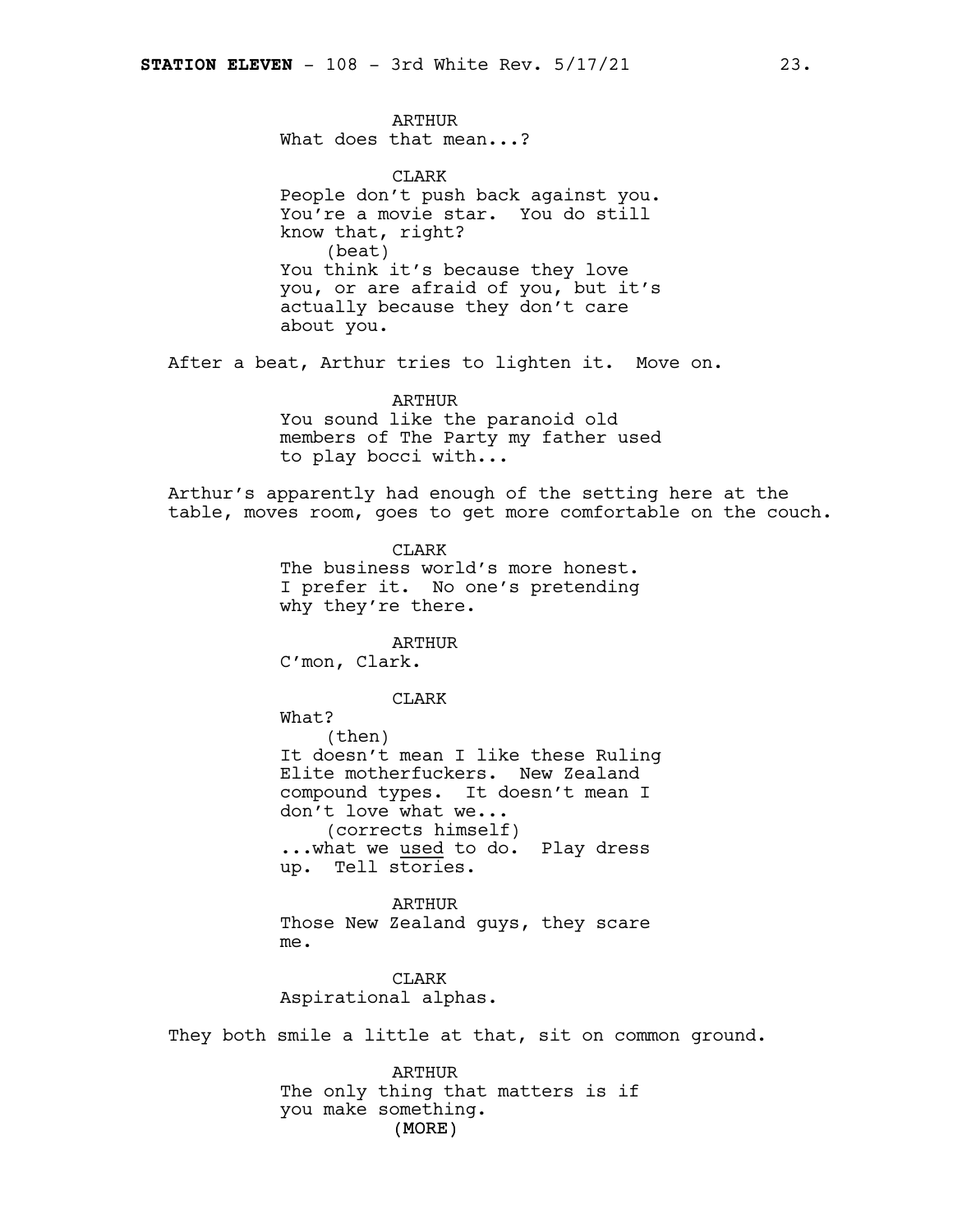ARTHUR (CONT'D) I don't mean... art or painting or anything for the elites. Make something.

Clark thinks on that.

ARTHUR (CONT'D) And if you want it to last, and hold up, it has to be *great*. Miranda knew that. Always.

Clark watches his old friend, smile fading at the word "Miranda"... He's standing in the archway between dining room and living room now, and we PUSH IN on him for a beat. Until he goes to the bar, finds something brown and expensivelooking, and pours himself an incredibly large drink.

> CLARK I had a client who scared me in a session. A few days back, just before you called. She said, "Just don't sleepwalk." (beat) Don't sleepwalk through life and miss... tiny things.

Clark drinks, pours again, heads over toward Arthur.

CLARK (CONT'D) You think you're making something great with *Lear*. Don't you?

ARTHUR I think I'm doing *Lear*. Clark, do you really think--

Clark waves off Arthur's concern, stands above him.

CLARK Miranda didn't care if what she made was *great*. She didn't care if anyone ever even read it. She *had* to do what she was doing.

ARTHUR You didn't know Miranda when she--

CLARK *Miranda was my friend, too!* (then) And I lost her. Because you needed more attention.

They stare at one another for a beat, then Clark sits.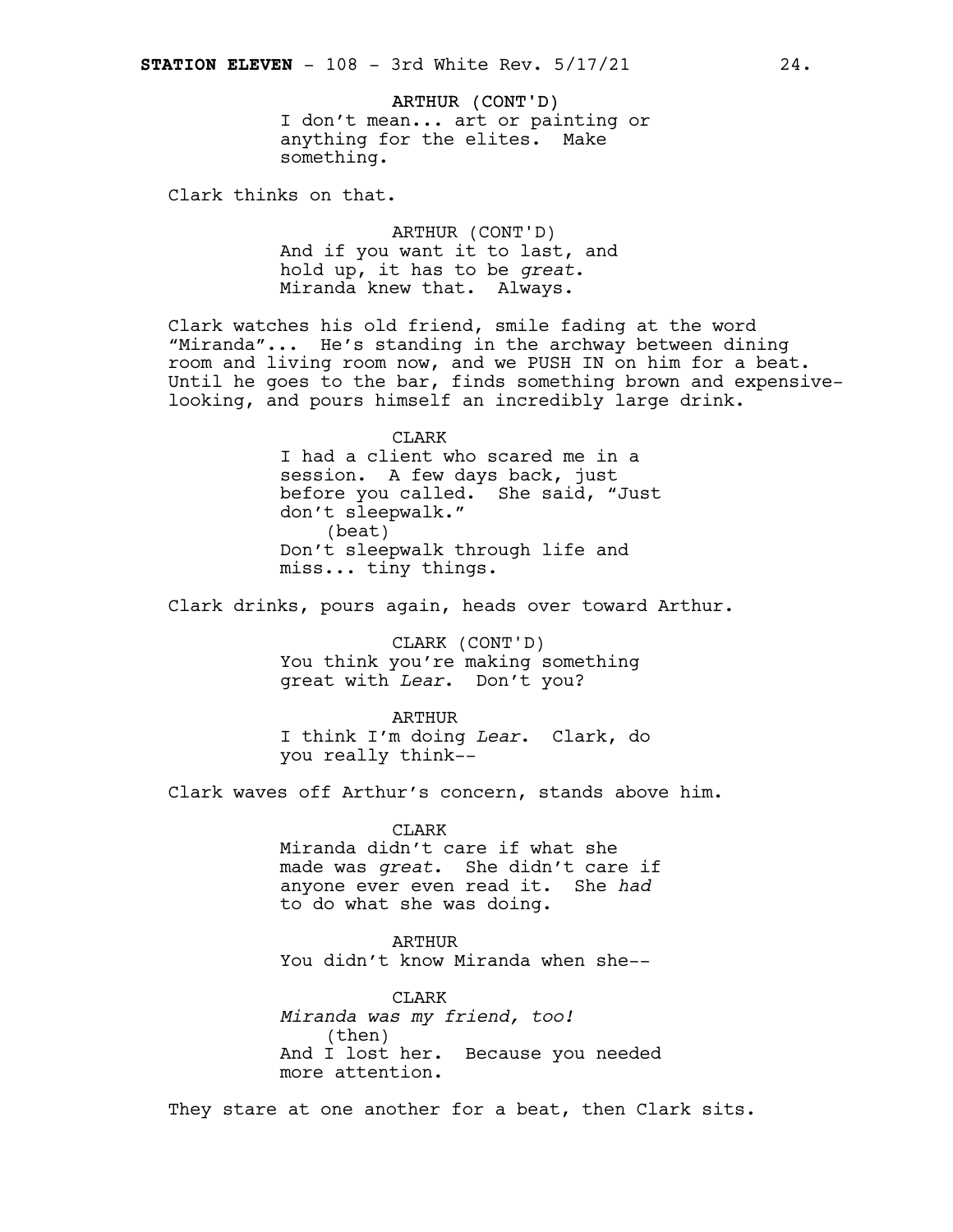CLARK (CONT'D) Fuck Chicago.

ARTHUR Clark, man...?

CLARK Yes? Arthur? Go on. Say more about Miranda.

Clark takes a healthy swallow.

ARTHUR It's not easy to be in love with someone who... loves what she makes up. More than you.

CLARK Hard for you? Was it? (off look) I say this with love, Mate, but... You idiot. The whole fucking problem was that she loved you.

ARTHUR I'm not sure that's true.

CLARK You made her choose. (nods) She was *trying to finish so she could get to you*. Jesus, man-- (then) She said those exact words that night, by the pool, after she realized you were *fucking your costar*.

ARTHUR

But I wasn't.

A long beat, then, as we see Arthur is coming from a more substantial place, dropping the lightness. The stakes just changed. And Clark seems caught off guard.

> ARTHUR (CONT'D) You forget things, too. People thought that, they assumed, but... You know. Then you didn't. (long beat) My wife left me. And burned down my pool house.

A quiet moment between the two, then, Clark reflecting...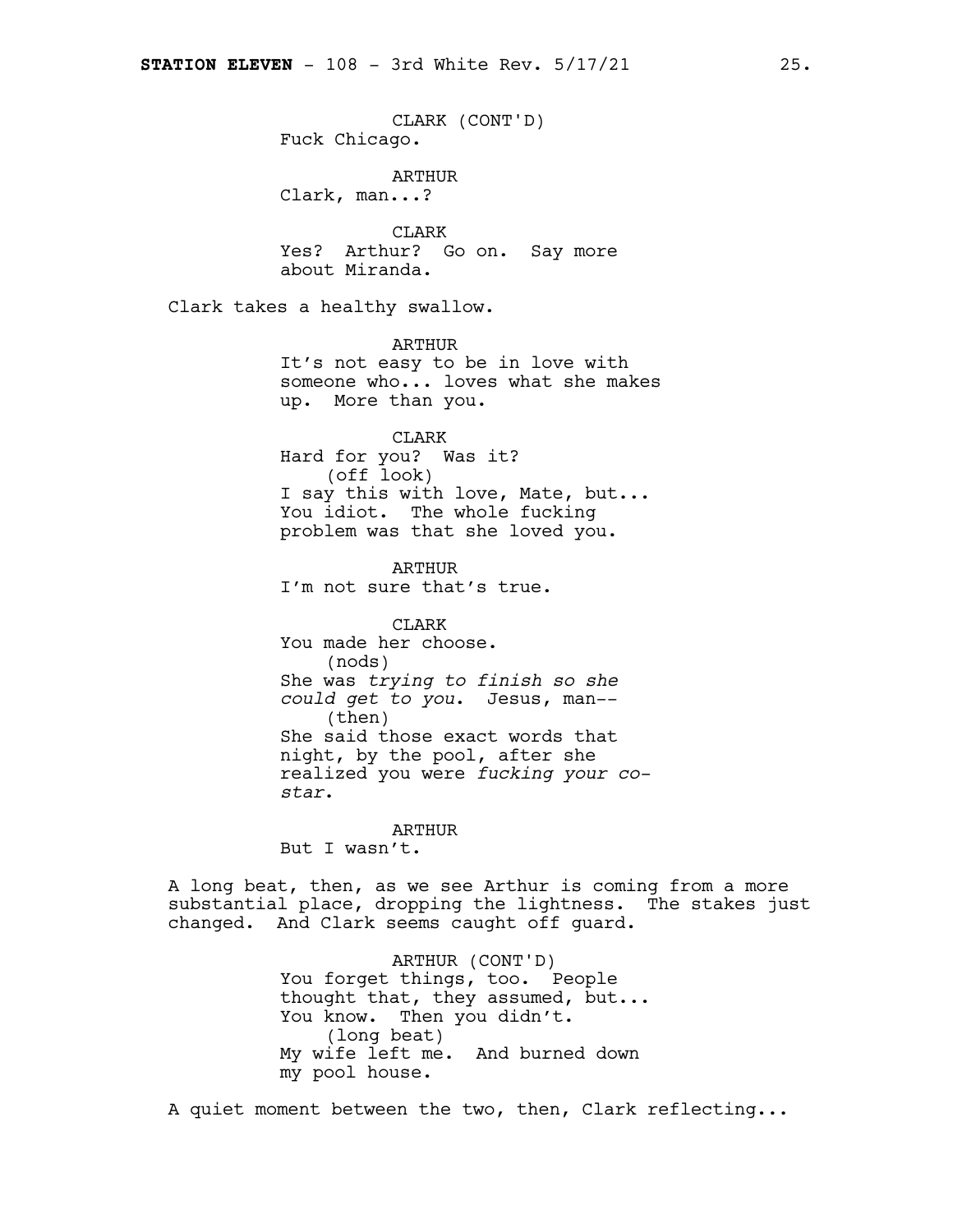### CLARK You're right.

They're both quiet for a beat. He drinks again.

CLARK (CONT'D) "I'm at my best when I'm escaping."

### ARTHUR

### She said that?

He nods, pulls a ZIPPO, puts it on the table. Arthur stares at it.

### **CLARK**

She was chained to a boulder, getting pulled down to the bottom of the sea, and you were sad she didn't like your heist movie.

Arthur watches him.

CLARK (CONT'D) Do you want to know what I really thought, today, watching you on stage, Arthur? You were great. And you don't deserve it, you haven't earned it, and you shouldn't be allowed to be that great. But you are. (then) I wasn't jealous. I didn't want to be you. Or great. I wanted a life of great friendships that didn't end.

There. He got it out.

CLARK (CONT'D) I liked her.

ARTHUR Do you think I can call her? Just... call her?

CLARK No, man. She's busy. (sip) She's still not done with the book.

Off Clark, who shakes his head, smiles, then starts chuckling with Arthur. Can't help himself. Arthur laughs too.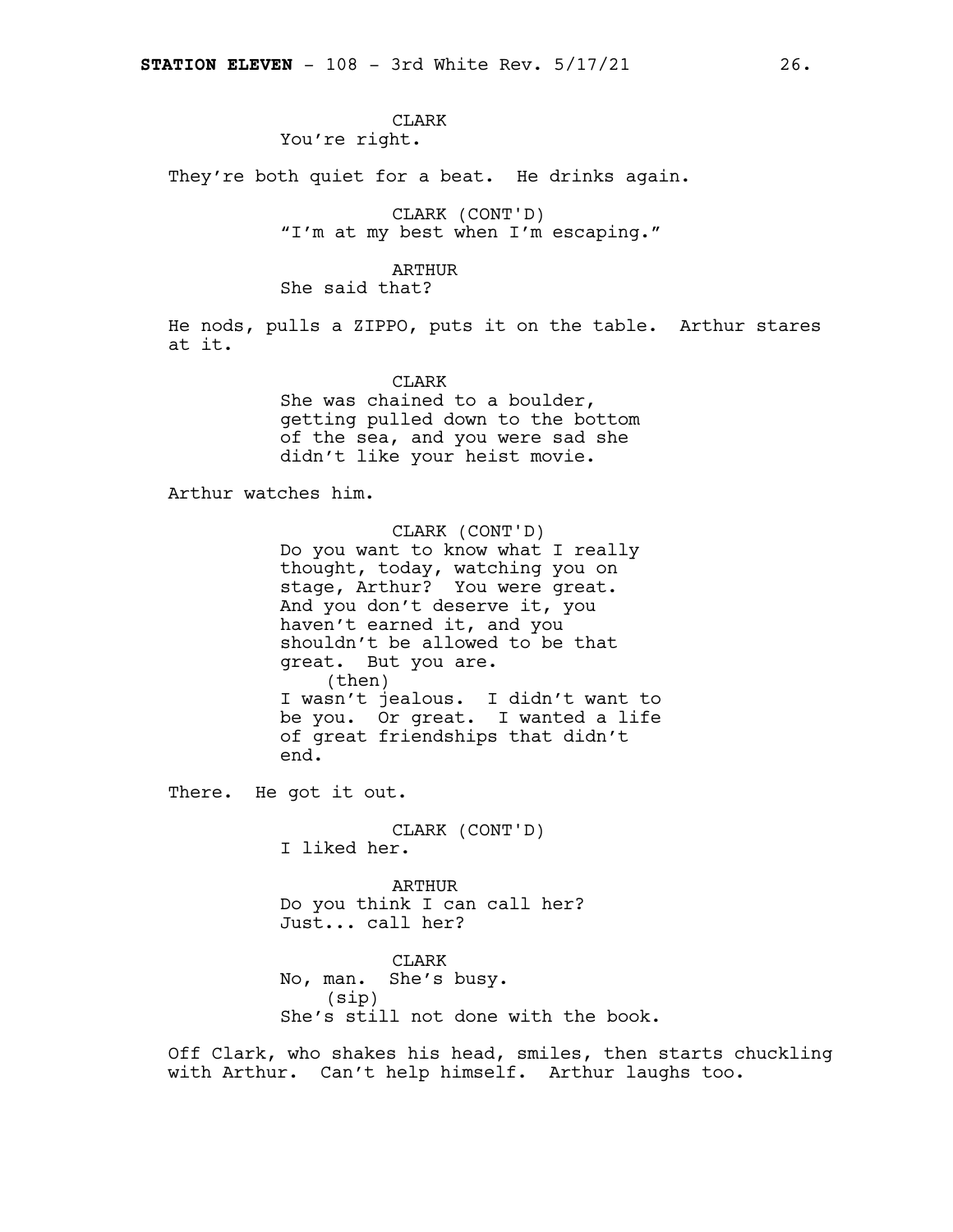### A16 **INT. HALLWAY - ATRIUM - SEVERN CITY AIRPORT - Y20/D11 - DA**A16 **Y**

Elizabeth comes down the hall, finds Miles on a STEPLADDER, coming down after doing some work up at the lights. She stops, waiting for him.

> ELIZABETH Clark's trying to cancel the play.

Miles looks meditative. Sympathetic.

ELIZABETH (CONT'D) I know you'll probably side with him. But I want you to know that I think it's wrong. We need change.

Miles come all the way down. The two begin to walk. He glances around before he shows it to her.

> **MTT.ES** So... We found this when we went through their wagons.

We look with Elizabeth at a copy of the **BEWARE** poster from back in 104. She stares at the sketch of Tyler.

> MILES (CONT'D) The man who came in today. The other actor. Lonagan.

Elizabeth stares at the poster, returns it Miles.

MILES (CONT'D) Clark can't hear anymore. But I heard you come in and listen. (then) There was something about him. I felt it more when I caught them out there. I can't shake it.

They look at one another. Miles looks terrified.

ELIZABETH You look like you've seen a ghost.

She continues toward the Select Lounge. He follows.

### 16 **INT. SELECT! LOUNGE - SEVERN CITY AIRPORT - Y20/D11 - DAY** 16

Miles and Elizabeth enter the Select! Lounge.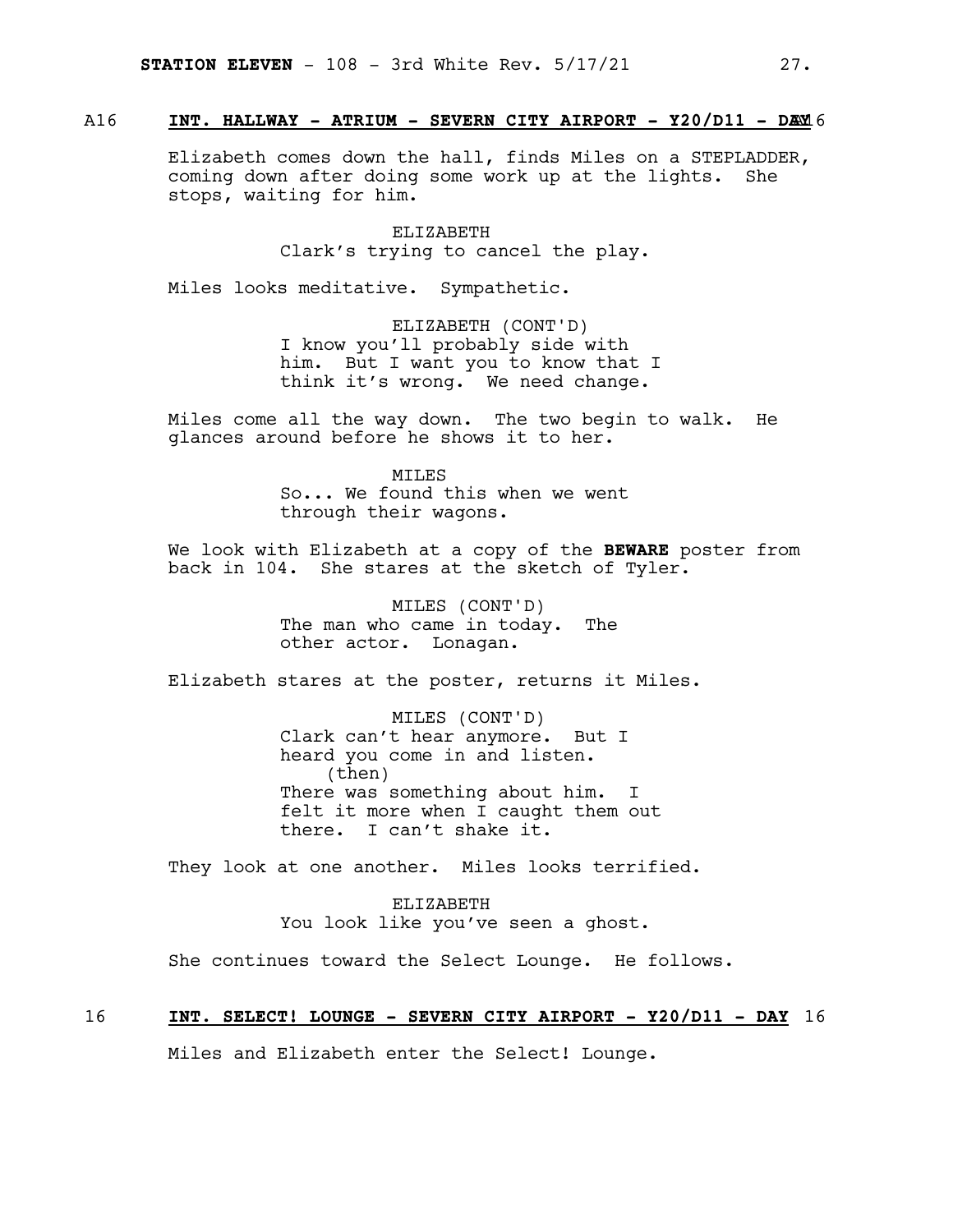MILES (troubled) I gotta tell you something, though. (then) Clark doesn't know, but... this guy, Lonagan... disappeared. While I was taking them to quarantine.

Elizabeth looks alarmed.

ELIZABETH Where is he?

**MTLES** Mountebanc has him locked him up.

ELIZABETH You're not telling me you think Tyler's actually... alive.

Elizabeth swallows, shaking, then turns back to Miles.

MILES You should go to see him.

ELIZABETH My son is dead.

Elizabeth's trying to talk herself into it. She nods.

ELIZABETH (CONT'D) I'll deal with this... after the play.

Elizabeth goes over to the back corner of the Select Lounge, toward some CURTAINS we see covering something in the rear corner.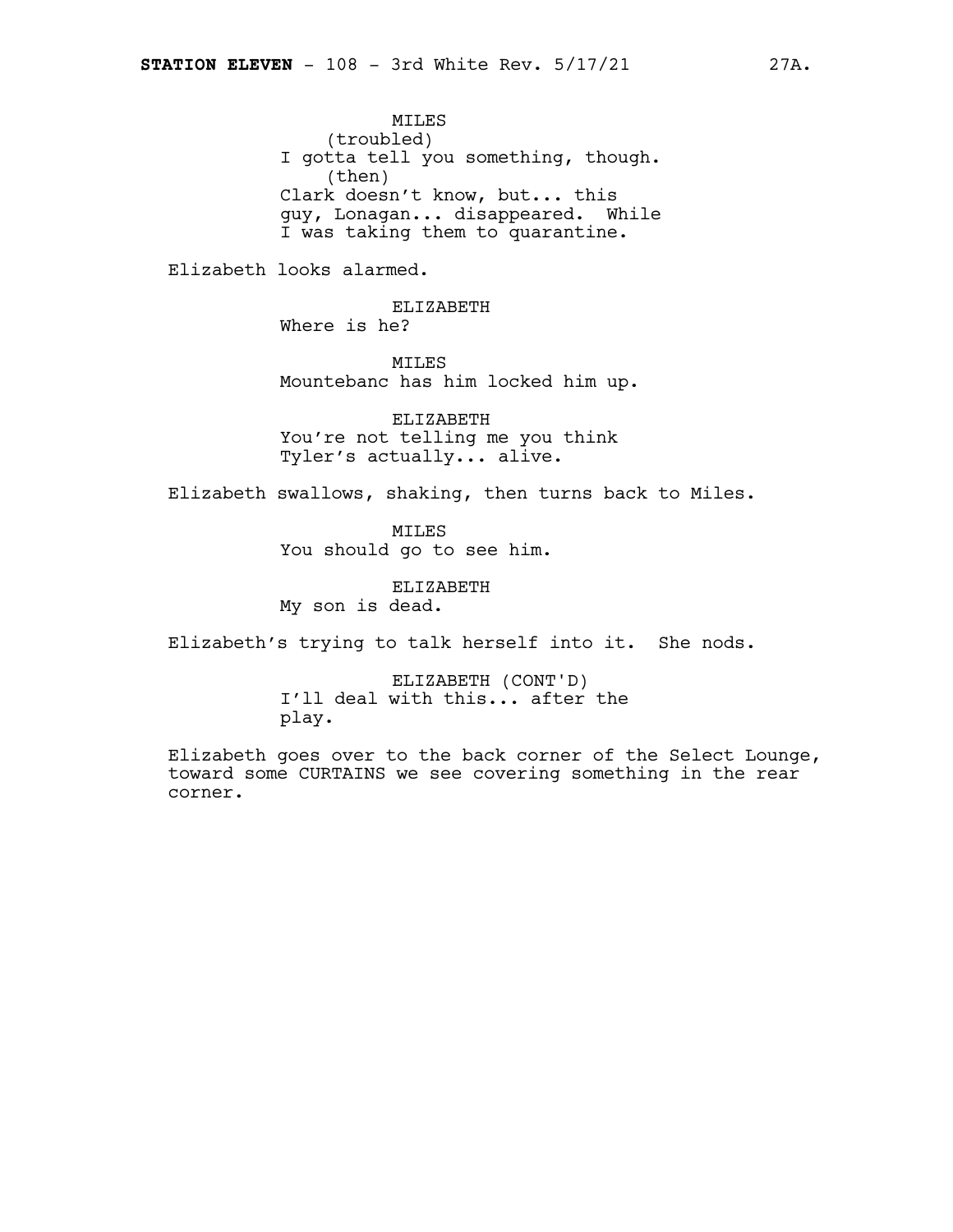She goes to the curtain and PULLS IT BACK, revealing **THE CONDUCTOR**, unconscious, hooked up to medical equipment, EKG monitor beeping meekly, O2 mask over her face.

Miles comes up, looks at her.

### ELIZABETH (CONT'D) We've got a lot going on.

### 17 **INT. CLARK & MILES' HOME - SEVERN CITY AIRPORT - Y20/D11 -** 17 **NIGHT**

Clark lies in bed, washed up and in his pajamas, paging through an old copy of *Hamlet*. The DUTY-FREE has become a well-furnished home. Miles gets ready for bed beside him. Clark looks over, puts down the book.

> CLARK I'm changing my mind on the theater.

**MTT.ES** Elizabeth said. I ran into her.

CLARK

Oh?

Clark looks over him. Miles reaches for his ukulele, starts to strum as Clark goes back to reading.

> **MTLES** That scene today was good.

> > CLARK

It was.

Clark looks at him for a beat.

CLARK (CONT'D) Do peope like me anymore?

### **MTT.ES**

People love you. People know you saved them. You built something great here. You guided us through... an impossible time. (then) And now... it's a different time.

CLARK What's different?

Off Miles, looking at his beloved.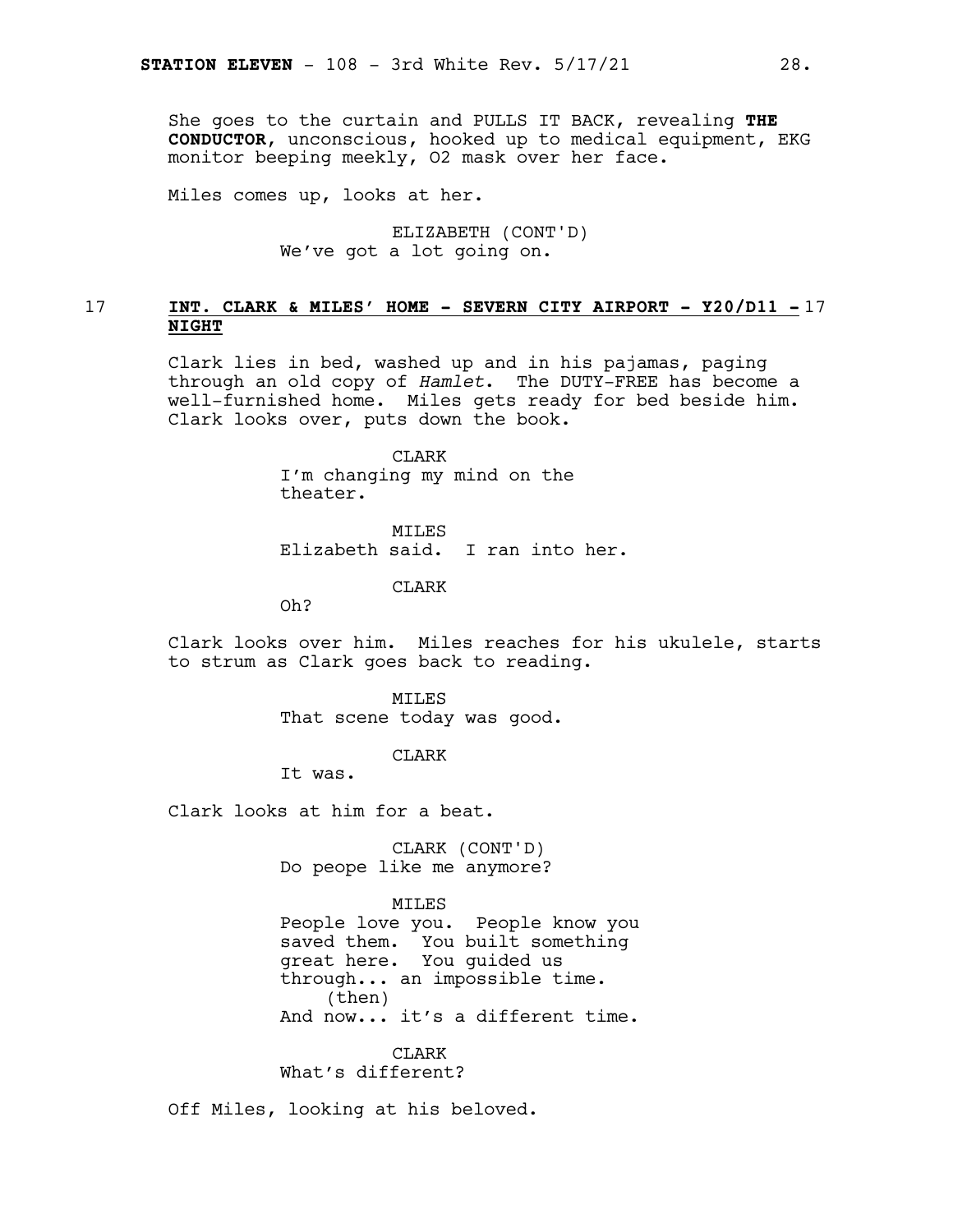MTT.ES I don't know yet. Things are changing. (then) We're old as shit.

Clark laughs. So does Miles.

18 OMITTED 18

19 OMITTED 19

### 20 **EXT. "THE YARD" – SEVERN CITY AIRPORT - Y20/D11 – NIGHT** 20

Kirsten glances at the couple of other tents around the yard, looks up at one of the JETWAYS hanging out over the space, and sees a door open at the end of one of them. There are no stairs leading up to the opening.

And Tyler is there, looking down at her, stars behind him.

She draws a tiny dagger.

TYLER You're gonna stab me again?

Kirsten lowers the knife, sets it down. Looks around, checking to see if anyone else has noticed him.

> KIRSTEN Where did you go?

TYLER They put me in jail.

KIRSTEN How'd you get out?

TYLER How did you not?

He walks away, down the Jetway. Tosses down a CB with a coiled cord. Leaves the door open.

FROM THE FAR SIDE OF "THE YARD": Alexandra watches Kirsten approach the jetway, consider how to climb up.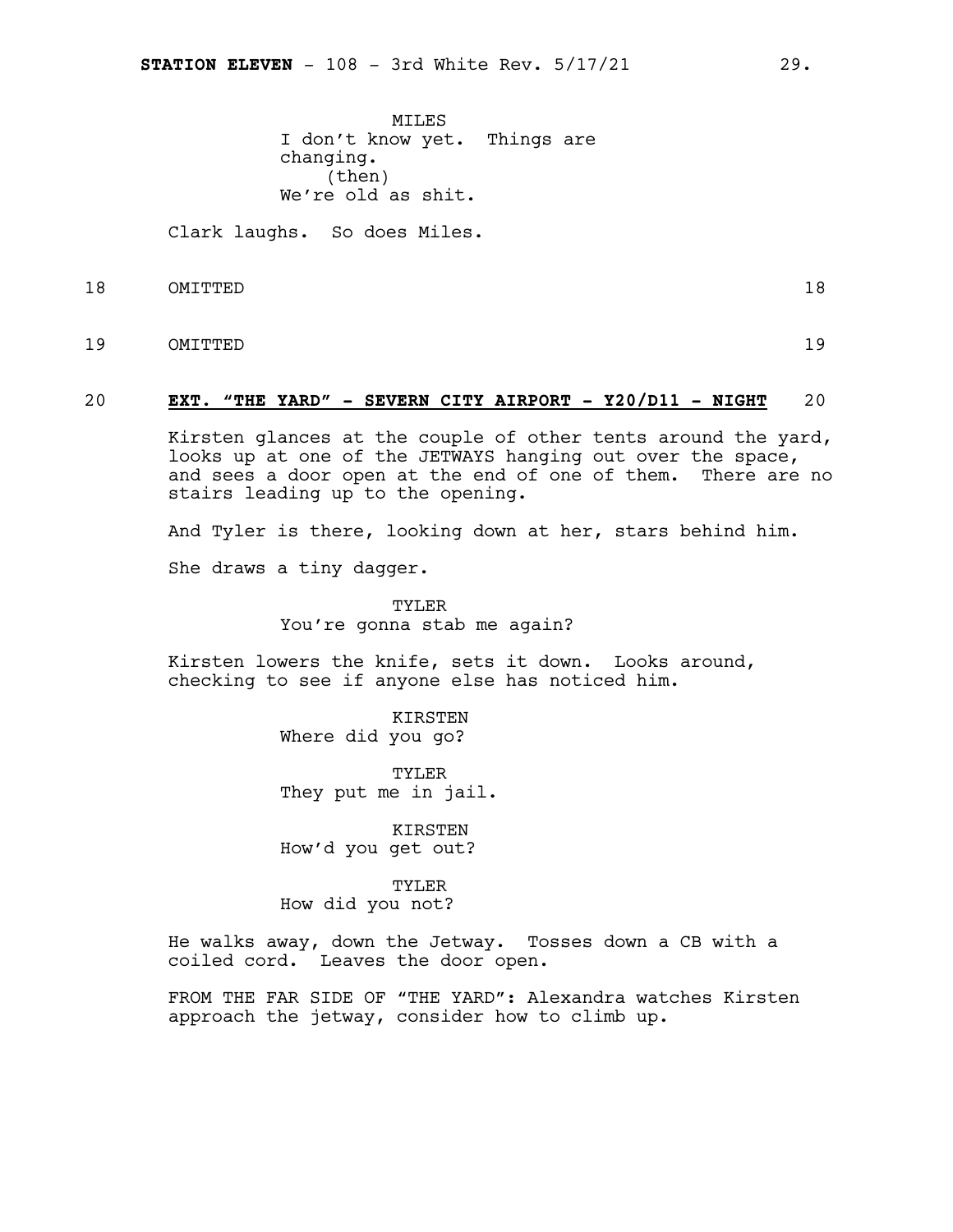### 21 **INT. JETWAY - SEVERN CITY AIRPORT - Y20/D11 - NIGHT** 21

Kirsten pulls herself up into the jetway. She looks around a bit, finds Tyler sitting against a wall, looking at her.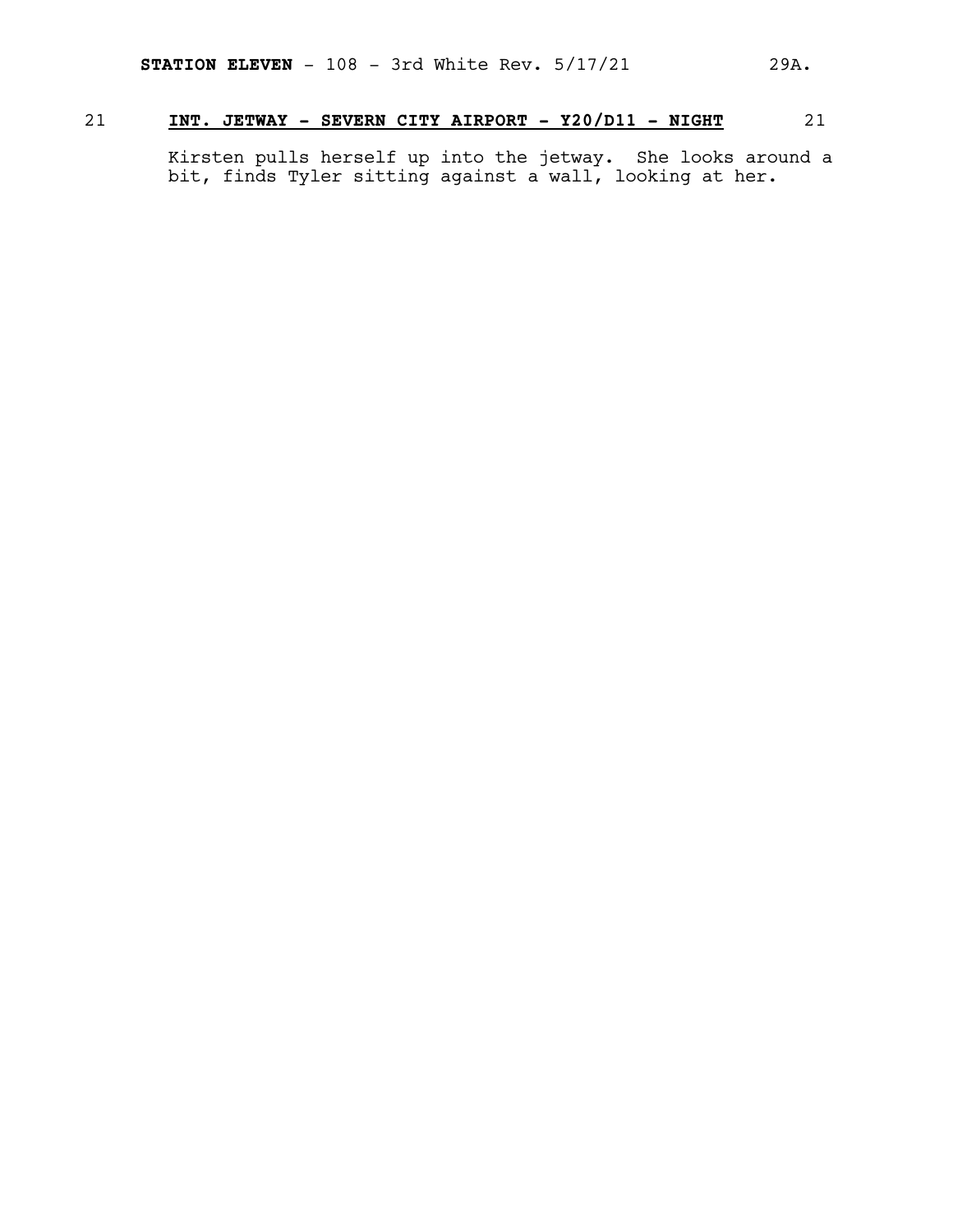TYLER

There's someone... who's sick. I heard them talking about her. I think she's one of yours.

KIRSTEN

Show me.

He heads off down the tunnel.

light.

### A22 **INT. VENTILATION SHAFT - SEVERN CITY AIRPORT - Y20/D11 -** A22 **NIGHT**

Tyler belly-crawls through a narrow ventilation tube, Kirsten following. They make their way to a T-intersection in the tubing, where Tyler pauses.

> TYLER You're almost there. Just keep going that way and you'll see a

KIRSTEN What are you doing?

TYLER Something else. I'll meet you back at the jetway. I'll wait.

Kirsten looks at him a beat, decides to trust him.

### 22 **INT. VENTILATION SHAFT - SEVERN CITY AIRPORT - Y20/D11 -** 22 **CONTINUOUS**

Kirsten crawls her way through the tight spaces of a ventilation shaft. She barely fits in here. Not sure this was wise, but there's a faint light up ahead. She heads toward it, looks down and sees:

### 23 **INT. SELECT! LOUNGE - SEVERN CITY AIRPORT - Y20/D11 - NIGHT**23**- INTERCUT**

The Conductor. Just below, asleep in her infirmary bed, tucked into a corner of the Select! Lounge. Still as death. There's a pair of useless glasses on the bedside table.

Kirsten grabs at the grate, PULLS HARD AT IT. Nothing doing.

KIRSTEN

Sarah!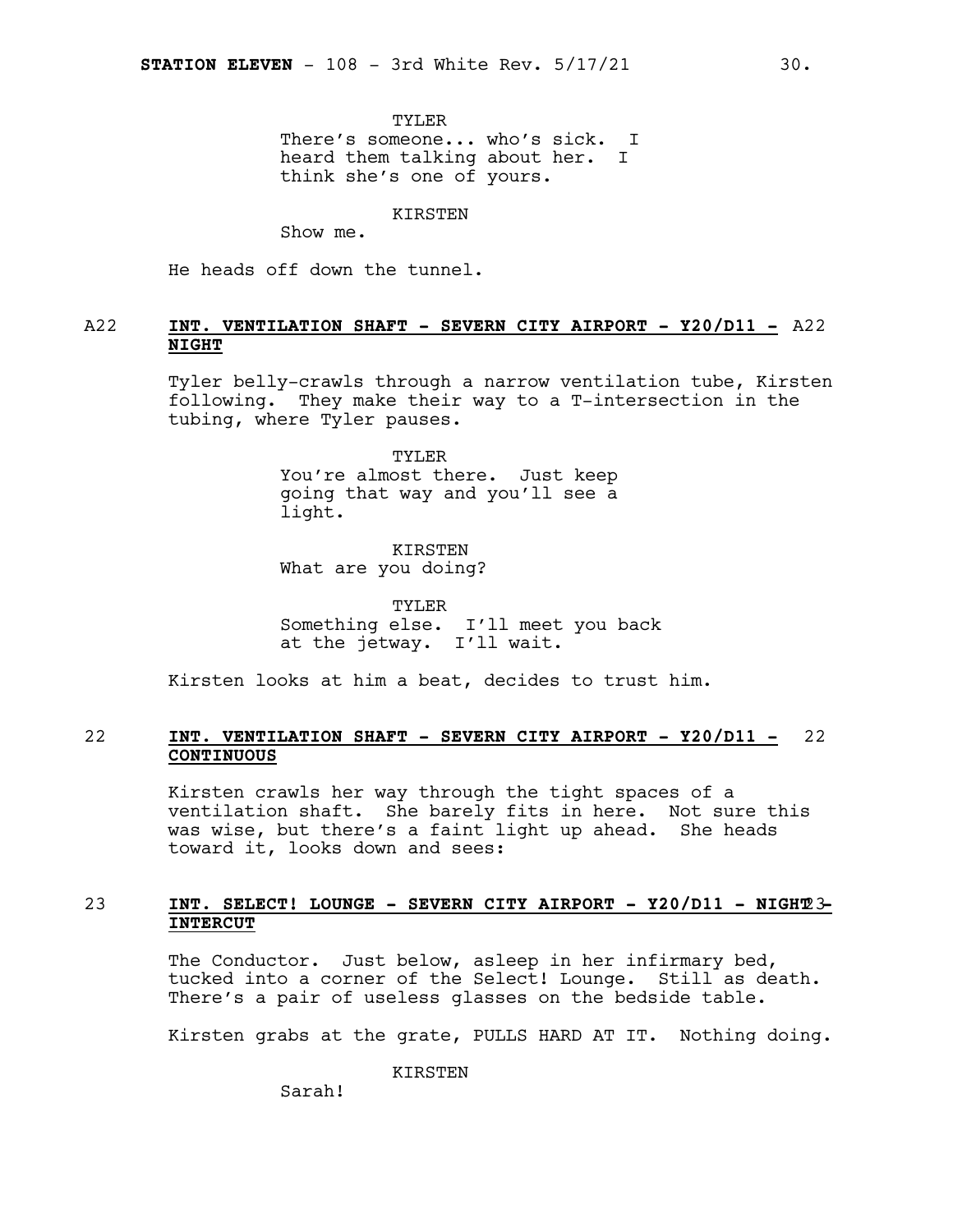The Conductor's sleepy eyes open up. Her brow furrows.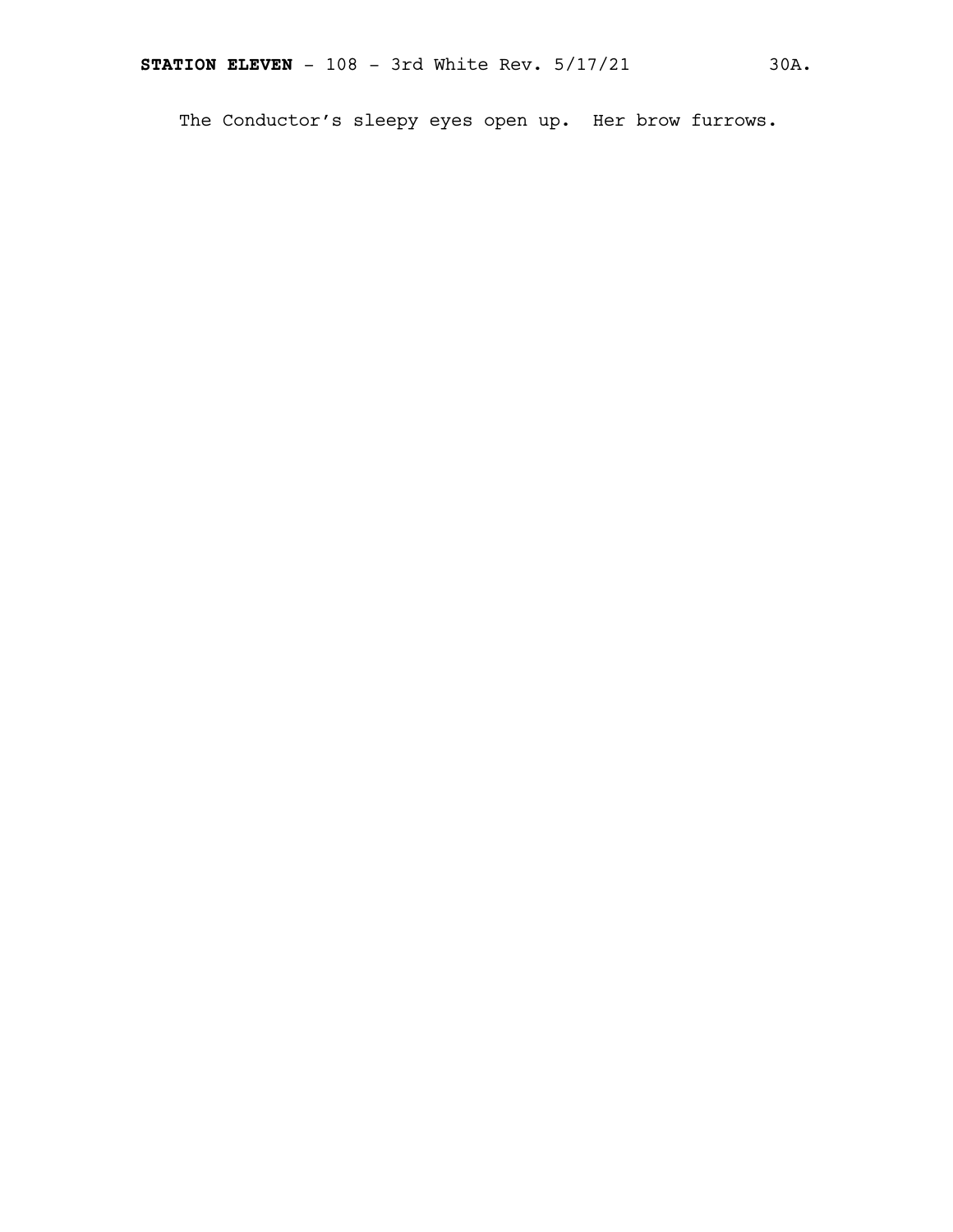KIRSTEN (CONT'D) I'm gonna get you out of here. I'll find a way around.

Her voice, muffled, is impossible to hear. Eventually, she realizes, pulls the mask from her mouth.

> THE CONDUCTOR Why are you in the ceiling?

KIRSTEN They're holding you. To get the troupe to perform. We have to go. This place is not safe.

THE CONDUCTOR Where would I go?

Kirsten looks down at her for a beat.

THE CONDUCTOR (CONT'D) My heart's broken. Nineteen times around the lake. I thought I'd make it through twenty. But my bones are cold. I'm... tired of the wheel. I want to stay.

KIRSTEN

You'll heal.

Kirsten stares down at her. She is Jeevan trying to talk Frank into leaving.

> THE CONDUCTOR Go. Say goodbye.

Kirsten looks at her for a few more beats. Can't say it.

THE CONDUCTOR (CONT'D) Tell the truth. In the eulogy. Or Gil and I will haunt you all. (then) And don't tell them I'm dead 'til after.

KIRSTEN After what?

THE CONDUCTOR

The play.

The Conductor closes her eyes, not to die but to sleep. The beeps of her machine continue.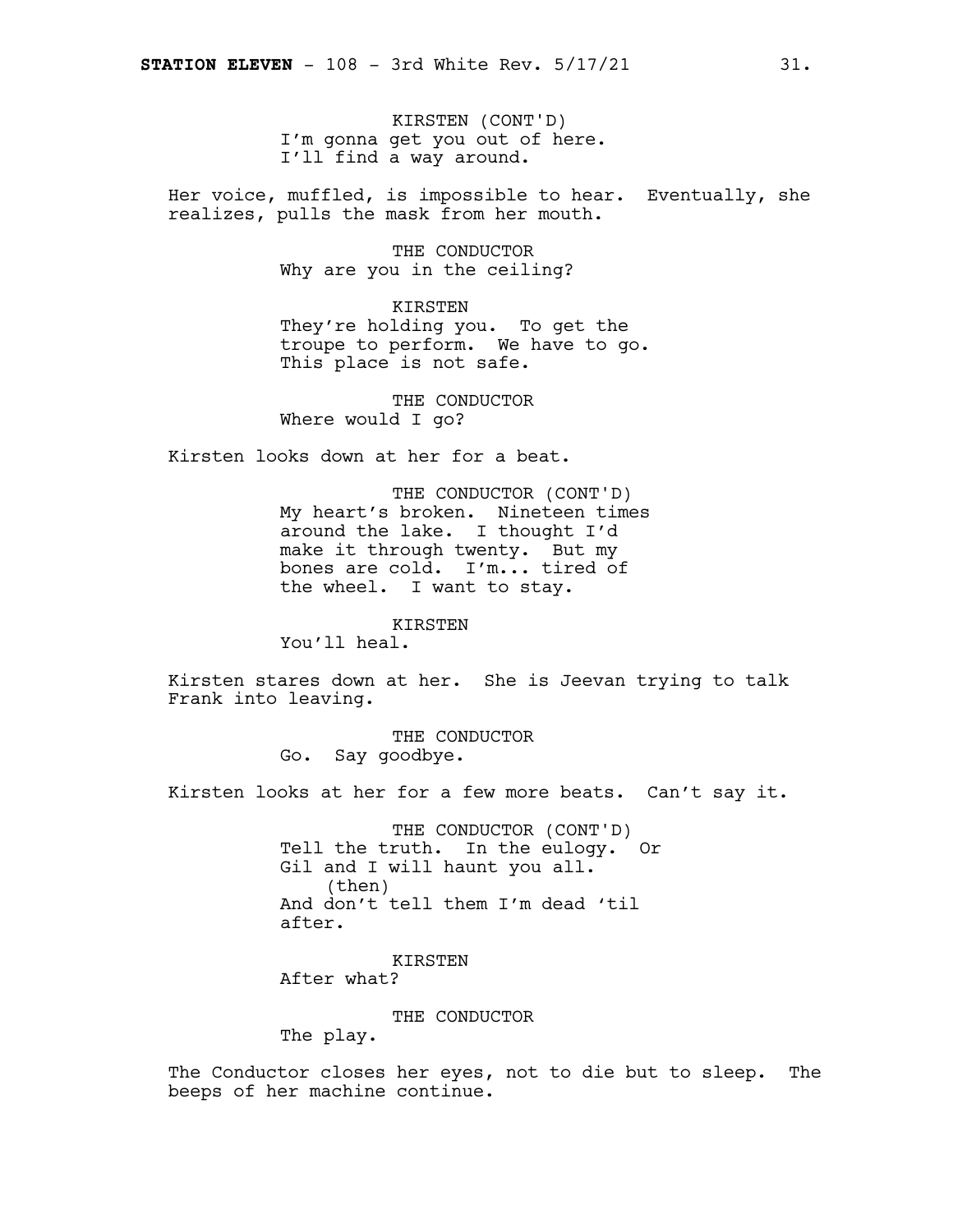Kirsten takes a last moment there, looking down at her.

KIRSTEN (quietly, to herself) Goodbye.

She crawls backward and away.

### 24 **INT. JETWAY - SEVERN CITY AIRPORT - Y20/D11 - NIGHT** 24

Kirsten comes down the jetway, finds Tyler waiting near the end of it. He's holding his device in his hand, but it's powered down.

> KIRSTEN I saw her. Thank you.

They look out together for a beat. She doesn't know it, but it's hard (for us) to not remember the Gitchegumee plane along with him.

> TYLER The jetway that gets you back to the quarantine is that way. (sees she doesn't leave) This leads... out.

Kirsten looks at him for a beat.

TYLER (CONT'D) I told you. No one leaves this place alive. It's stronger now. The Before... is coming back. (then) Can I show you something?

He drops out onto the tarmac.

Kirsten takes a beat. Considers *not* going. There are many reasons. Goes anyway.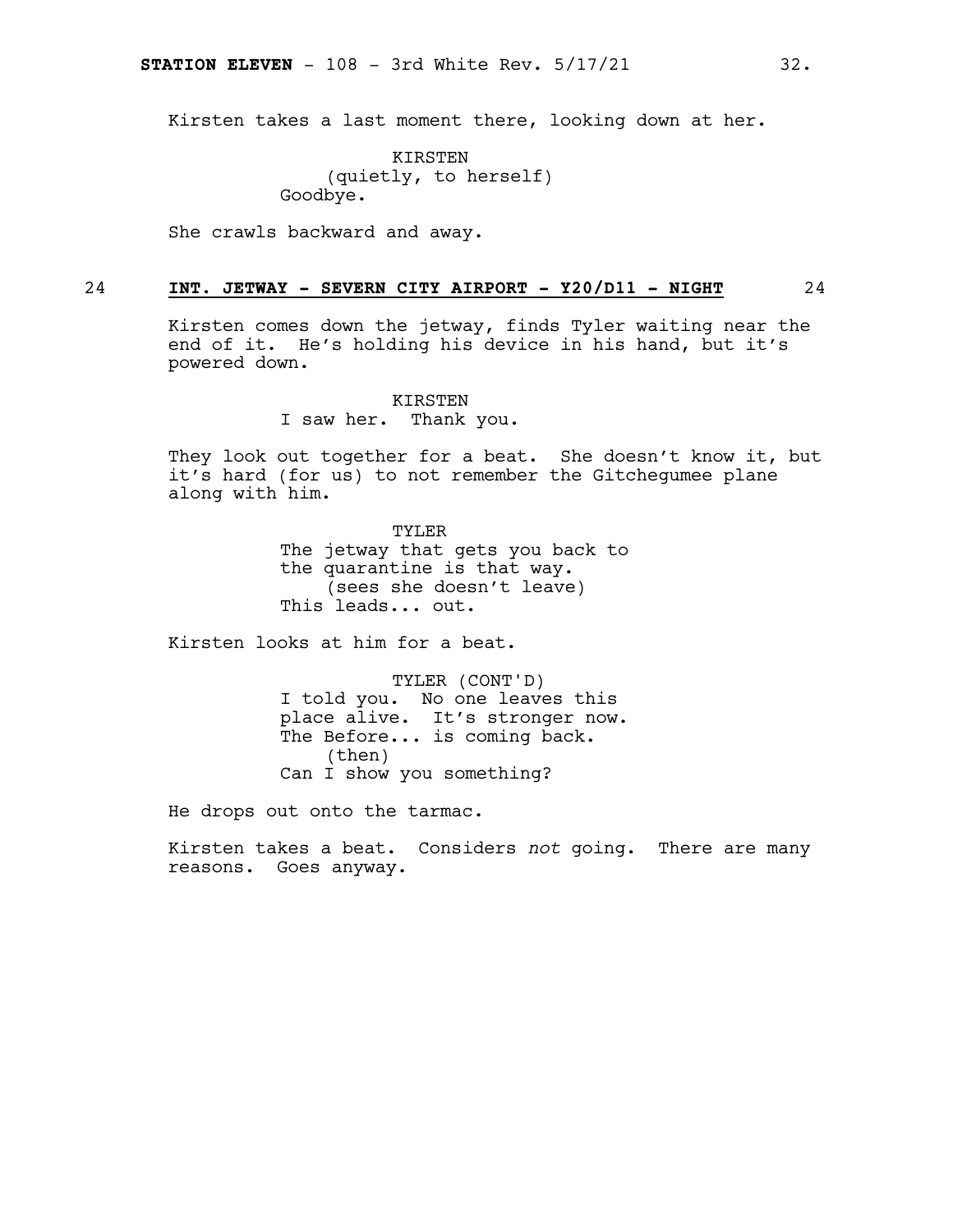Kirsten drops down, follows Tyler in the darkness.

She looks over toward the quiet area where her friends are trapped, no light now. She watches Tyler walking toward the fence-line, toward where we know the Zen Garden to be.

### A26 **EXT. "THE YARD" - SEVERN CITY AIRPORT - Y20/D11 - NIGHT** A26

BUT IN "THE YARD"-- Alex watches in the darkness. Alex walks up to the fence, watching Kirsten and Tyler cross the tarmac, and raises her WALKIE to her lips:

> ALEXANDRA (INTO THE WALKIE) Elizabeth? Are you still awake?

### 26 **EXT. ZEN GARDEN/GHOST PLANE MEMORIAL – SEVERN CITY AIRPORT** 26**- Y20/D11 – NIGHT**

And soon Kirsten approaches the burnt pieces of the plane, but can't see the light. Looks left. Looks right. Sudden wolves *howling*, which makes her look again before stepping up toward the MEMORIAL, where names are written and a meticulously crafted plate. 40 names or so, and they're described this way:

*"These are the brave men and women who decided, collectively, that their sacrifice would be our chance at life. We will never forget them, nor could we. They are with us now. We bring them to the future. -Clark Thompson"*

> TYLER Of course he took credit. \*

He *CLINKS* OPEN A ZIPPO. CLARK'S ZIPPO, same as the one from the flashback. Kirsten reads the names.  $*$ 

| <b>KIRSTEN</b><br>Who are they?    | $^\star$ |
|------------------------------------|----------|
| TYLER                              | $^\star$ |
| All the people who died out there. | $\star$  |
| (points)                           | $\star$  |
| Air Gitchequmee Flight 452. They   | $\star$  |
| landed the same day as us. A few   | $\star$  |
| hours later. They wouldn't let     | $\star$  |
| them off, though. They were sick.  | $\star$  |
| We were inside, though. Nice and   | $\star$  |
| safe.                              | $\star$  |
|                                    |          |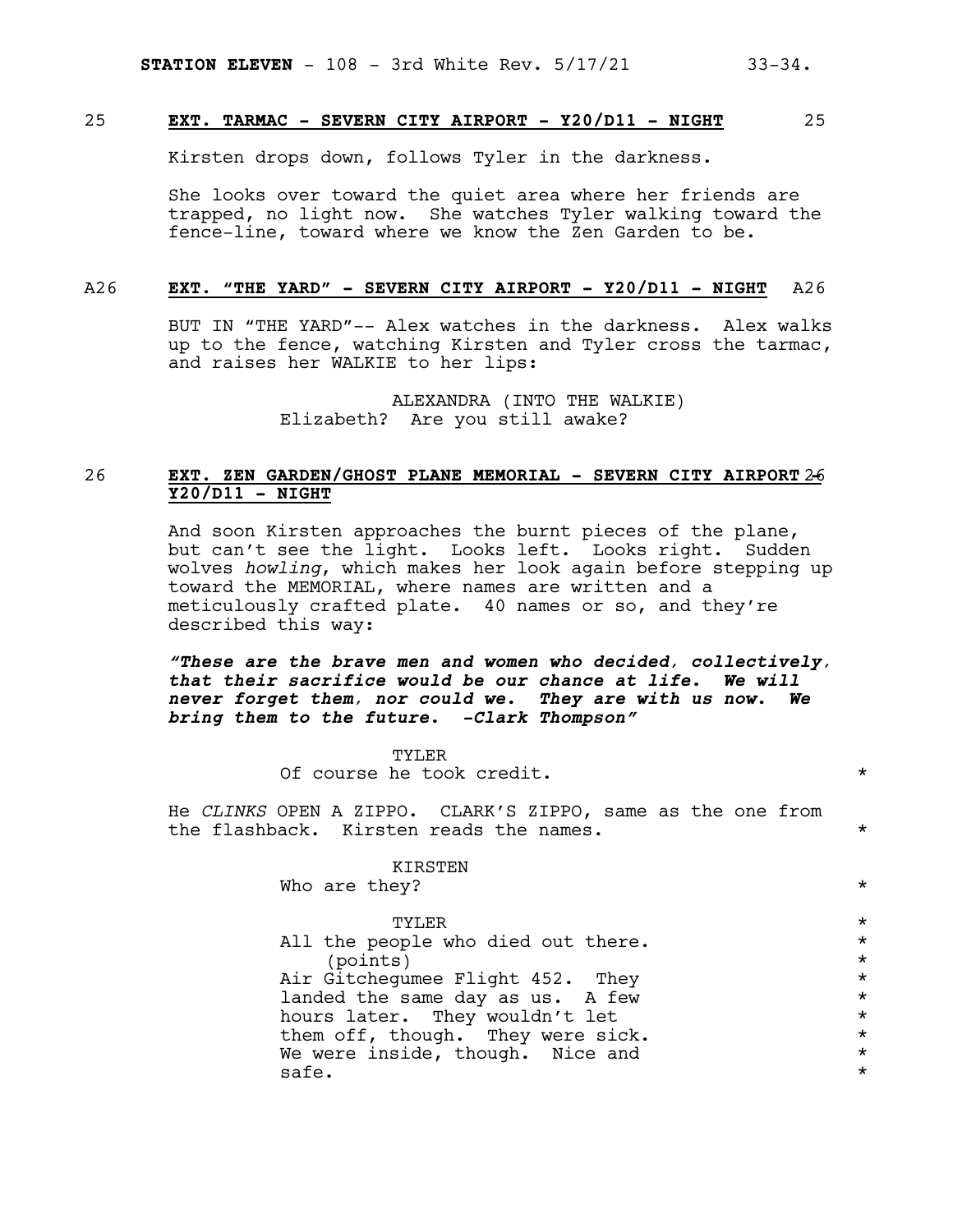| KIRSTEN                                                               | $^\star$             |
|-----------------------------------------------------------------------|----------------------|
| Then why'd you bring me out here,                                     | $^\star$             |
| Tyler?                                                                | $^\star$             |
|                                                                       | $^\star$             |
| TYLER<br>A few weeks later, near Christmas,                           | $^\star$             |
| someone came out. Mr. Jefferson.                                      | $^\star$             |
| I saw him, went out there, helped                                     | $^\star$             |
| him, like I was supposed to do                                        | $^\star$             |
| and they shot him.                                                    | $^\star$             |
| (then)                                                                | $^\star$             |
| That man in there, Clark                                              | $^\star$             |
| Thompson he has a temper.<br>He′s                                     | $^\star$<br>$^\star$ |
| slippery. And he had my mom<br>convinced I was the problem.           | $^\star$             |
|                                                                       |                      |
| <b>KIRSTEN</b>                                                        | $^\star$             |
| So you ran away. You made them                                        | $^\star$             |
| think you died                                                        | $^\star$             |
| (beat, waiting)                                                       | $^\star$             |
| And when you were alone, you                                          | $^\star$             |
| thought about Station Eleven. You<br>convinced yourself it was real.  | $^\star$<br>$^\star$ |
|                                                                       |                      |
| Tyler's quiet a beat. She continues her circle.                       | $^\star$             |
|                                                                       |                      |
| TYLER                                                                 | $^\star$             |
| How do you know that?                                                 | $^\star$             |
|                                                                       | $^\star$             |
| KIRSTEN<br>I was in a play with Arthur                                | $^\star$             |
| Leander. He gave me his copy of                                       | $^\star$             |
| Station Eleven. I met Miranda.                                        | $^\star$             |
| Your dad asked if she could spare a                                   | $^\star$             |
| copy to give to you, too.                                             | $^\star$             |
| (beat)                                                                | $^\star$             |
| Tyler.                                                                | $^\star$             |
| (then)                                                                | $\star$<br>$^\star$  |
| I was sitting right next to them.                                     |                      |
| It's a moment of calm power from Kirsten, revealing how much          | $^\star$             |
| more she knows than he has given her credit for knowing. His          | $^\star$             |
| eyes bug, he turns away, trying to track how it's possible            | $^\star$             |
|                                                                       |                      |
| KIRSTEN (CONT'D)                                                      | $^\star$             |
| You didn't come back here to steal                                    | $^\star$             |
| the fucking internet. And I don't<br>believe you're going to tell The | $^\star$<br>$^\star$ |
| Undersea to stop.                                                     | $^\star$             |
|                                                                       |                      |
| TYLER                                                                 | $^\star$             |
| Why'd I come back?                                                    | $^\star$             |
|                                                                       | $^\star$             |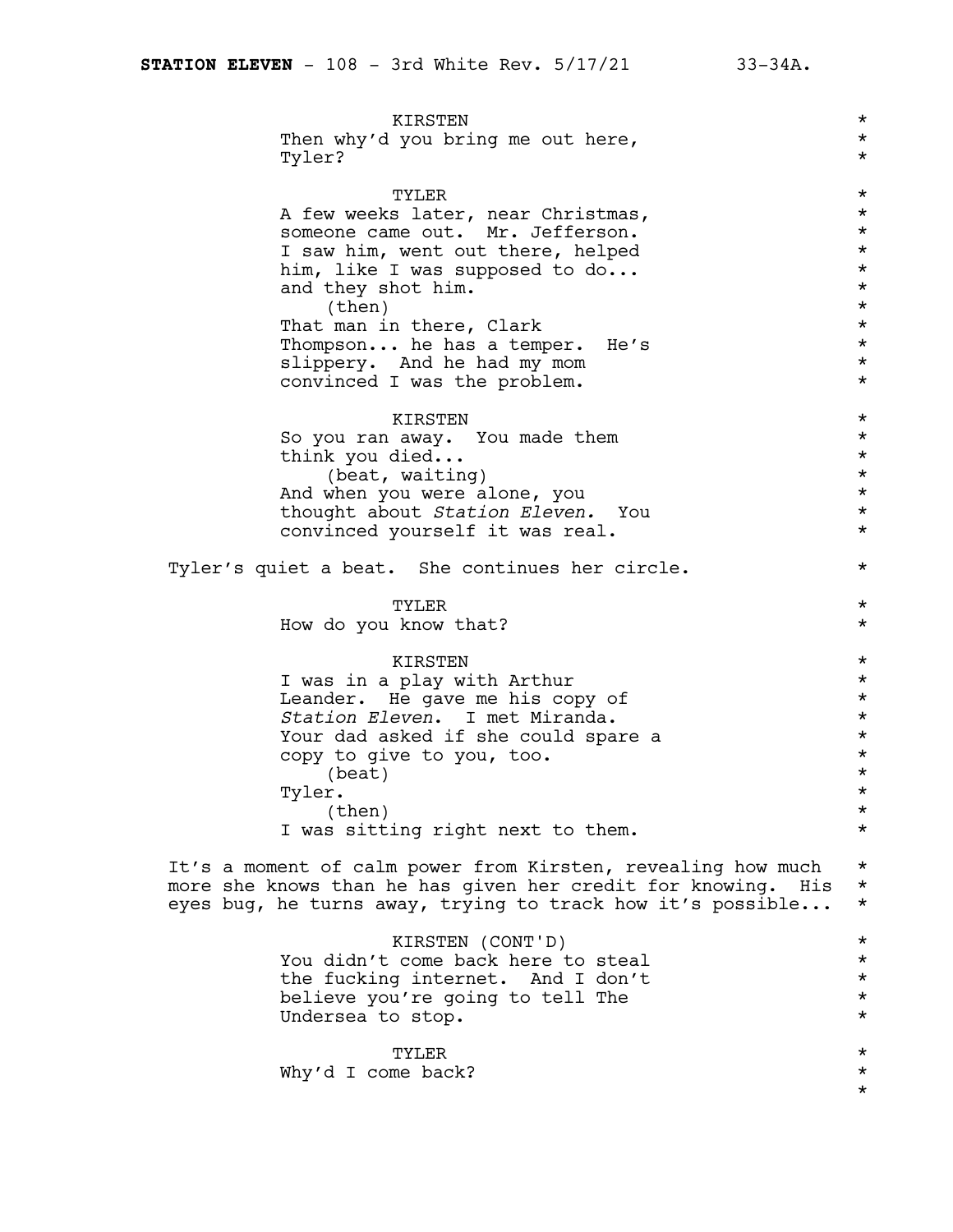Almost everything has changed about the tone, and his \* knowing, "I'm a Prophet" confidence is gone as well. He's  $*$ asking Kirsten like she has the answer. She's brimming with \* certainty.  $\star$ KIRSTEN<br>
onle here who care about  $\star$ There's people here who care about you. \* He looks at her, eyes wild and unsure of how she got to his  $*$ <br>name sut be basn't beard it in quiet some time name. But he hasn't heard it in quiet some time. TYLER  $\star$ I remember being locked up for  $*$ trying to help someone. I  $*$ remember... that they failed.  $*$ Kirsten looks at him. Nods.  $\star$ KIRSTEN \* They did their best.  $\star$ TYLER  $\star$ *I remember damage...* \* 27 OMITTED 27

- 
- 28 OMITTED 28

### 29 **INT. HOTEL SUITE - GUEST ROOM - CHICAGO - 2020 - DAY** 29

Clark JERKS AWAKE off the floor of the guest room in Arthur's hotel suite, and it takes almost no time for Clark to stop moving, and hold his head, and groan.

TYLER (V.O.)

### *Then escape.*

Clark looks at an empty bottle of booze. Down by his shoes, there are multiple EIGHTBALLS opened up, spilled. Clark's now on his knees, hands shaking, trying to sweep up coke into a piece of paper, clean it up however he can. He stands up with the paper balanced, then sees an UNCONSCIOUS NAKED MAN, the Room Service Waiter, lying in the bed, passed out.

> TYLER (V.O.) *Then adrift...*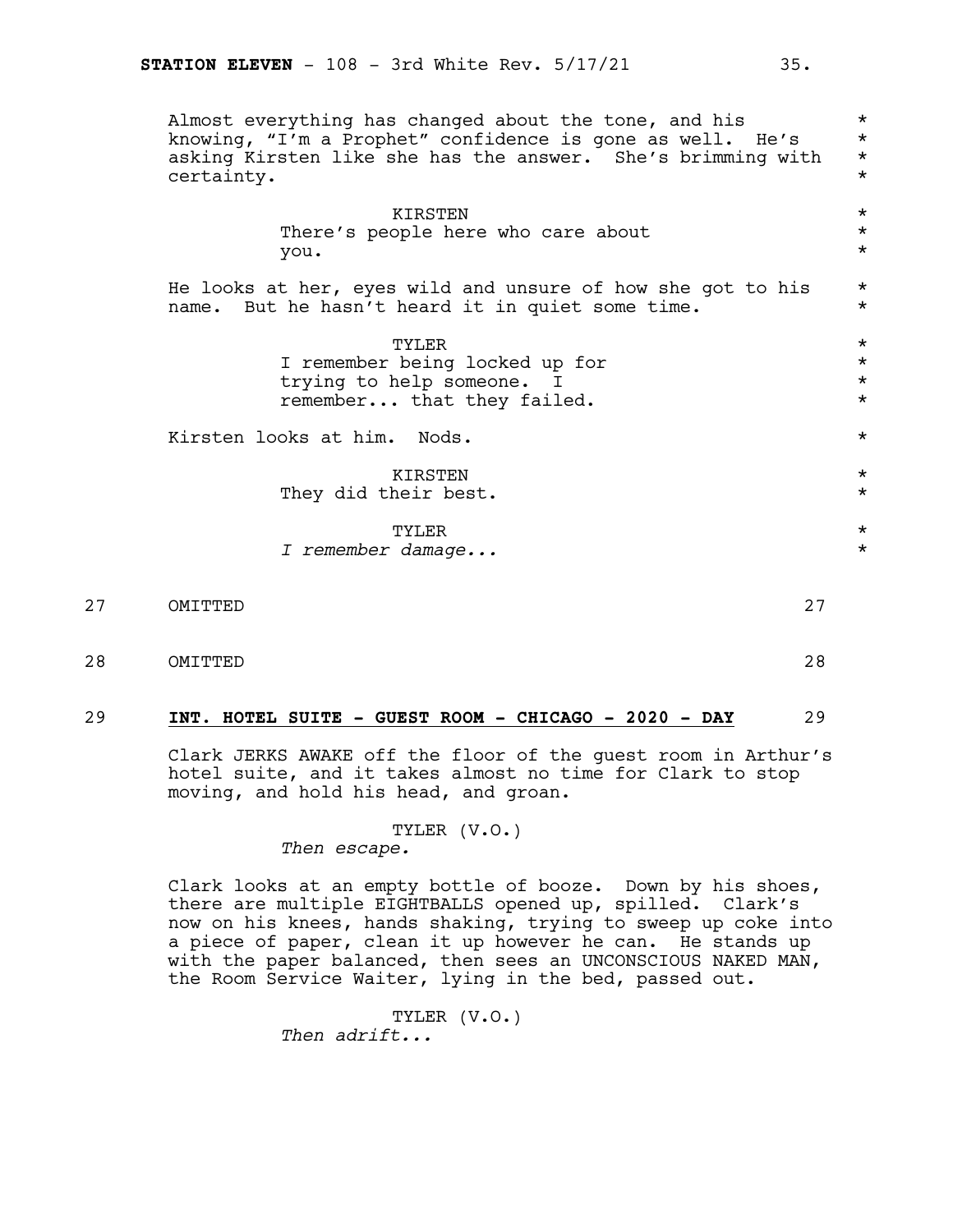Clark pulls on his pants. There's an obvious pee-stain on his pants. He shuffles, barely human, to a shirt.

> TYLER (V.O.) *... in a stranger's galaxy for a long, long time.*

There's a half-eaten, gigantic meatball sandwich on the coffee table. Looks back at the waiter.

30 OMITTED 30

### 31 **INT. HOTEL SUITE - LIVING ROOM - CHICAGO - 2020 - LATER** 31

Clark opens the door, looks around, steps out into the main suite. The HALF-UNCONSCIOUS NAKED WAITER flashes by and leaves. Arthur is in from the kitchen, holding a spatula, cooking, looking annoyed. He is visible through a doorway but the rest of the kitchen is obscured.

**CLARK** 

Morning.

ARTHUR It's afternoon. Who just--?

Clark stops shuffling.

**CLARK** Is there coffee?

ARTHUR You should go. Now.

Clark continues shuffling toward him.

ARTHUR (CONT'D) I thought you left.

CLARK You're trying to get me out of here before Tyler gets here.

ARTHUR

It's not--

CLARK (louder) I just... wanted to know your boy. A little earlier! (then) You abandoned me.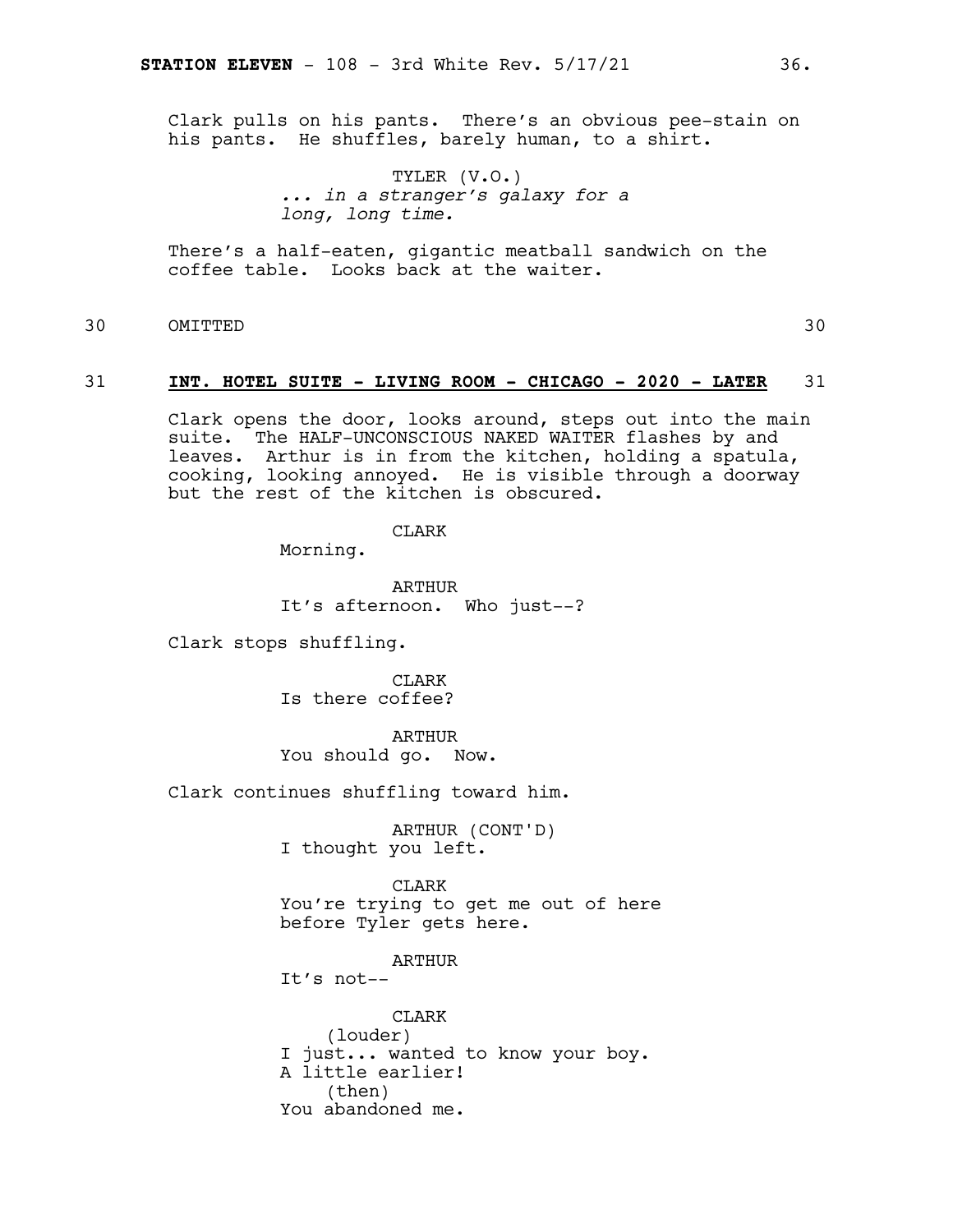ARTHUR I *invited* you here.

CLARK I feel fucking sorry for Tyler. Having you as a father.

This one seems to hurt. A lot. He looks off to somewhere else in the kitchen.

> ARTHUR I'm sorry. Really.

ELIZABETH (O.S.) It's fine. Clark! Come say hi.

Arthur turns and looks at him, then to the side, then to Clark. Clark enters the kitchen.

### 32 **INT. HOTEL SUITE - KITCHEN - CHICAGO - 2020 – DAY** 32

Arthur keeps cooking as Clark steps in, looks left. **YOUNG TYLER** (12) and Elizabeth (40s) are sitting at the table.

> CLARK I didn't realize they were... already here.

ELIZABETH We landed at noon. (then) Tyler. This is your Uncle Clark. He had a bender last night.

Clark, shutting down, oddly reaches for a jar of ALMOND BUTTER. Takes it.

> CLARK Nice to meet you, Tyler.

Arthur sighs. Pats him, then hugs him.

YOUNG TYLER Is he my uncle?

ELIZABETH They used to be friends.

ARTHUR (to Tyler) We are friends. (to Clark) We still are.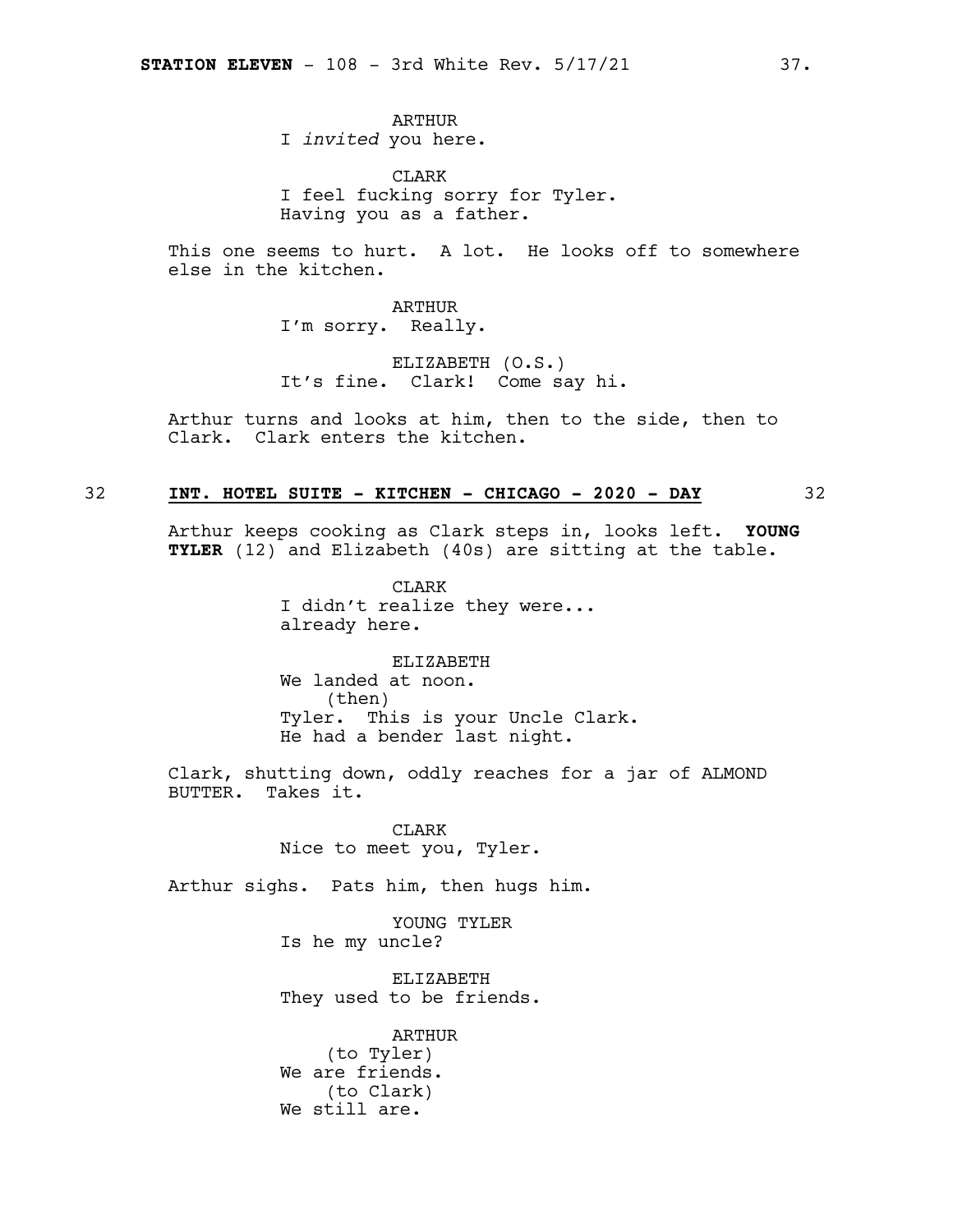Arthur nods at Tyler, oof, and one last smile to Clark before he leads him toward the door. Clark's a wreck.

> CLARK What... happened? If you don't mind? I can't...

ARTHUR I went to bed. You asked to stay. You must have gone out to the bar. (then) Are you... gonna be okay?

### CLARK

I'm fine.

ARTHUR Let's try again, okay? Come to the premiere. Bring Tim. Goodbye.

CLARK

Break a leg.

The door closes on Clark.

### 33 **EXT. ZEN GARDEN/GHOST PLANE MEMORIAL - SEVERN CITY AIRPORT** 33**- Y20/D11 – NIGHT**

| ON TYLER standing right in front of Kirsten.                                                                        | $\star$                                  |
|---------------------------------------------------------------------------------------------------------------------|------------------------------------------|
| TYLER<br>For a long time                                                                                            | $\star$                                  |
| Tyler pulls out his DEVICE, gets up.                                                                                | $\star$                                  |
| KIRSTEN<br>Go back in. Talk to your mom.                                                                            | $\star$<br>$\star$                       |
| TYLER<br>I release you from the Undersea.<br>(calmer)<br>I'm sorry. Whatever they do. I<br>have to light the torch. | $\star$<br>$\star$<br>$\star$<br>$\star$ |
| She watches for a beat, then turns to walk away, back toward<br>Quarantine and the Traveling Symphony.              |                                          |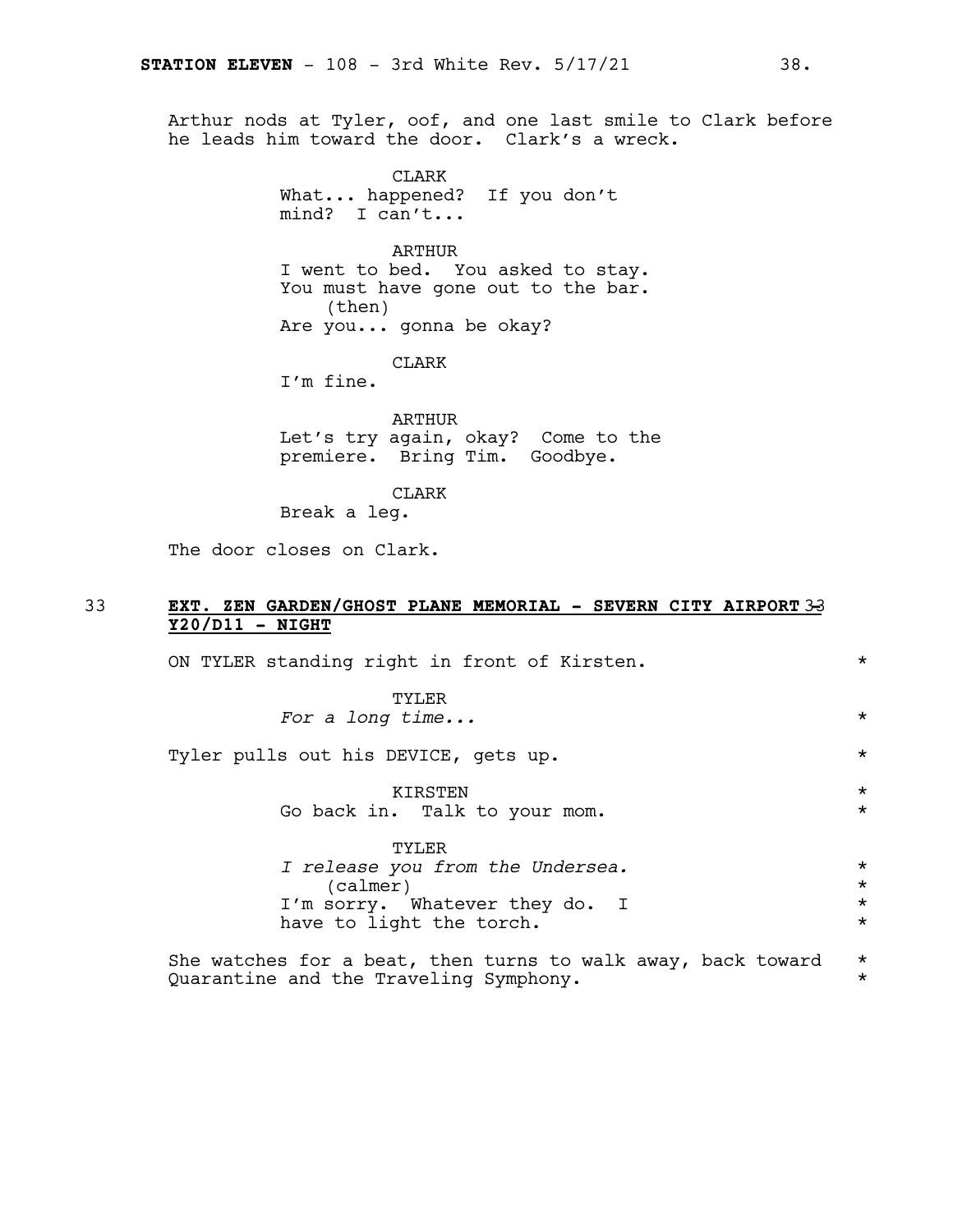### 34 **INT. CLARK & MILES' HOME – SEVERN CITY AIRPORT - Y20/D11 –** 34 **NIGHT**

Clark and Miles lay in bed together, Clark listening to Miles strum his Uke, his copy of *Hamlet* discarded. Two old men at peace together now, Clark staring at the ceiling.

### CLARK

...trying to remember.

MILES

Wha?

**CLARK** Just that phrase... forget it. (then) Elizabeth. Elizabeth is angry with me.

MILES Tomorrow. She's sleeping.

**CLARK** She'll be too upset to sleep.

MILES

No, she won't.

Clark sits up, gets out of bed.

### A35 **EXT. TARMAC - SEVERN CITY AIRPORT - Y20/D11 - NIGHT** A35

Kirsten, upset, walks across the tarmac to a ROLLING STAIRCASE, begins to PUSH it toward "The Yard."

### B35 **EXT. ZEN GARDEN/GHOST PLANE MEMORIAL - SEVERN CITY AIRPORT**B35**- Y20/D11 - NIGHT**

Tyler pulls a TRAVEL-SIZE PLASTIC SHAMPOO BOTTLE out of his pocket, begins to SPRAY THE PLAQUE AND MODEL AIRPLANE DOWN with clear liquid.

He pulls out Clark's GOLD LIGHTER, lights it, and holds the flame against the plaque, igniting it in a plume of fire. He watches it burn, steps back from it, stares for a few beats.

ELIZABETH (O.S.)

Tyler.

He turns and sees Elizabeth standing alone in the darkness, staring at him.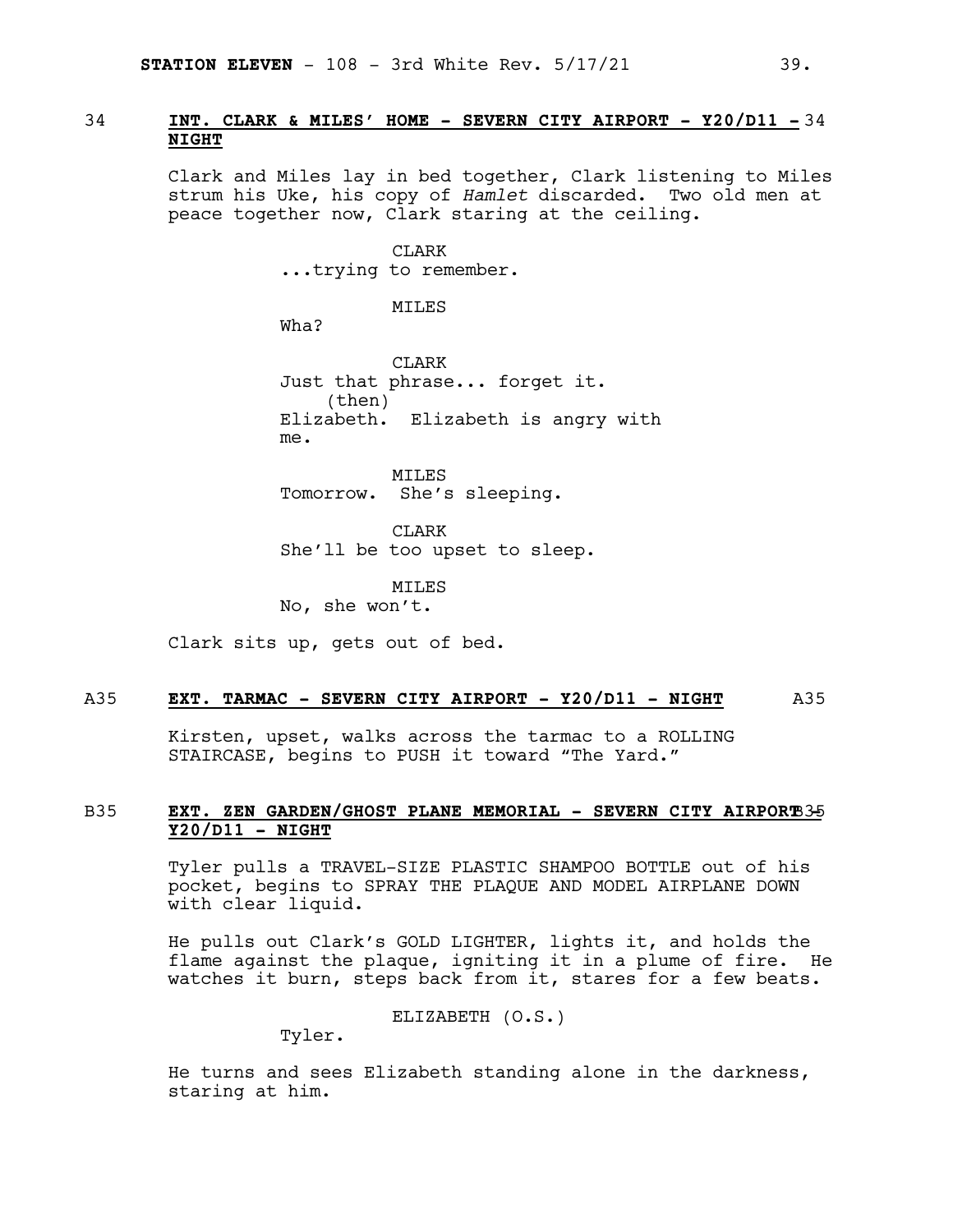### C35 **INT. MAIN TERMINAL - SEVERN CITY AIRPORT - Y20/D11 - NIGHT**C35

Clark is crossing toward the window in the Main Terminal which looks out at the Zen Garden. Then he sees it.

**CLARK** 

No. (then, yelling) *No, NO!*

### 35 **EXT. ZEN GARDEN/GHOST PLANE MEMORIAL - SEVERN CITY AIRPORT** 35**- Y20/D11 - NIGHT**

Tyler stands looking at his mother. Elizabeth very slowly walks toward him. He straightens, like a formal inspection. Neither speaks for an eerie moment.

Then she walks straight toward him. She looks at him for another moment, this time with sheer relief and joy, and wraps her arms around him in a hug.

We now see Riley driving up in an ATV, LIGHTS BRIGHT, Clark \* in the passenger seat.

Tyler just stands there, stiff as a board. Gives nothing back. He breaks away from Elizabeth, steps back.

### ELIZABETH

Say something.

He doesn't. She nods, was prepared for this to be complicated. They look at one another as the ATV pulls up.

> CLARK What's happened? What...

TYLER You brought it back.

Tyler pulls his DEVICE out from his back pocket, starts tapping at it. Clark looks confused. Then breaks into a smile.

> **CLARK** Tyler. Thank god you're alive.  $*$

We see Miles, emotional, step forward as well.

### TYLER

I don't know any of you.

Elizabeth closes her eyes in pain. Clark clocks, looks back at Tyler.